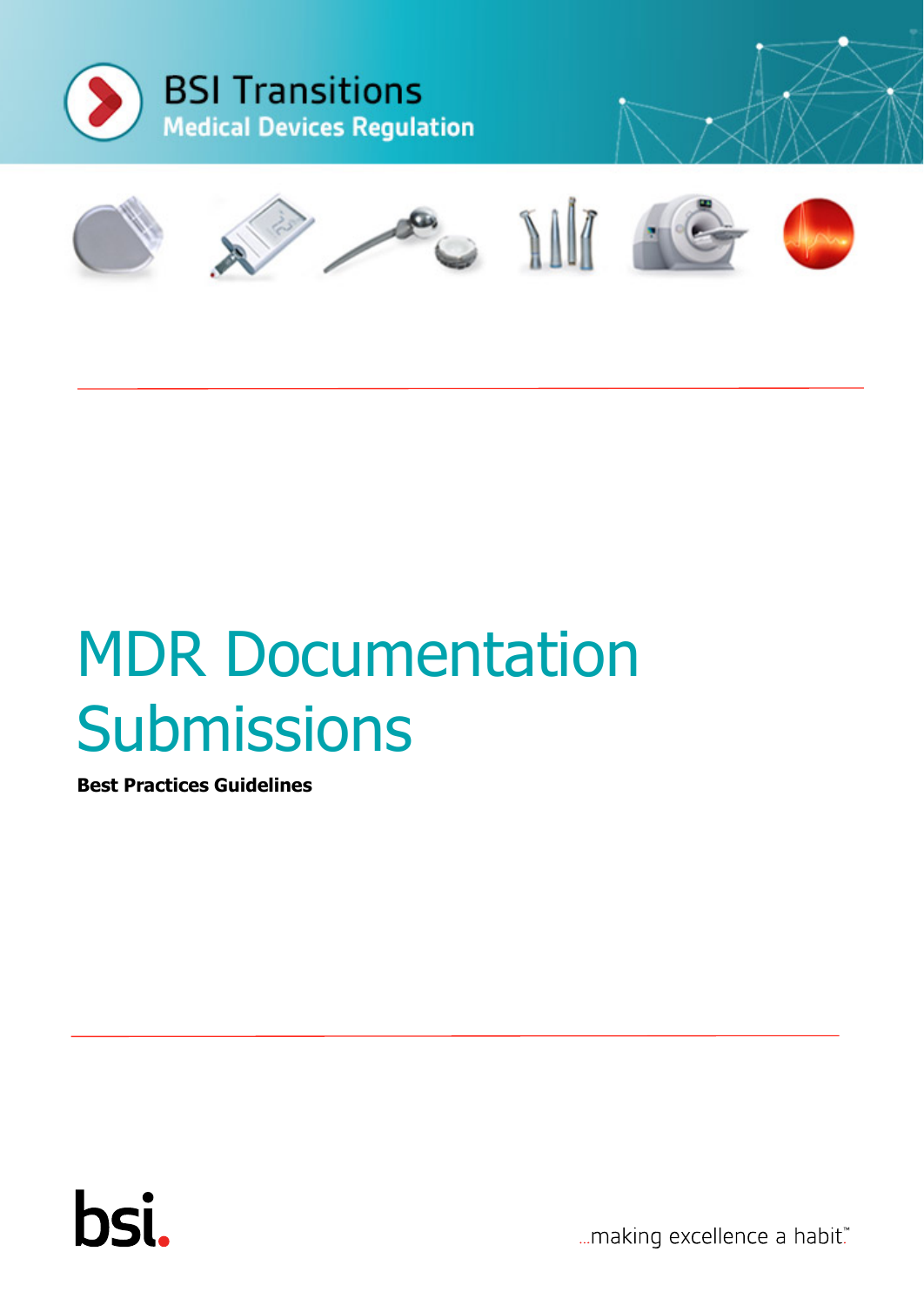| $\mathbf{1}$   |                  |                                                                          |    |
|----------------|------------------|--------------------------------------------------------------------------|----|
| $\overline{2}$ | 2.1              |                                                                          |    |
|                | 2.2              |                                                                          |    |
|                | 2.3              |                                                                          |    |
| 3              |                  |                                                                          |    |
| 4              |                  |                                                                          |    |
|                |                  |                                                                          |    |
|                | 4.1              |                                                                          |    |
|                | 4.2 <sub>2</sub> |                                                                          |    |
|                | 4.2.1            |                                                                          |    |
|                | 4.2.2            |                                                                          |    |
|                | 4.2.3            |                                                                          |    |
|                | 4.2.4            |                                                                          |    |
| 5              |                  |                                                                          |    |
| 6              |                  | Additional topics to consider when preparing Technical Documentation for |    |
|                |                  |                                                                          |    |
|                | submission.      |                                                                          |    |
|                | 6.1              |                                                                          |    |
|                | 6.2              |                                                                          |    |
|                | 6.3              |                                                                          |    |
|                | 6.4<br>6.5       |                                                                          |    |
|                |                  |                                                                          |    |
|                | 6.6              |                                                                          |    |
|                | 6.7              |                                                                          |    |
|                |                  | <b>ATTACHMENT A: Information to provide in a Technical Documentation</b> |    |
|                |                  |                                                                          | 11 |
|                |                  |                                                                          |    |
|                |                  |                                                                          | 39 |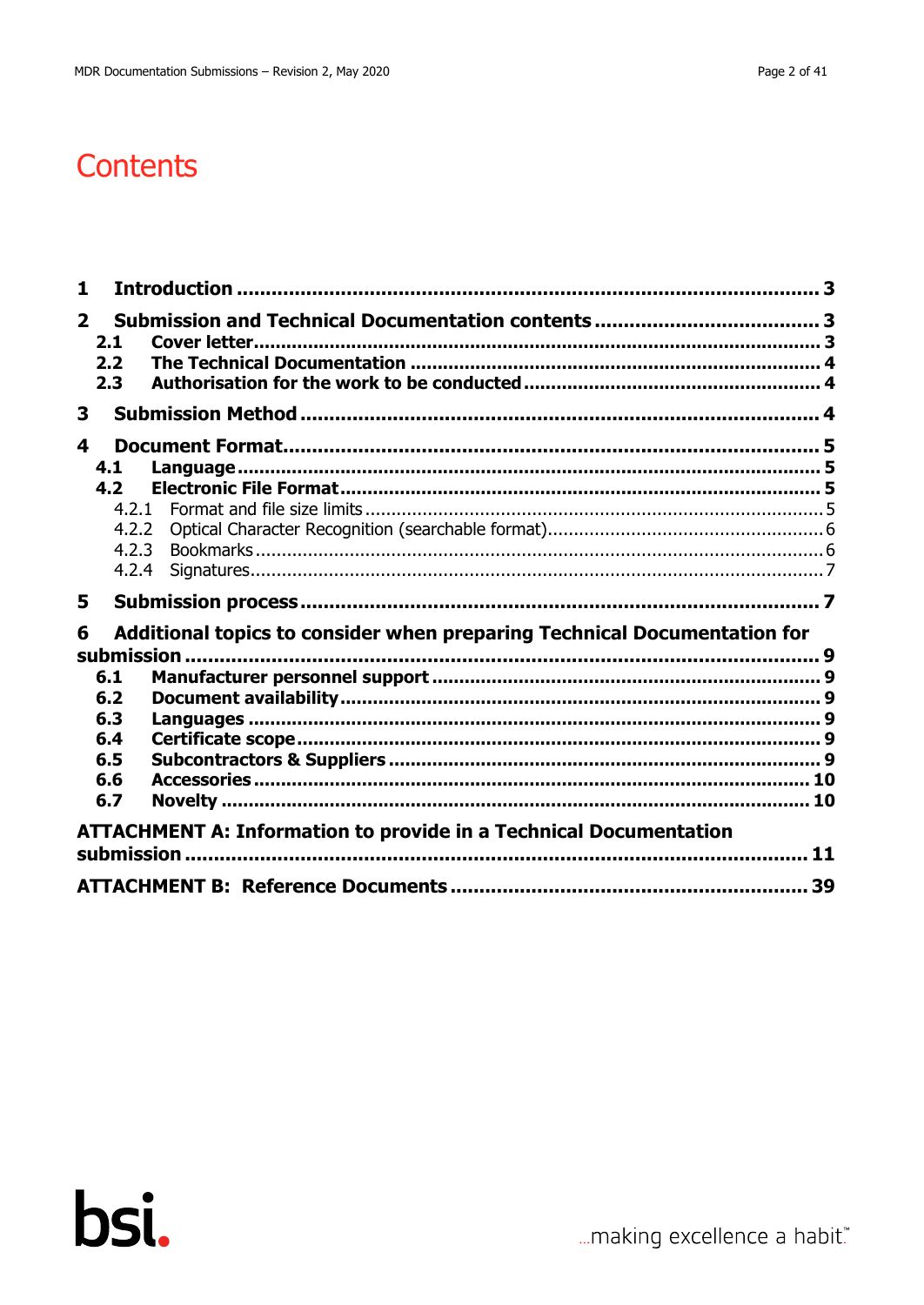# <span id="page-2-0"></span>**1 Introduction**

Prior to placing a device on the market, manufacturers shall undertake an assessment of the conformity of that device, in accordance with the applicable conformity assessment procedures set out in Annexes IX to XI of (EU) 2017/745 Medical Devices Regulation (MDR). Subject to classification and conformity assessment route chosen, devices of classification IIa and higher will need their Technical Documentation assessed by the Notified Body.

This Technical Documentation submission guidance is aligned to the requirements of (EU) 2017/745 Medical Devices Regulation (MDR), described in detail in Annexes II and III of (EU) 2017/745. Medical Devices Notified Body BSI (BSI-UK / BSI-NL) and medical device manufacturers both have an interest in speeding up the review of Technical Documentation (as part of initial approvals, substantial change approvals, renewal applications etc.) and reducing time to issue certification.

The most common reasons for delays in Technical Documentation reviews are: Incomplete Submissions - BSI has not been provided with all the information needed for the review; Poor structuring of Technical Documentation - The information is present within the Technical Documentation but is difficult to locate.

To reduce the frequency of the above issues, BSI Medical Devices group proposes the following guidelines, informally known as "MDR Documentation Submissions: Best Practices Guidelines".

# <span id="page-2-1"></span>**2 Submission and Technical Documentation contents**

Three things are required for any Technical Documentation review:

- Context (i.e., an explanation of what is being requested and why)
- The Technical Documentation itself (i.e., objective evidence to demonstrate compliance)
- Authorisation for BSI to carry out the work.

<span id="page-2-2"></span>The submission should therefore contain:

# **2.1 Cover letter**

The cover letter should contain an executive summary containing at least the following details:

- Certificate  $#$  reference(s) (if known)
- The type of review (new product, design change, shelf life extension, etc.)
- Brief product description, including model numbers involved, etc.
- BSI Ref. # (Service Management Orders SMO #) for any other relevant submissions (for example, concurrent applications which may affect the submission)
- An explanation of:
	- what has been submitted and how it demonstrates compliance

and, for changes to existing certification:

- what is affected (packaging, material change, sterilisation, etc.)
- what is not affected (along with appropriate justification)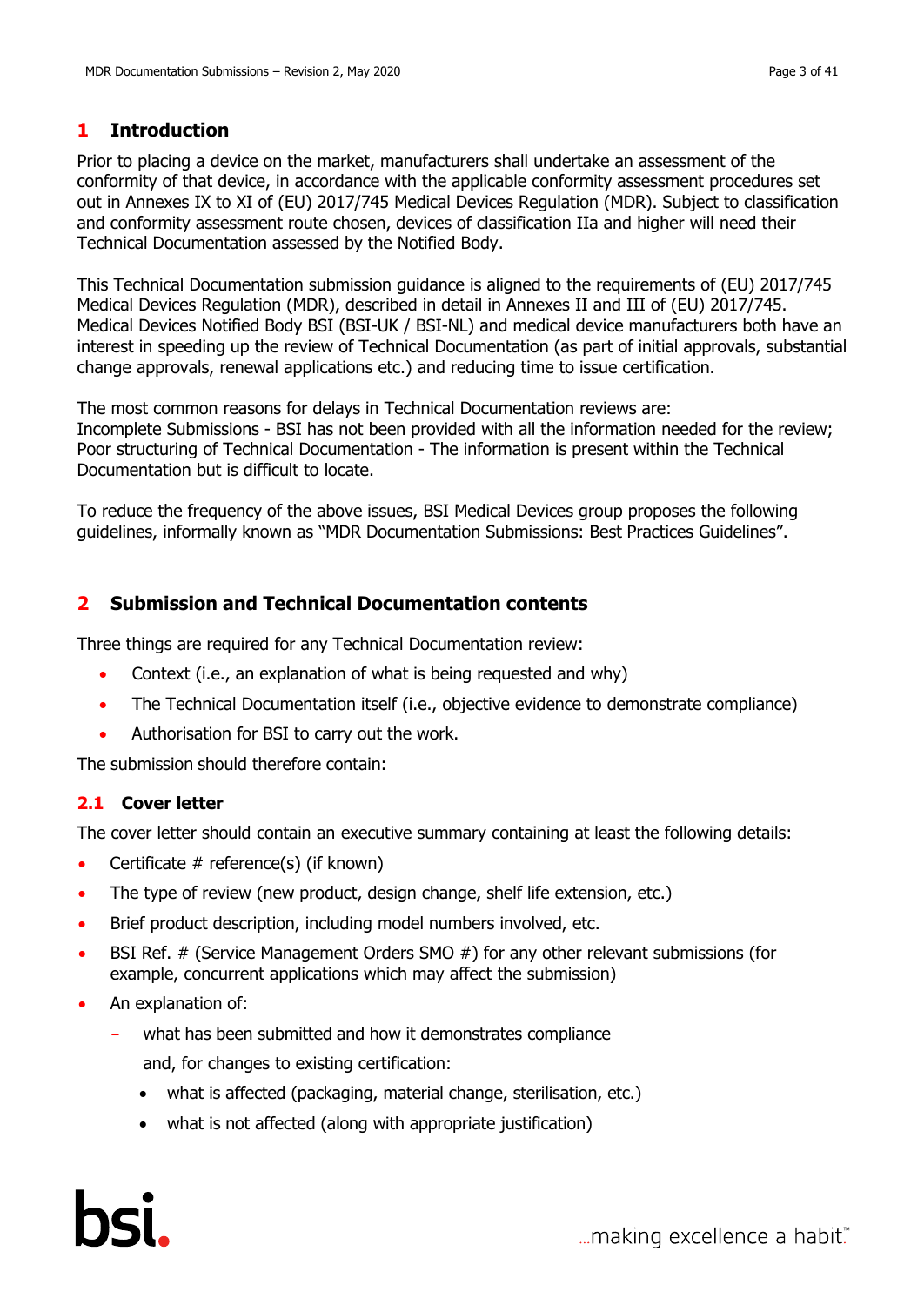Note: a possible format for this explanation could be a table based on the sections of the Technical Documentation, as below:

| Technical     | $A/NA$ ? | Description of evidence submitted; for changes, impact on    |
|---------------|----------|--------------------------------------------------------------|
| Documentation |          | compliance or rationale for why this section is not affected |
| section       |          |                                                              |

# <span id="page-3-0"></span>**2.2 The Technical Documentation**

MDR is a new legislation and for initial approvals, a complete submission with all the relevant Technical Documentation included is required even if the device was previously certified under the MDD or AIMDD.

To assist manufacturers in determining the correct information to provide to BSI, a comprehensive checklist of various documents required to be submitted as part of Technical Documentation can be found in the BSI Completeness Check form. Guidance on each of the items requested in the Completeness Check form can be found in Attachment A of this document. Additional guidance may be found in reference documents listed in Attachment B.

For submissions in the context of scope extensions or substantial change approvals, as far as is practical, submissions should be "stand alone", and not refer to previous submissions for evidence of compliance. The reason is that the reviewer must assess the documentation in the context of the intended submission and confirm that it is still relevant within this context. If a submission draws upon information previously submitted to BSI, please include the relevant report or document which demonstrates compliance, rather than directing the reviewer to the earlier review. This will save time (e.g., in finding the report, confirming that the correct report has been found, confirming whether there have been any changes affecting its relevance to the current application, etc.).

#### <span id="page-3-1"></span>**2.3 Authorisation for the work to be conducted**

A signed approved quote will be required before work can commence. If this is not already in place, please contact your BSI Scheme Manager or BSI Sales Team.

# <span id="page-3-2"></span>**3 Submission Method**

- **The preferred route for submissions is via the secure BSI document upload portal**. If you do not have access to the BSI document upload portal, please contact your Scheme Manager or their administrative support to request for this to be set up for your company.
- If the above method is not suitable or does not work, please contact your BSI representative to discuss alternate methods of document submission. Please note that documents submitted via any alternate methods will need to be uploaded to our electronic document management system by our administration team, which may add time and cost to the review.
- We **do not accept** hard copies of Technical Documentation.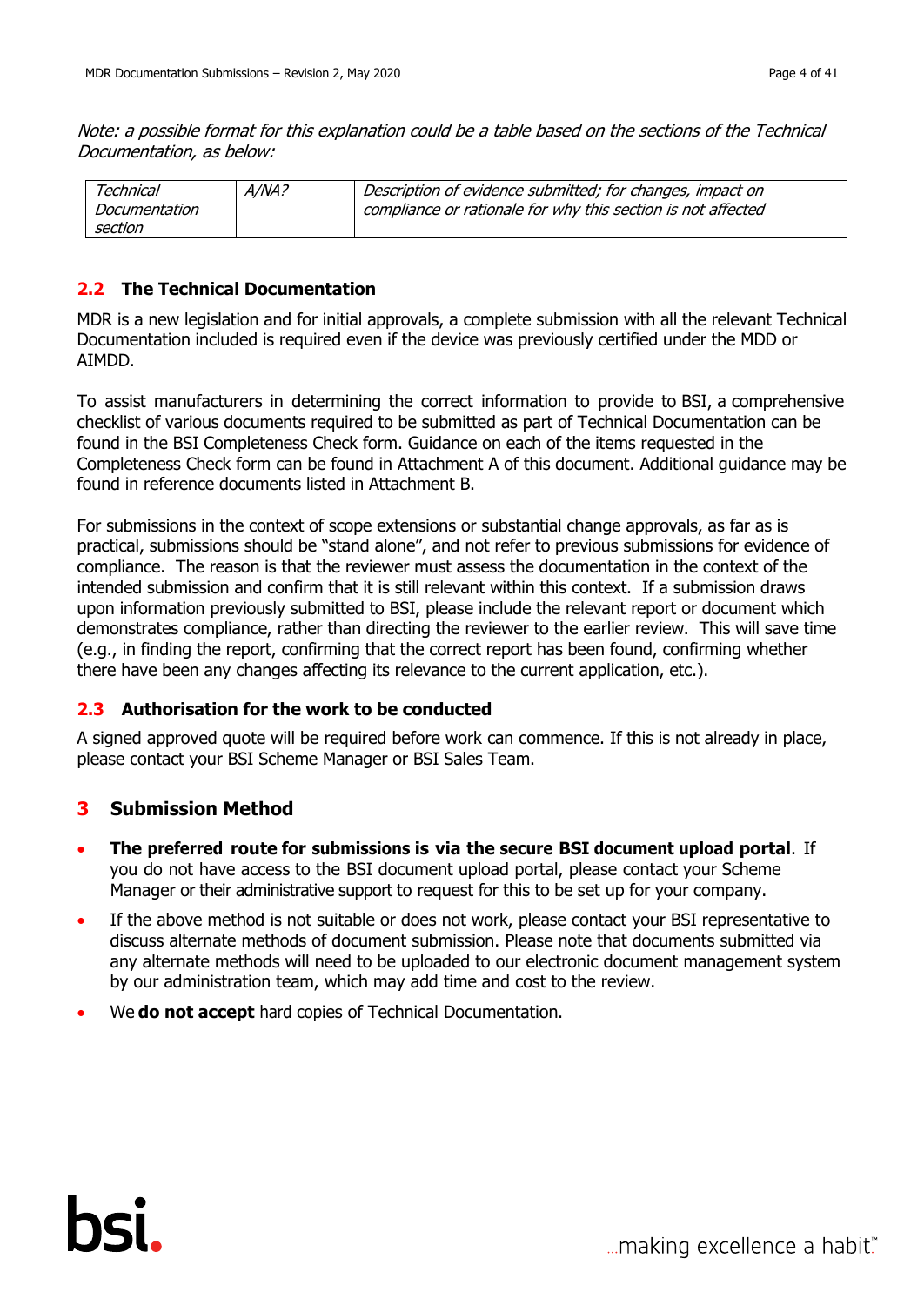# <span id="page-4-0"></span>**4 Document Format**

### <span id="page-4-1"></span>**4.1 Language**

The official language of BSI is English, and all submitted Technical Documentation and test results must be in the English language. Exceptions may apply to Transfers. Please contact your BSI Scheme Manager for further details in case of Transfers.

# <span id="page-4-2"></span>**4.2 Electronic File Format**

#### <span id="page-4-3"></span>4.2.1 Format and file size limits

- Documents should ideally be provided as paginated, fully searchable bookmarked PDF files (see section 4.2.2 and 4.2.3 below for further information on text recognition and bookmarks). Other software formats may be acceptable, but again, these files will need to be converted to PDF files with bookmarks, which will add time and cost to the review. Significant delays may result if files cannot be easily converted to this format.
- PDF files and attachments should not be file protected or locked as this prevents necessary access and file manipulation for archiving.
- File names should be logical and reflect the information covered within that part. File names should then be cross-referred to in the BSI Completeness Checklist.
- Documents should be bookmarked to ensure ease of navigation (see section 4.2.3 below for more information relating to bookmarking).
- It is strongly recommended that one PDF file is submitted for each part specified in the table below. If this is not possible due to file size (Pre-clinical information for example) consider breaking it down into the smallest number of logical sub-sections possible.

| <b>Parts</b>                                                                                                              | <b>MDR Cross-references</b>                     | <b>Cross-reference to</b><br><b>BSI Completeness</b><br><b>Check Form</b> |
|---------------------------------------------------------------------------------------------------------------------------|-------------------------------------------------|---------------------------------------------------------------------------|
| Part A – Device Description and<br>Specifications including Variants and<br><b>Accessories</b>                            | Annex II Section 1                              | Section 4.2 Part 1                                                        |
| Part $B$ – Information to be supplied by the<br>Manufacturer                                                              | Annex II Section 2                              | Section 4.2 Part 2                                                        |
| Part $C$ – Design and Manufacturing<br><b>Information</b>                                                                 | Annex II Section 3                              | Section 4.2 Part 3                                                        |
| Part D – General Safety and Performance<br>Requirements                                                                   | Annex II Section 4                              | Section 4.2 Part 4                                                        |
| Part $E$ – Benefit-Risk Analysis and Risk<br>Management                                                                   | <b>Annex II Section 5</b>                       | Section 4.2 Part 5                                                        |
| Part $F - Pre$ -clinical Information<br>(If this section contains substantial<br>amount of information, it is recommended | Annex II Sections 6.1.a,<br>6.1.b, 6.2.d, 6.2.f | Section 4.2 Parts 6.1-<br>$6.5; 6.11, 6.12, 6.15 -$<br>6.17,              |

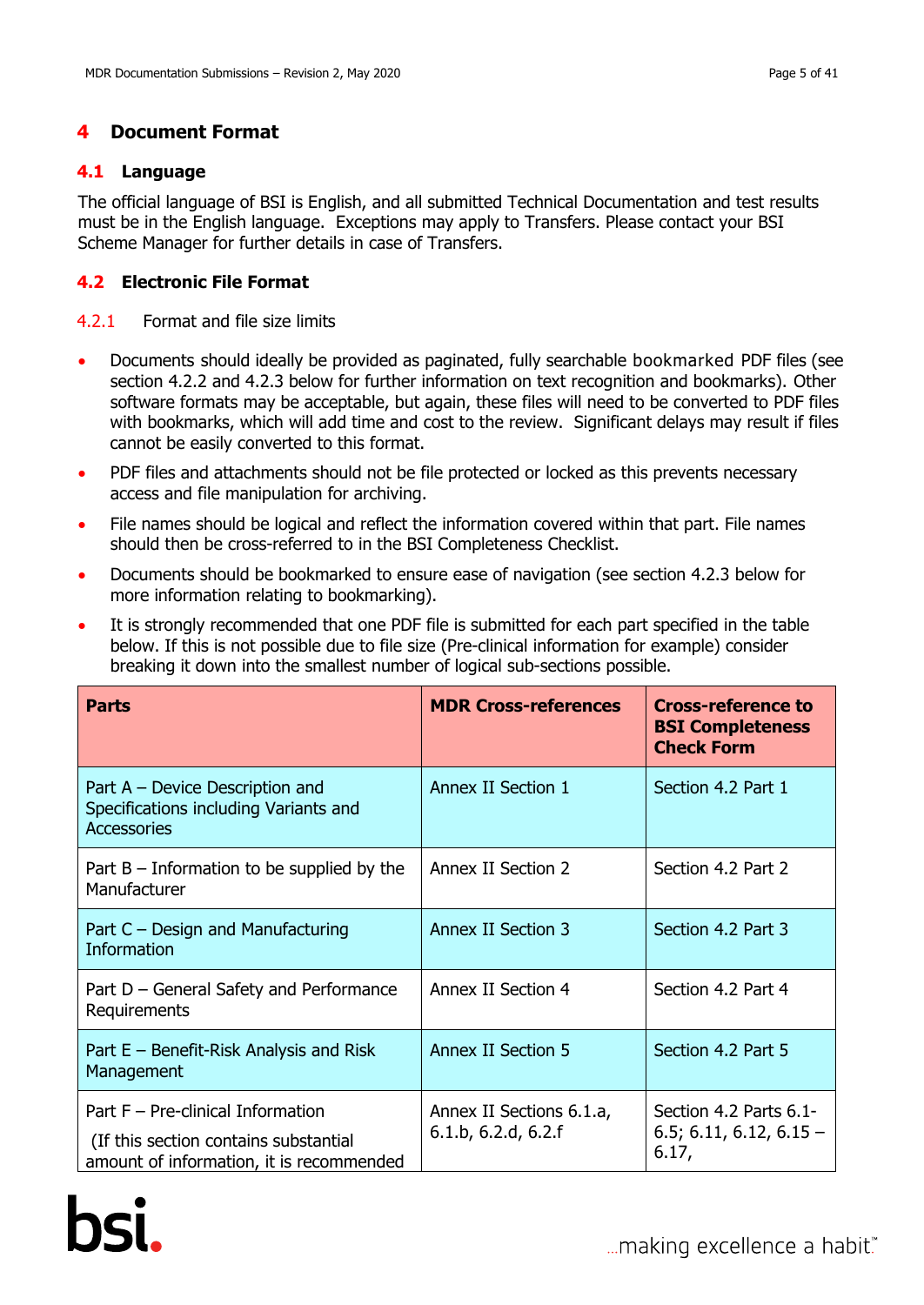| to break it down into logical smaller sub-<br>sections)                                                                                                                                                                                                                          |                                             |                                   |
|----------------------------------------------------------------------------------------------------------------------------------------------------------------------------------------------------------------------------------------------------------------------------------|---------------------------------------------|-----------------------------------|
| Part G – Clinical Evaluation, PMS and PMCF                                                                                                                                                                                                                                       | Annex II Section 6.1.c,<br>6.1.d; Annex III | Section 4.2 Parts 6.6,<br>6.7     |
| Part $H - Information$ related to<br>Medicinal Substances incorporated<br>in the device<br>Animal/Human tissue derivatives<br>or cells or other non-viable<br>biological substances<br>Substances absorbed by or locally<br>dispersed in the human body (for<br>Rule 21 devices) | Annex II Section $6.2.a -$<br>6.2.c         | Section 4.2 Parts $6.8 -$<br>6.10 |
| Part I - Sterilisation and Information<br>related to re-usable surgical instruments                                                                                                                                                                                              | Annex II Section 6.2.e                      | Section 4.2 Parts 6.13,<br>6.14   |
| Part J – Declaration of Conformity                                                                                                                                                                                                                                               | Annex IV                                    | Section 4.2 Part 6.18             |
| Part K - Specific information for Class III<br>implantable devices, and Class IIb active<br>devices intended to administer or remove<br>medicinal substances as per Rule 12 to<br>determine the need for CECP process                                                            | <b>MDCG 2019-3</b>                          | Section 5                         |

#### <span id="page-5-0"></span>4.2.2 Optical Character Recognition (searchable format)

- Manufacturers scanning directly from printed pages should utilise Optical Character Recognition (OCR) so that as much of the resultant PDF file is searchable as possible.
- Non-searchable submissions will be subjected to OCR conversion adding review time

# <span id="page-5-1"></span>4.2.3 Bookmarks

- Bookmarks are requested to aid in locating major sections of the technical documents. At a minimum, sections in MDR Annex II "Technical Documentation" (or the GHTF STED sections) should be bookmarked, as well as any supporting attachments referenced to within the main body of the Technical Documentation.
- Sometimes random bookmarks based on document headings and subheadings are created when documents are converted to PDF format. These bookmarks should be edited to provide clear document references and to remove excessive, unnecessary or confusing bookmarks.

Clear organization and easy navigation will make it easier to find documents and will therefore reduce overall time required for the review.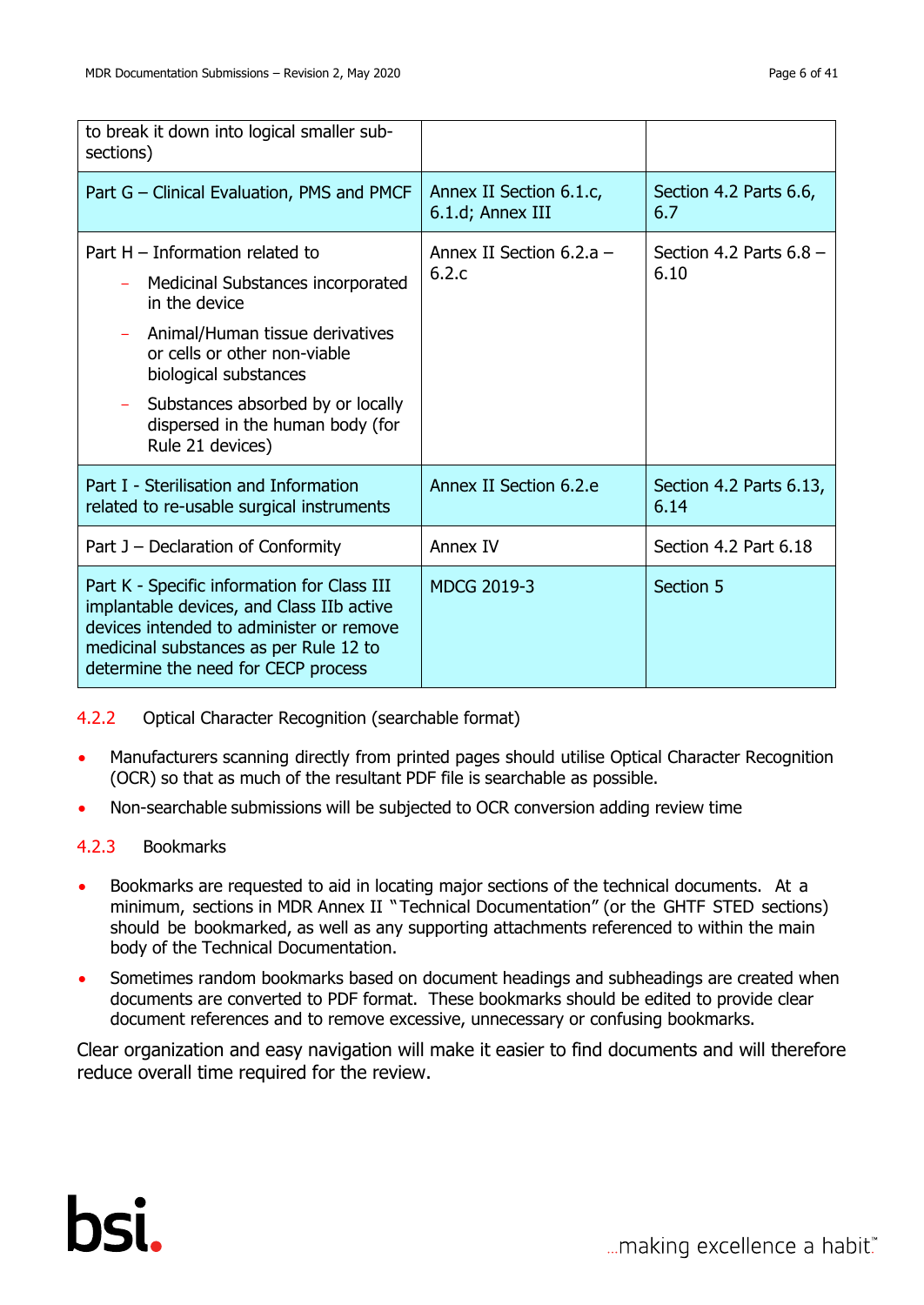#### <span id="page-6-0"></span>4.2.4 Signatures

Signatures are required for any signed document in the file, including signed quotes and BSI Work Authorisation Forms. Signatures can be handled in several ways:

- Documents may be digitally signed.
- Signature pages can be scanned in and inserted into the electronic document.
- A 'marker page' can be inserted into the document indicating that the signatures have been provided separately to BSI electronically. BSI will scan and insert these pages into the file, logging the time to do so.
- All protocols/reports which require approval (as per the legislative requirements & Manufacturer's own procedures and policies), except for the Declaration of Conformity, must have undergone those requisite approvals and be submitted with evidence of those approvals (typically through dated and signed reports, signed protocols, or evidence of approval in an electronic system etc).

### <span id="page-6-1"></span>**5 Submission process**

The following is an overview of the submission process:

- a) Notify BSI that you have an application for review. For new clients, this will generally be via a member of the sales team (https://www.bsigroup.com/en-GB/medical-devices/forms/contactus/). For existing clients, this will be your Scheme Manager, or a member of the administration team. Email and phone are the preferred means of contact.
- b) For MDR work, a formal quotation will be required.
- c) Once the signed approved quote (see Section 2.3 above) has been submitted, BSI will assign the relevant certificate references and/or unique identification number ("SMOxxxxxx") (i.e. Service Management Order number) for your review and contact you with those references. We ask that you reference those numbers during document submission via the BSI portal or in any email correspondence with BSI during the review process.
- d) Manufacturers are required to complete an MDR Completeness Check prior to the start of the detailed review. This ensures all documents needed to initiate the review have been included as part of the Technical Documentation submission (Attachment A). This ensures much of the first round of questions is not used to ask for key missing information. The requirement for this can be discussed with your Scheme Manager following quote approval.
- e) The conformity assessment of the Technical Documentation review can begin upon receipt of a signed quote together with all required application documentation (per Annex IX for initial submissions) and BSI acceptance of the MDR Completeness Checklist, where appropriate.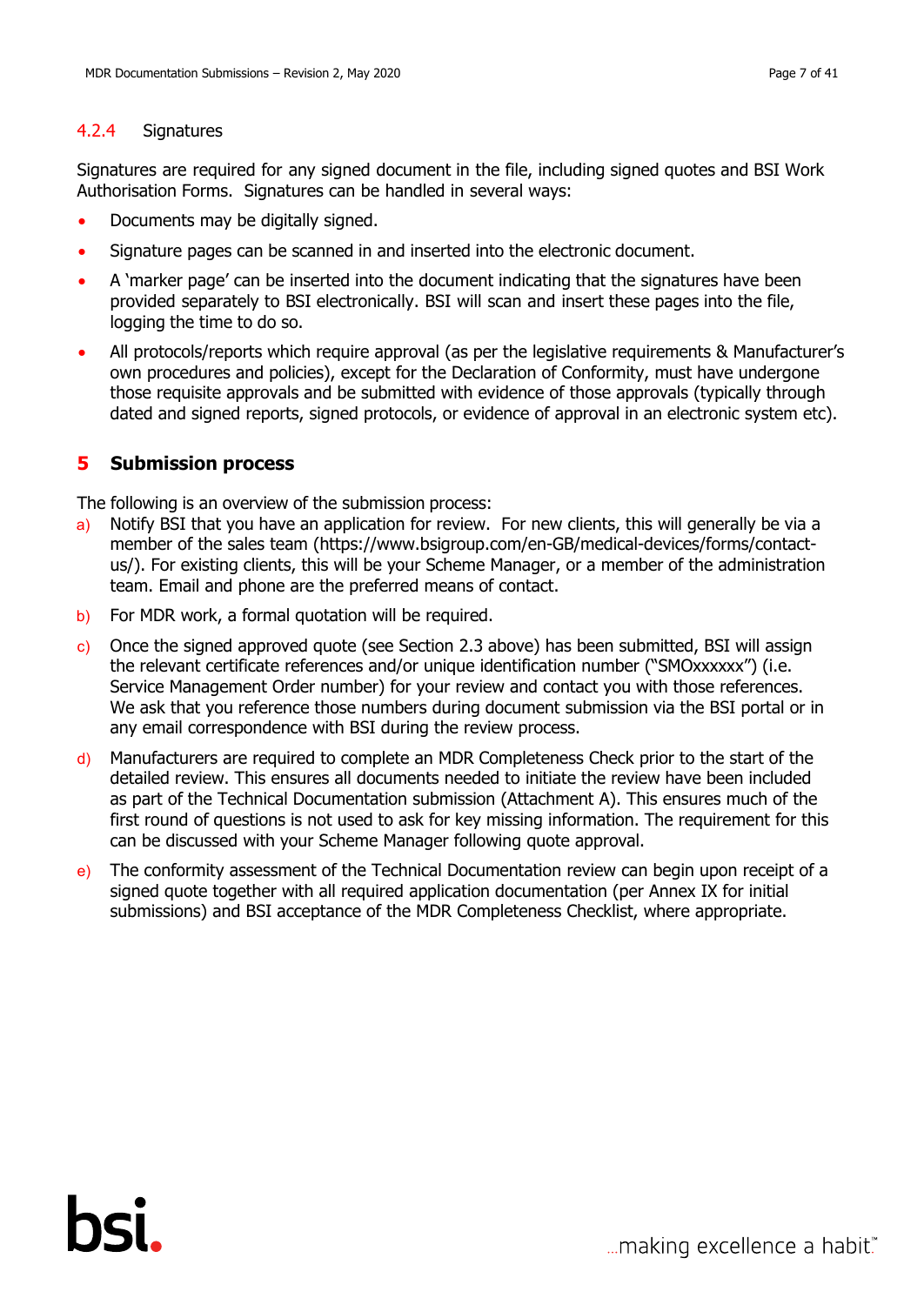

Figure 1: Overview of the BSI submission process and individual responsibilities. Note: Manufacturers must submit the completed Technical Documentation Completeness Check and Technical Documentation to BSI at the same time.

# bsi.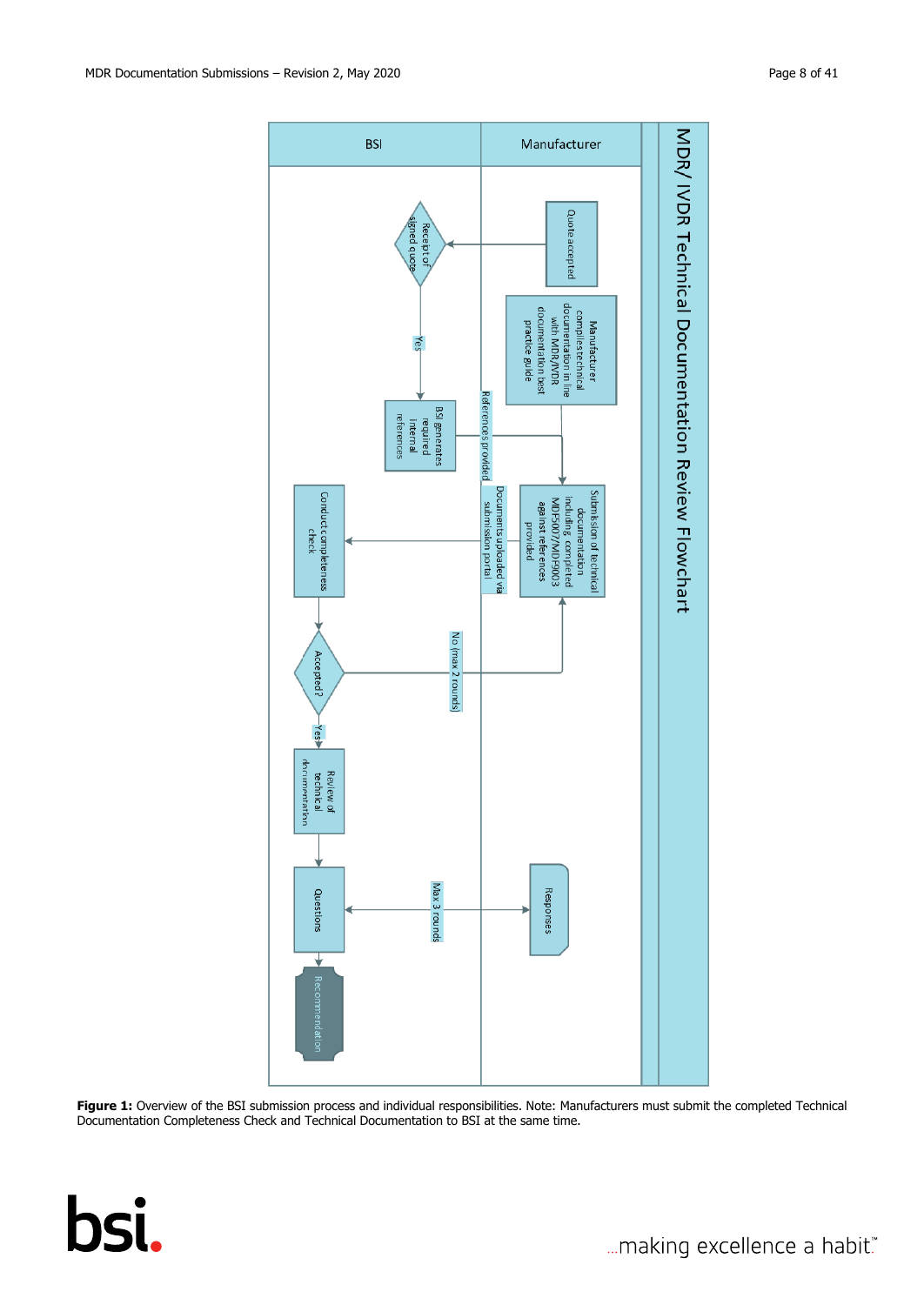# <span id="page-8-0"></span>**6 Additional topics to consider when preparing Technical Documentation for submission**

#### <span id="page-8-1"></span>**6.1 Manufacturer personnel support**

Please ensure appropriate manufacturer resources (RA, QA, R&D, Manufacturing, etc.) are available during Technical Documentation review. The more quickly information can be provided, the more quickly questions can be closed to progress towards certification.

#### <span id="page-8-2"></span>**6.2 Document availability**

If a document includes hyperlinks or cross-references to other documents or embedded documents, ensure that these are functional, and all the documents are available.

#### <span id="page-8-3"></span>**6.3 Languages**

As part of the quality system, or of the documents defining the manufacturing process, the manufacturer should have procedures for ensuring accurate translation of labelling, instructions for use, product claims in marketing materials, SSCPs etc. These are especially important for user instructions where the safety and claimed performance of the device may be compromised through inadequate translation or the SSCPs where inaccurate information may be presented to the end-users or patients through inadequate translation.

#### <span id="page-8-4"></span>**6.4 Certificate scope**

Sometimes the addition of new products, or even changes to existing products, can affect the scope of the associated Quality System certificate (e.g., Annex IX Chapter I & III QMS certificate or Annex XI Part A EU Quality Assurance certificate). If the scope(s) of the existing certificate(s) do not cover the product or processes affected, additional work and time will be required to reissue the affected certificates:

- Sufficient evidence must be reviewed to support scope change; this may require Quality System or Microbiology audits in additional to the product Technical Documentation review requested.
- If in doubt, discuss the scope with the BSI Scheme Manager prior to submitting. The Scheme Manager will coordinate the scope change activities.

#### <span id="page-8-5"></span>**6.5 Subcontractors & Suppliers**

Are there any changes to subcontractors?

- All critical subcontractors/crucial suppliers must be added to associated EU QMS or Quality Assurance certificate(s) and the Unannounced Audit Visit schedule, so please ensure that your Scheme Manager and reviewer are aware of any changes. If you are unsure whether a subcontractor/supplier qualify as critical/crucial, discuss with your Scheme Manager or with the BSI Sales representative at the time of initial quotation.
- Critical subcontractors/crucial suppliers which do not hold a valid ISO 13485 certificate issued by an EU Notified Body (NB) / Conformity Assessment Body (CAB) or one of its direct subsidiaries (e.g. TUV Americas) may require a subcontractor verification audit, depending on the scope of their activities and the verification activities undertaken by the manufacturer. There may be instances where a verification audit is needed, even if they hold ISO 13485 certification from a Notified Body. Please ensure that these details are made clear in the application.

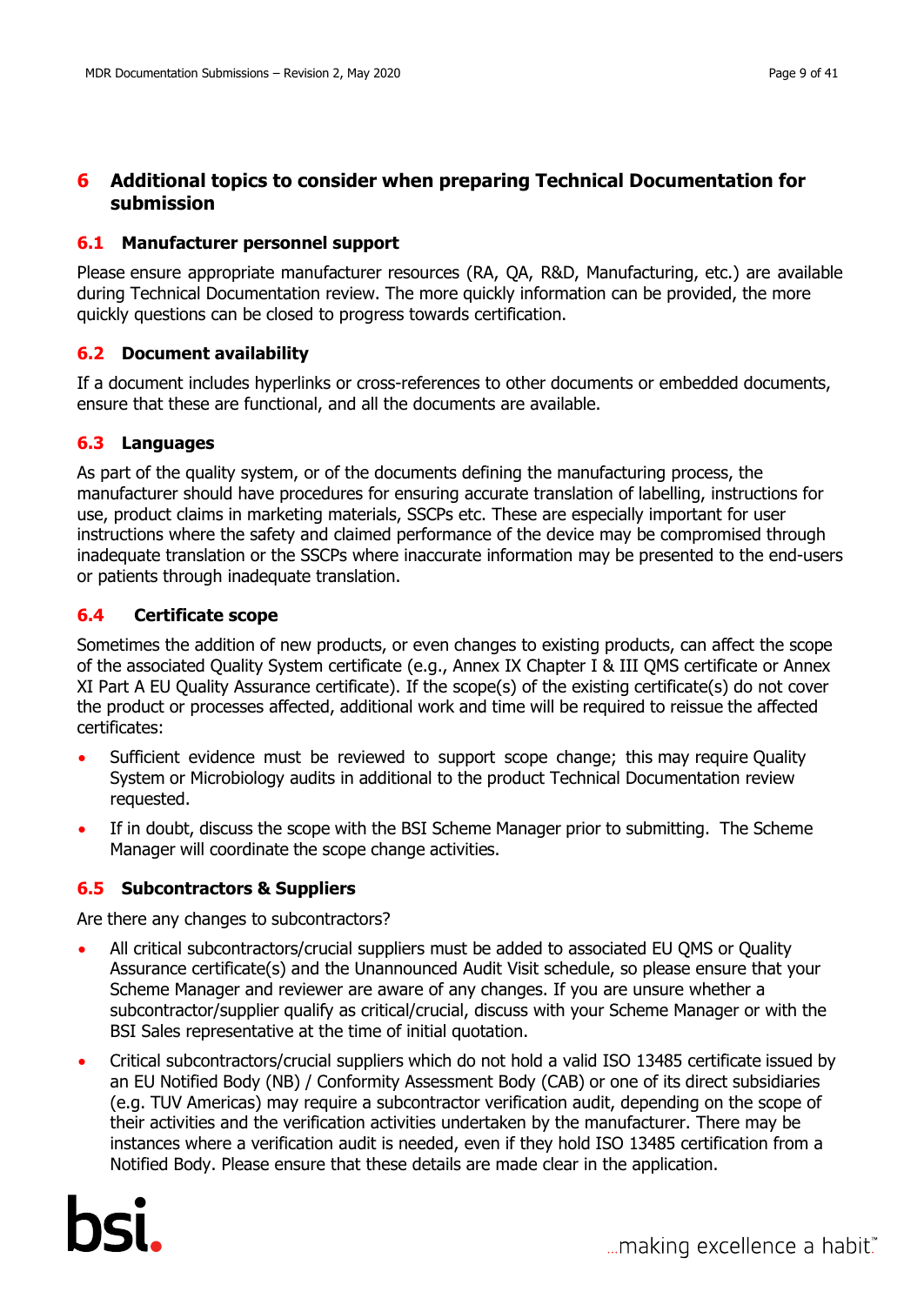<span id="page-9-0"></span>Are any new devices or instruments used *with* the products under review? If a Class III device, for example, requires the use of new Class IIa, Class Im or Class Is equipment which is not within the scope of the existing Quality Management System certification, additional Technical Documentation File reviews may be required for these accessories.

Please provide the following information for any accessories associated with your device:

- Brief description of the accessory/accessories and how they are used with the device(s)
- Classification of the accessories and rationale for classification
- Technical Documentation references (file name, issue status, date)
- Evidence of compatibility with the subject devices (e.g., in accordance with Safety & Performance Requirement 14.1 and 14.5 of MDR)

# <span id="page-9-1"></span>**6.7 Novelty**

Are any new (new to manufacturer or new to medical device industry) or innovative materials, processes, assemblies or techniques associated with the devices?

- Additional consultations may be required for novel or high-risk materials, manufacturing processes, devices or indications. These may include toxicologists, statisticians, clinical users, etc.
- The EU Commission clinical evaluation consultation process as outlined in MDR Annex IX section 5.1 will be applicable for class III implantable devices and class IIb active devices intended to administer or remove a medicinal product. Additional information is required for such devices during the Completeness Check process.
- Some materials (e.g. medicinal substances, human or animal tissues) may require additional regulatory consultations as outlined in MDR Annex IX section 5.2-5.4.
- BSI reviewers will still work towards timescales indicated for the review process selected, but external consultations may not fall within these timescales. Please discuss with your Scheme Manager to select the most appropriate review option.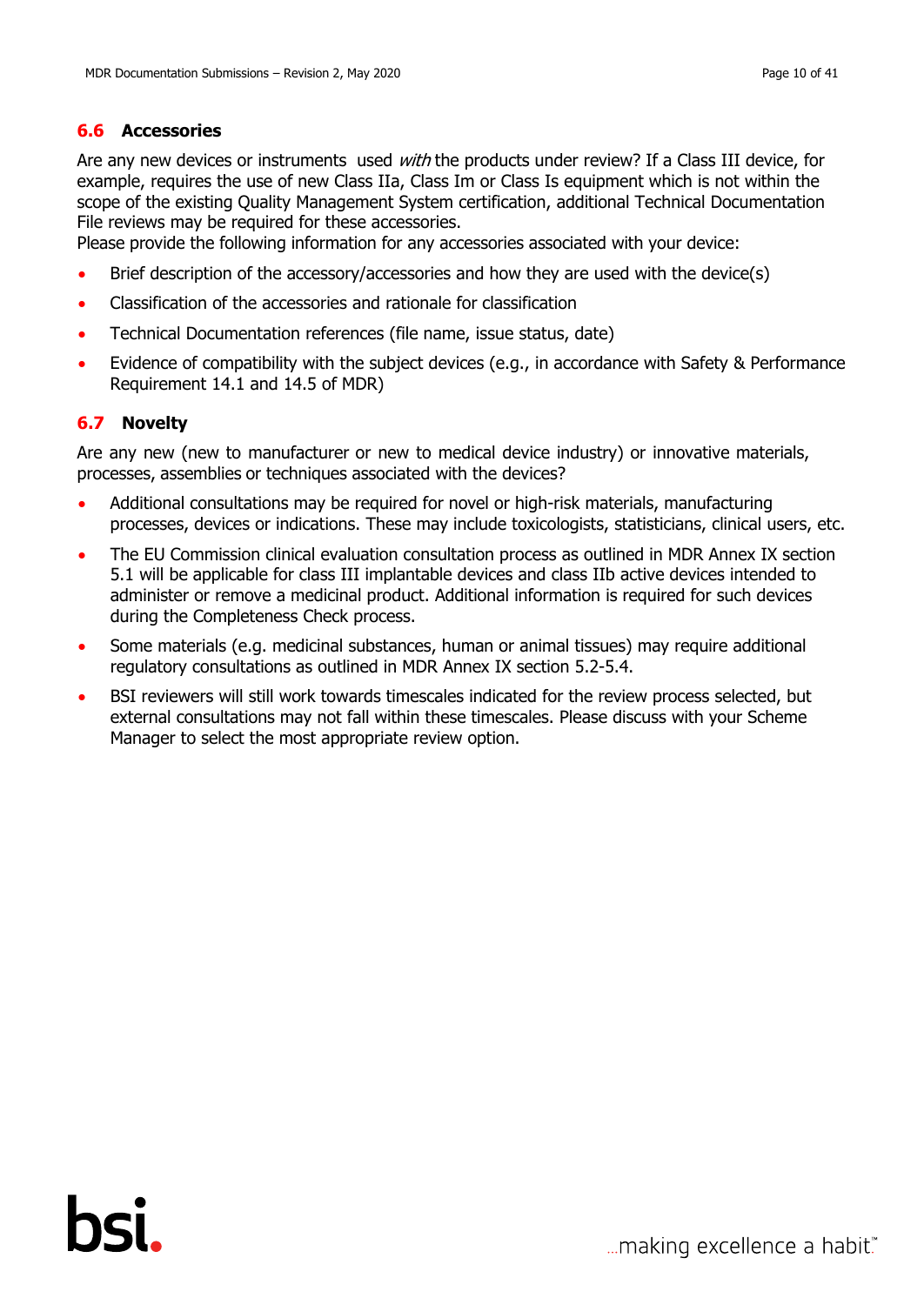# <span id="page-10-0"></span>**ATTACHMENT A: Information to provide in a Technical Documentation submission**

| <b>Section Title / Item</b>                                                                                      | <b>Additional Guidance</b>                                                                                                                                                                                                                                                                                                                                                                                                                                                                                                                                                                                                                                                    |  |  |
|------------------------------------------------------------------------------------------------------------------|-------------------------------------------------------------------------------------------------------------------------------------------------------------------------------------------------------------------------------------------------------------------------------------------------------------------------------------------------------------------------------------------------------------------------------------------------------------------------------------------------------------------------------------------------------------------------------------------------------------------------------------------------------------------------------|--|--|
| 1. Device Description and Specifications Including Variants and Accessories                                      |                                                                                                                                                                                                                                                                                                                                                                                                                                                                                                                                                                                                                                                                               |  |  |
| <b>1.1 Device Description</b>                                                                                    |                                                                                                                                                                                                                                                                                                                                                                                                                                                                                                                                                                                                                                                                               |  |  |
| 1.1.1 General description<br>including product or trade<br>names, principles of operation,<br>mode of action etc | The device description should enable understanding of the design, packaging,<br>sterilisation, or other characteristics of the device.<br>Sufficient information should be provided to distinguish different variants of<br>the device, and the intended purpose of different design features. For<br>example, if one variant of a device has a coating and another does not, what<br>is the intended purpose of that coating, and why are both variants considered<br>to meet the requirements for safety and performance?<br>Pictures and schematics should be provided wherever possible to enable an<br>understanding of the device design features and intended purpose. |  |  |
| 1.1.2 Accessories included                                                                                       | The following information should be provided for any accessories (including<br>Class I) associated with the device:                                                                                                                                                                                                                                                                                                                                                                                                                                                                                                                                                           |  |  |
|                                                                                                                  | Brief description of the accessory/accessories and how they are used with<br>the device(s);                                                                                                                                                                                                                                                                                                                                                                                                                                                                                                                                                                                   |  |  |
|                                                                                                                  | Classification of the accessories and rationale for classification;                                                                                                                                                                                                                                                                                                                                                                                                                                                                                                                                                                                                           |  |  |
|                                                                                                                  | Technical Documentation references (file name, issue status, date).<br>٠                                                                                                                                                                                                                                                                                                                                                                                                                                                                                                                                                                                                      |  |  |
|                                                                                                                  | Indicate clearly if the accessories are packaged with the device or provided<br>separately or both. Also clarify if the accessories are already certified and if<br>yes, provide the certificate references.<br>Please note (as indicated in Documentation Submissions Best Practice Guide),<br>evidence should also be provided within the Technical Documentation to<br>demonstrate compatibility of the devices with any applicable accessories.                                                                                                                                                                                                                           |  |  |
| 1.1.3 Accessories not included                                                                                   | The Technical Documentation should identify any accessories which are not                                                                                                                                                                                                                                                                                                                                                                                                                                                                                                                                                                                                     |  |  |
| but necessary for use                                                                                            | included with the device, but which are necessary for its use.                                                                                                                                                                                                                                                                                                                                                                                                                                                                                                                                                                                                                |  |  |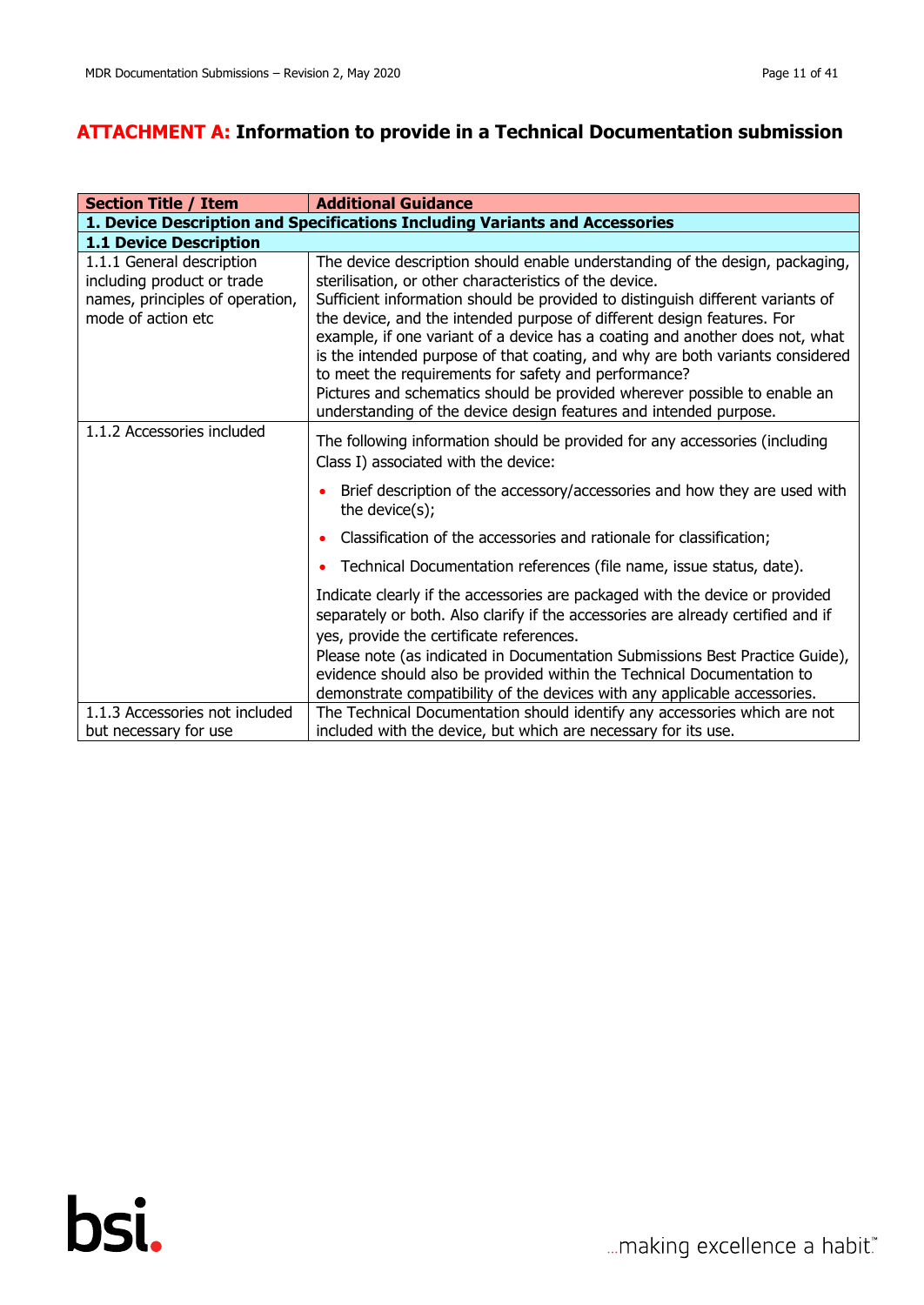| 1.2 Intended Purpose and Intended Users                                                                                                                 |                                                                                                                                                                                                                                                                                                                               |  |  |
|---------------------------------------------------------------------------------------------------------------------------------------------------------|-------------------------------------------------------------------------------------------------------------------------------------------------------------------------------------------------------------------------------------------------------------------------------------------------------------------------------|--|--|
| 1.2.1 Intended purpose<br>including any clinical claims                                                                                                 | The intended purpose or intended use should provide enough detail to<br>explain the disease conditions the device is intended to treat or monitor, the<br>basic principles of operation (i.e. intended users and environment), the<br>intended patient population and the indications and contraindications of the<br>device. |  |  |
|                                                                                                                                                         | Indications and contraindications should be supported by objective<br>$\bullet$<br>evidence (e.g., evidence provided in the risk assessment and clinical<br>evaluation reports).                                                                                                                                              |  |  |
|                                                                                                                                                         | The intended use must include use of the device as a "medical device" as<br>defined by MDR Article 2 unless the device is a product without a medical<br>purpose as listed in MDR Annex XVI.                                                                                                                                  |  |  |
|                                                                                                                                                         | Please ensure the intended use been described consistently throughout<br>$\bullet$<br>the file (e.g. in the IFU, risk management documentation, clinical<br>evaluation report, and design requirements).                                                                                                                      |  |  |
|                                                                                                                                                         | If the application includes a change to the intended use, all sections of<br>$\bullet$<br>the file should be reviewed for potential impact.                                                                                                                                                                                   |  |  |
|                                                                                                                                                         | For clarity it is suggested that this should be separate from the device<br>$\bullet$<br>description.                                                                                                                                                                                                                         |  |  |
| 1.2.2 Intended users                                                                                                                                    | Identify the intended users of the device (i.e. medical professionals in a<br>specialty, clinical nurses, lay persons, etc.).                                                                                                                                                                                                 |  |  |
| 1.3 Basic UDI-DI & EMDN code                                                                                                                            |                                                                                                                                                                                                                                                                                                                               |  |  |
| 1.3.1 Basic UDI-DI and any<br>other relevant UDI related<br>information                                                                                 | The Basic UDI-DI assigned by the manufacturer should be provided.<br>Additional guidance on Basic UDI-DI may be found in the MDCG documents<br>published on the EU Commission website.                                                                                                                                        |  |  |
| 1.3.2 EMDN code (previously<br>referred to as CND code)                                                                                                 | European Medical Device Nomenclature code (EMDN code; previously<br>referred to as CND code) should be identified (not mandatory for Class III<br>and IIb implantable non-WET devices).                                                                                                                                       |  |  |
| 1.4 Devices covered by Technical Documentation                                                                                                          |                                                                                                                                                                                                                                                                                                                               |  |  |
| 1.4.1 List of type, sizes,<br>configurations, variants etc<br>including catalogue numbers<br>covered by the submitted<br><b>Technical Documentation</b> | A complete list of product codes should be provided.                                                                                                                                                                                                                                                                          |  |  |

... making excellence a habit."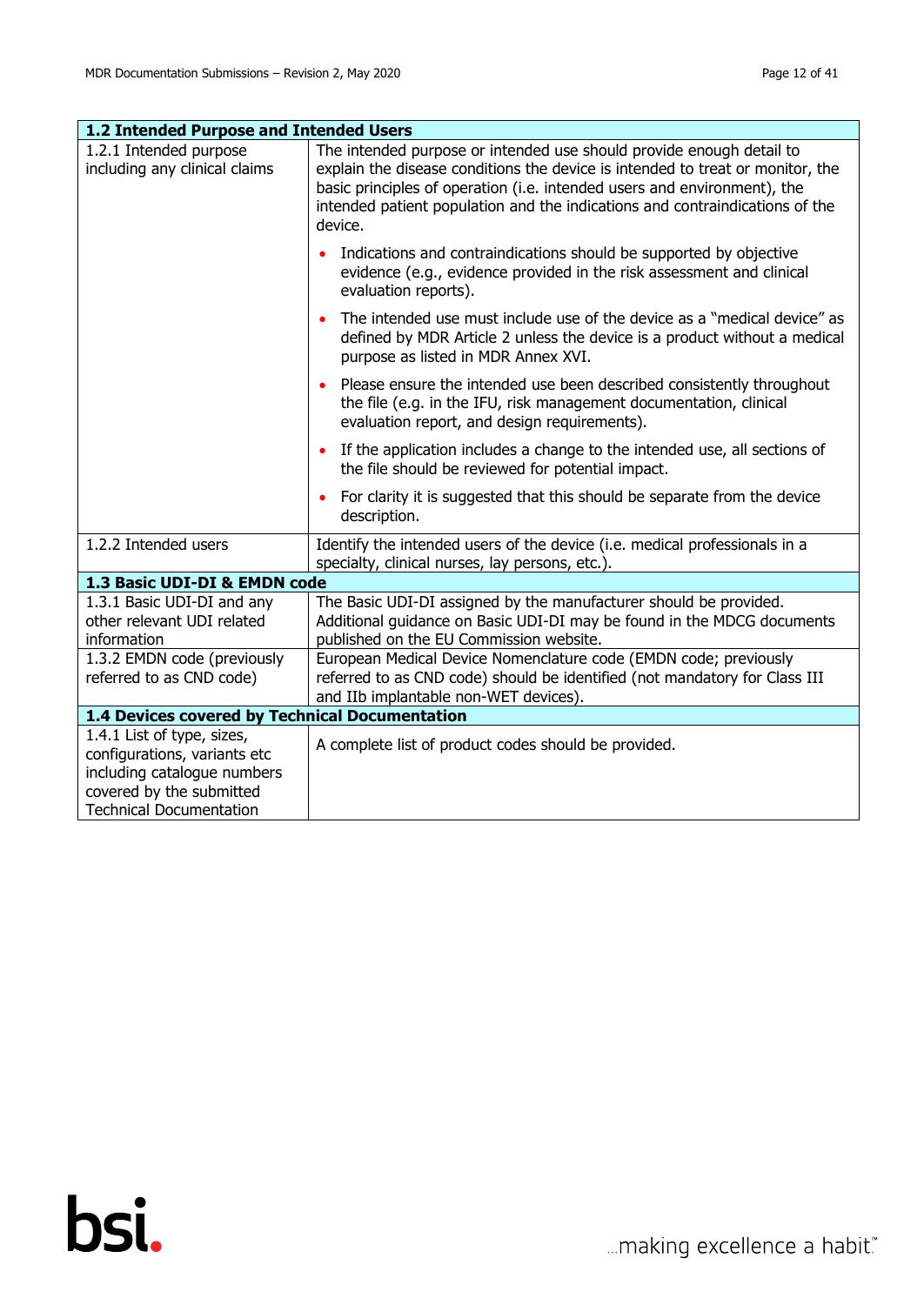$\overline{\phantom{a}}$ 

i.

| <b>1.5 Classification</b>                                                                                                                       |                                                                                                                                                                                                                                                                                                                                                                                                                                                                                                                                                                                                                                                                                                                            |  |  |
|-------------------------------------------------------------------------------------------------------------------------------------------------|----------------------------------------------------------------------------------------------------------------------------------------------------------------------------------------------------------------------------------------------------------------------------------------------------------------------------------------------------------------------------------------------------------------------------------------------------------------------------------------------------------------------------------------------------------------------------------------------------------------------------------------------------------------------------------------------------------------------------|--|--|
| 1.5.1 Classification of the<br>device including all the<br>applicable rules and relevant<br>rationales                                          | Please indicate the device classification and rationale per MDR Annex VIII.<br>The rationale should address each point of the selected classification rule. If<br>multiple classification rules apply, all should be identified and the strictest<br>rules resulting in the higher classification shall apply.<br>If the device contains multiple components that on their own might be<br>classed differently, please note the higher classification shall apply.<br>If the device is a Well-Established Technology (WET) as per Articles 52.4 and<br>52.5 of MDR, a rationale supporting the determination of the device as a WET<br>should be included considering any published guidance available on such<br>devices. |  |  |
| <b>1.6 Materials</b>                                                                                                                            |                                                                                                                                                                                                                                                                                                                                                                                                                                                                                                                                                                                                                                                                                                                            |  |  |
| 1.6.1 Description and<br>identification of key materials<br>incorporated into the device                                                        | The Technical Documentation should identify the raw materials incorporated<br>into key functional elements of the device including information on any<br>coatings that are critical for device safety and performance. The nature of<br>contact with the human body (e.g. direct or indirect contact, contact with<br>circulating body fluids, etc.) should be clearly identified.                                                                                                                                                                                                                                                                                                                                         |  |  |
| 1.6.2 Identification of any<br>tissues or cells of human or<br>animal origin that may have<br>been utilised in the<br>manufacture of the device | The submission should clearly indicate whether the device utilises or is used<br>in conjunction with any human or animal- based products or other non-viable<br>biological substances. Materials which are or include derivatives of human or<br>animal origin should be clearly identified.                                                                                                                                                                                                                                                                                                                                                                                                                               |  |  |
| 1.6.3 Bill of Materials                                                                                                                         | Submission should include the device Bill of Materials.                                                                                                                                                                                                                                                                                                                                                                                                                                                                                                                                                                                                                                                                    |  |  |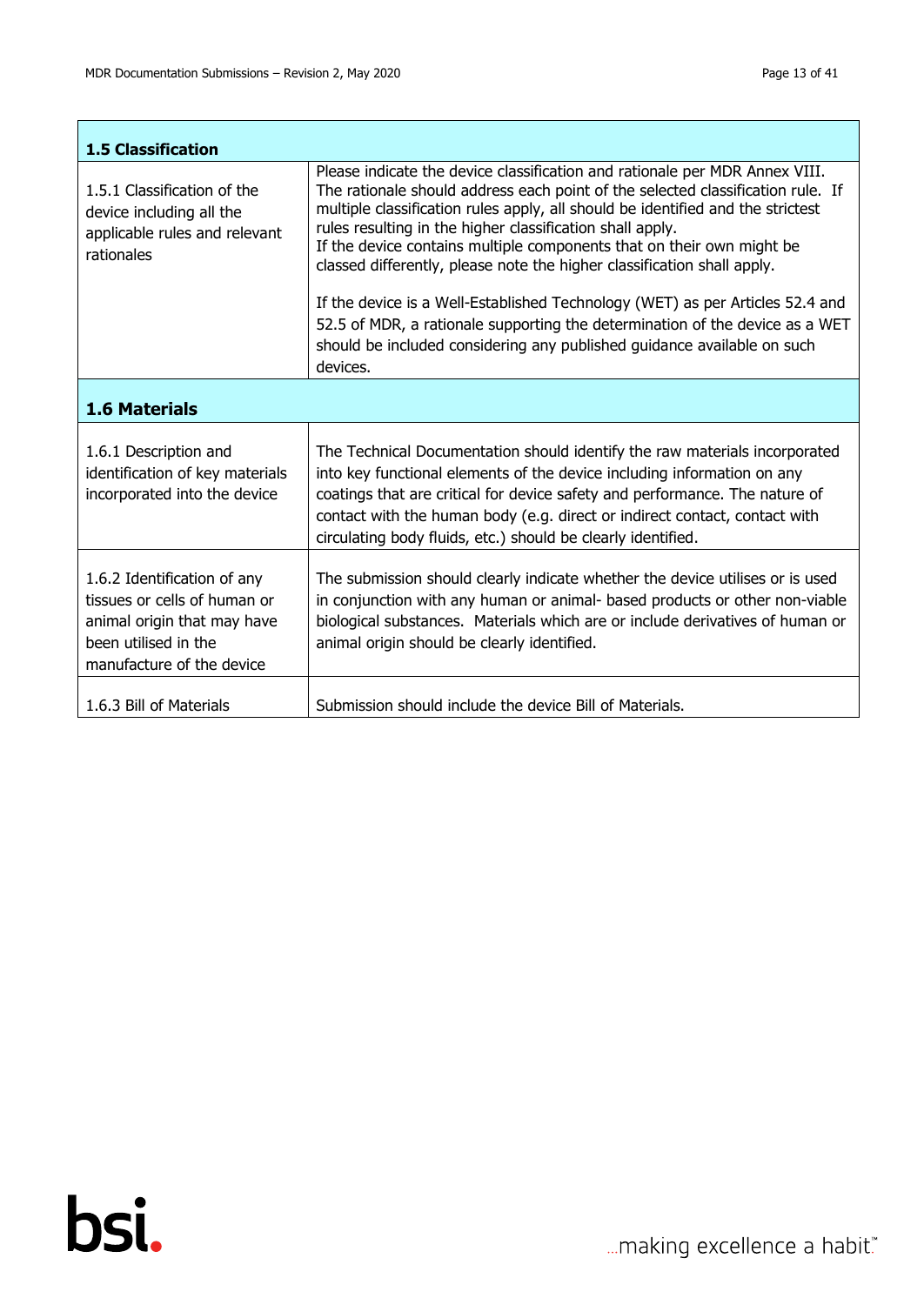| <b>1.7 Market History</b>                                                |                                                                                                                                                                                                                                                                   |  |  |
|--------------------------------------------------------------------------|-------------------------------------------------------------------------------------------------------------------------------------------------------------------------------------------------------------------------------------------------------------------|--|--|
| 1.7.1 Overview of relevant                                               | All submissions should be accompanied by a market history to enable an<br>understanding of the context of device development.                                                                                                                                     |  |  |
| market history of the device<br>(e.g. Date of first making               | If the device is new and has never been marketed by the manufacturer<br>anywhere in the world, please state this explicitly.                                                                                                                                      |  |  |
| available, Units sold, Previous<br>models, Current and previous          | For existing devices:<br>$\bullet$                                                                                                                                                                                                                                |  |  |
| regulatory approvals)                                                    | Ensure that a market history is provided indicating the nature and<br>timing of any changes and that any associated documents (i.e. risk<br>analyses, labelling, clinical evaluation reports, verification / validation<br>data, etc.) account for these changes. |  |  |
|                                                                          | Provide evidence (e.g., BSI Reference numbers of previous reviews)<br>$\sim$<br>to demonstrate that BSI has been notified of all significant changes (if<br>applicable).                                                                                          |  |  |
|                                                                          | For initial applications under MDR, please confirm whether the device<br>has been previously marketed under MDD and whether any changes<br>have been made in comparison to the MDD-certified device                                                               |  |  |
|                                                                          | Market history should include EU and approvals in other geographies.                                                                                                                                                                                              |  |  |
|                                                                          | If the device is a system, ensure that the number of units sold is<br>broken down by device component and per year                                                                                                                                                |  |  |
|                                                                          | Provide Periodic Safety Update Report if applicable (see below)                                                                                                                                                                                                   |  |  |
| 1.7.2 Overview of similar<br>devices available in EU or<br>other markets | Provide an overview of identified similar devices available on the EU or<br>international markets, if such devices exist.                                                                                                                                         |  |  |

# **2. Information Supplied by the Manufacturer**

#### **2.1 User Information**

| 2.1.1 Device or Product<br>labelling     | Medical devices generally use multiple levels of labelling and it is recognised<br>that not all devices may have the different levels of packaging specified in<br>this section or different terms may be used than those specified here.                                                                                                                                                                                                                                                                |  |
|------------------------------------------|----------------------------------------------------------------------------------------------------------------------------------------------------------------------------------------------------------------------------------------------------------------------------------------------------------------------------------------------------------------------------------------------------------------------------------------------------------------------------------------------------------|--|
| 2.1.2 Sterile packaging<br>labelling     | Legible versions of all applicable levels of labels should be provided (e.g.<br>secondary pack, primary pack) and should be representative of the finished<br>form, showing all included symbols.<br>If possible, provide drawings with the packaging configuration (showing<br>placement of all labels) and label specifications.<br>The position of labels on the finished product should be clear. If the device<br>has a sterile package, clearly identify the label for the sterile package. If any |  |
| 2.1.3 Single unit packaging<br>labelling |                                                                                                                                                                                                                                                                                                                                                                                                                                                                                                          |  |
| 2.1.4 Sales packaging labelling          | of the packaging is printed with information for the user (including pictures /<br>schematics of the device) this should also be provided.                                                                                                                                                                                                                                                                                                                                                               |  |
| 2.1.5 Transport packaging<br>labelling   | Please ensure that any specific requirements of relevant harmonised<br>standards or CS are addressed in the labels and information for use.                                                                                                                                                                                                                                                                                                                                                              |  |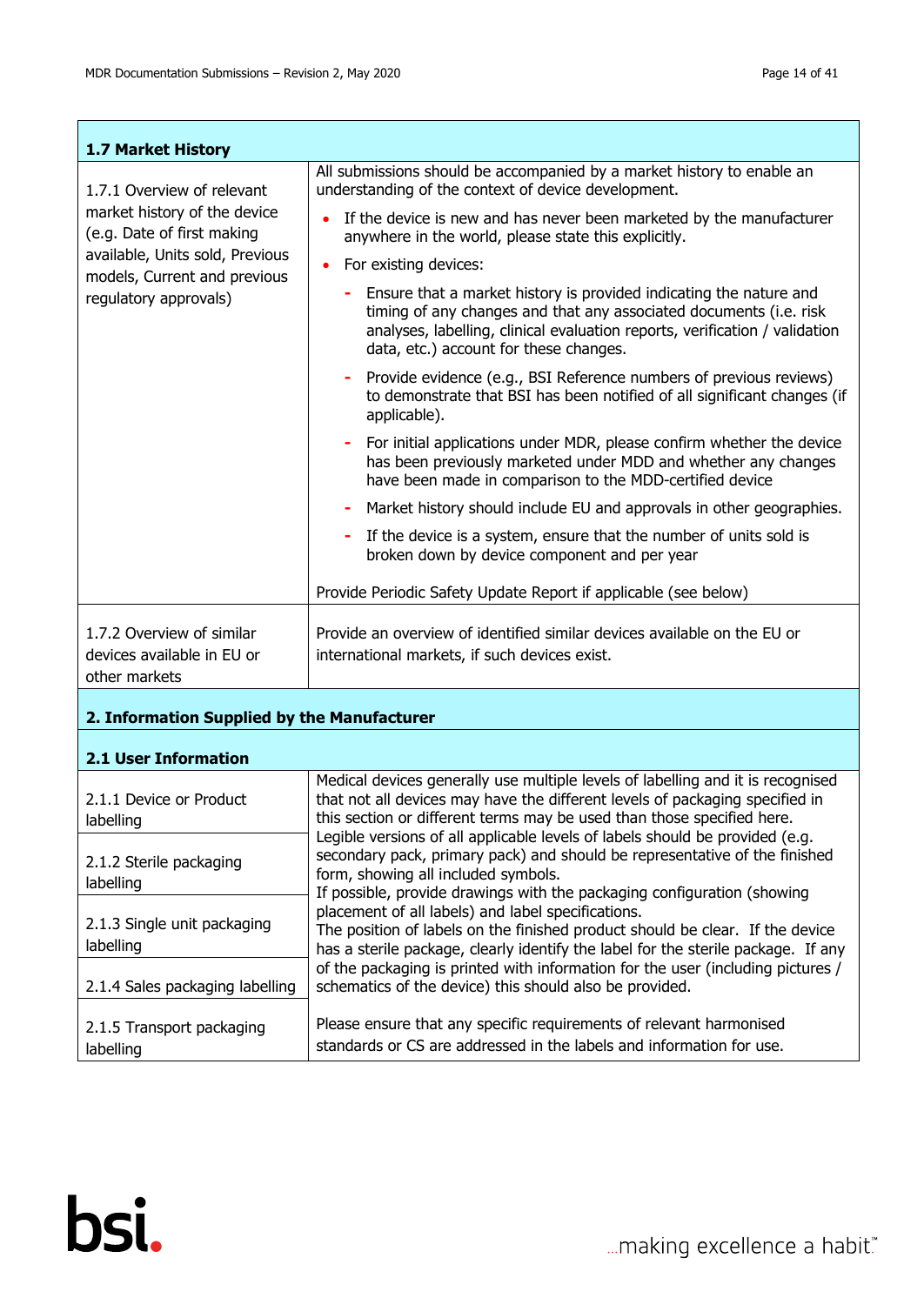| 3. Design and Manufacturing Information                                                                                                                                                      |                                                                                                                                                                                                                                                                                                                                                                                                                            |  |
|----------------------------------------------------------------------------------------------------------------------------------------------------------------------------------------------|----------------------------------------------------------------------------------------------------------------------------------------------------------------------------------------------------------------------------------------------------------------------------------------------------------------------------------------------------------------------------------------------------------------------------|--|
| where the IFU (and any other<br>labelling information as<br>relevant) will be made<br>available as per GSPR 23.1                                                                             | The URL of the website where such information will be made available should<br>be included.                                                                                                                                                                                                                                                                                                                                |  |
| 2.1.12 URL of the website                                                                                                                                                                    | GSPR 23.1 requires that information related to identification, and safety and<br>performance of the device shall be made available and kept up to date on the<br>manufacturer's website if the manufacturer has a website.                                                                                                                                                                                                 |  |
| 2.1.11 Copies of promotional<br>materials (that mention that<br>the device fulfils the<br>requirements of CE marking)<br>including any that make<br>specific claims related to the<br>device | Only marketing literature that mention that the device fulfils the requirements<br>of CE marking or includes the CE mark itself is required to be provided.<br>Supporting evidence should be provided in the relevant pre-clinical and<br>clinical sections to substantiate any claims made in the labelling or marketing<br>literature.                                                                                   |  |
| 2.1.10 Electronic IFU (e-IFU)<br>information (if applicable, and<br>as per (EU) 207/2012)                                                                                                    | If electronic IFU will be utilised, ensure compliance has been clearly outlined<br>and evidence included to demonstrate compliance with all relevant aspects of<br>Regulation 207/2012.                                                                                                                                                                                                                                    |  |
| 2.1.9 Implant card information                                                                                                                                                               | If applicable, the implant card and other information per Article 18 of MDR,<br>and any additional information as specified in the MDCG guidance on Implant<br>cards should be included. The location of the implant card within the device<br>or system packaging should be clearly specified. The planned approach for<br>translation of any information not in harmonized symbols should be described<br>if applicable. |  |
| 2.1.8 Physicians handbook                                                                                                                                                                    | If a separate physicians' handbook is relevant for the device, this should be<br>provided.                                                                                                                                                                                                                                                                                                                                 |  |
| 2.1.7 Patient handbook                                                                                                                                                                       | Some devices incorporate all the information relevant for the patient/user<br>within the IFU itself. Some devices are accompanied by a patient handbook<br>with additional instructions specific to the patient, for example with devices<br>(or parts, components of the devices) that are patient operated. If the device<br>is supplied with a patient handbook, this should be provided.                               |  |
|                                                                                                                                                                                              | (Manufacturer's processes and procedures for translation into other<br>languages will be audited during BSI QMS audits)                                                                                                                                                                                                                                                                                                    |  |
|                                                                                                                                                                                              | etc.<br>IFUs must contain all the information required as per applicable requirements<br>specified within GSPR 23.<br>Manufacturers must as a minimum submit the English version at the time of<br>application.                                                                                                                                                                                                            |  |
| 2.1.6 Instructions for use /<br>Device Operating Manual(s)                                                                                                                                   | Manufacturers must ensure that the information within the IFUs, especially<br>related to intended purpose, indications, contra-indications, and other safety<br>related information such as side effects, warnings is aligned with similar<br>information from other sections such as risk management, clinical evaluation                                                                                                 |  |

**3.1 Design Stages**

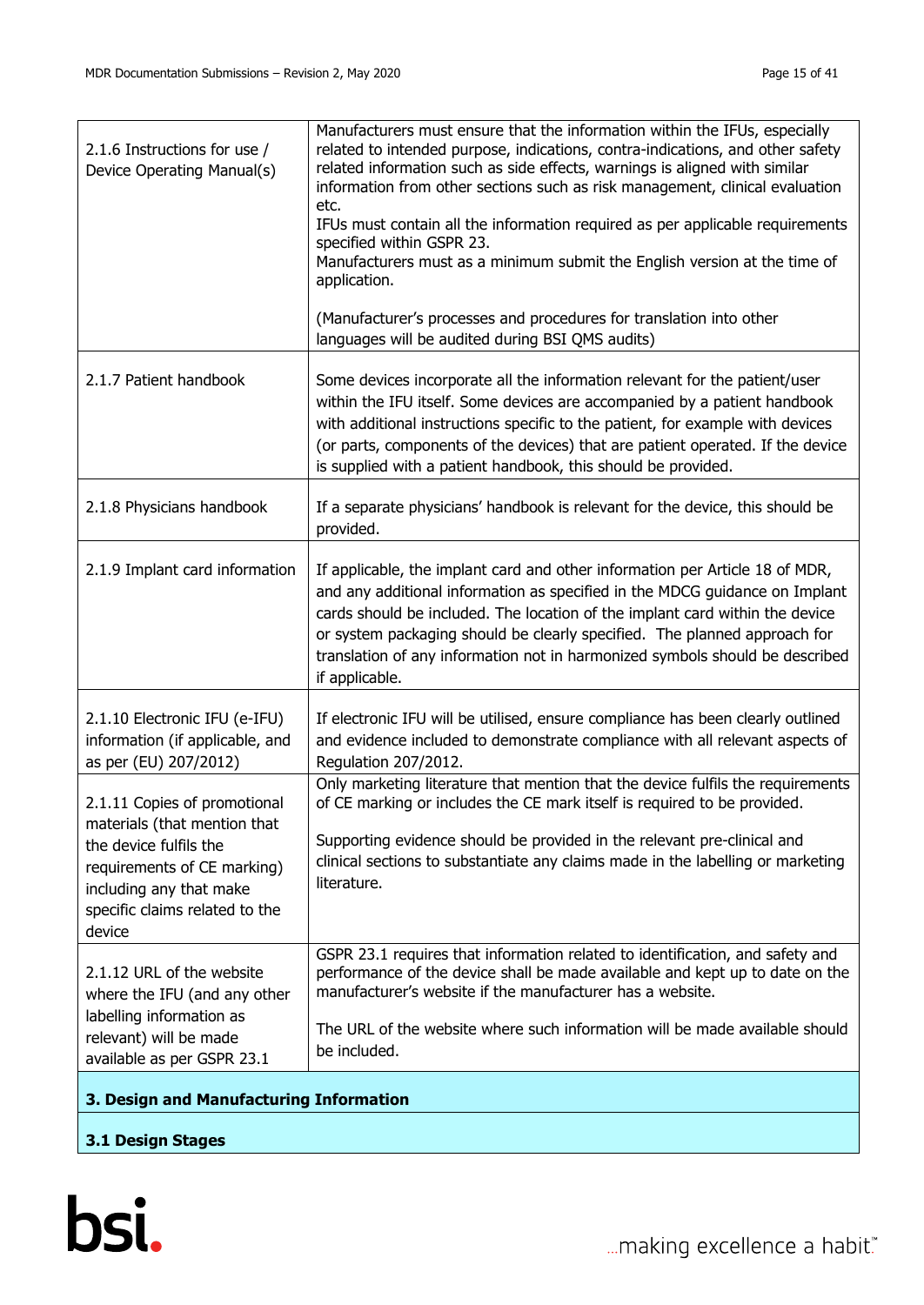| 3.1.1 Summary of design<br>stages applied to the device                                                                                                                                                                                                     | MDR Annex II requires the manufacturer to provide "information to allow the<br>design stages applied to the device" to be understood.<br>Include a description of the design phases the device has gone through and<br>the history of any major changes to the design.<br>For previously marketed or "legacy" devices certified under the Directives and<br>applying for MDR certification, it is critical to provide the following:                                                                                                                                                                                                                                                                                                                                                                                                                                                                                                                                                            |  |  |
|-------------------------------------------------------------------------------------------------------------------------------------------------------------------------------------------------------------------------------------------------------------|-------------------------------------------------------------------------------------------------------------------------------------------------------------------------------------------------------------------------------------------------------------------------------------------------------------------------------------------------------------------------------------------------------------------------------------------------------------------------------------------------------------------------------------------------------------------------------------------------------------------------------------------------------------------------------------------------------------------------------------------------------------------------------------------------------------------------------------------------------------------------------------------------------------------------------------------------------------------------------------------------|--|--|
|                                                                                                                                                                                                                                                             | any changes in the design of the device as approved under the Directives<br>vs the application under MDR                                                                                                                                                                                                                                                                                                                                                                                                                                                                                                                                                                                                                                                                                                                                                                                                                                                                                        |  |  |
|                                                                                                                                                                                                                                                             | an explanation and a map of previously conducted testing and outline<br>$\bullet$<br>what testing is relevant to the current version of the device. If historic<br>testing is referenced but a subsequent change was made and only some<br>specifications were re-tested, please explain what test reports have<br>superseded and should be reviewed for each relevant specification.                                                                                                                                                                                                                                                                                                                                                                                                                                                                                                                                                                                                           |  |  |
| 3.2 Product and Design specifications                                                                                                                                                                                                                       |                                                                                                                                                                                                                                                                                                                                                                                                                                                                                                                                                                                                                                                                                                                                                                                                                                                                                                                                                                                                 |  |  |
| 3.2.1 Key product/design<br>specifications of the device (To<br>include component and raw<br>material specifications,<br>including packaging.<br>Specifications should include<br>grade, quality, reference<br>codes, full supplier details as<br>relevant) | Overall, manufacturers should demonstrate that design requirements have<br>been identified in accordance with the intended use, safety and performance<br>requirements, risk assessments, and relevant harmonised and other key<br>standards or CS.<br>The source of design requirements should be indicated. Although compliance<br>to harmonised and other key standards is expected, please be aware that<br>testing beyond that required by the standards may be necessary to<br>demonstrate compliance of your device to the relevant Safety & Performance<br>Requirements. Design requirements should be mapped to the intended use,<br>performance and risks identified for the device.<br>It is recognised that there may some overlap and crossover between<br>information requested in this section and other related sections. If that is the<br>case, Manufacturer may simply point to the relevant sections of the Technical<br>Documentation where this information can be found. |  |  |
| 3.2.2 User requirements                                                                                                                                                                                                                                     | Please clearly identify the user requirements for the device.                                                                                                                                                                                                                                                                                                                                                                                                                                                                                                                                                                                                                                                                                                                                                                                                                                                                                                                                   |  |  |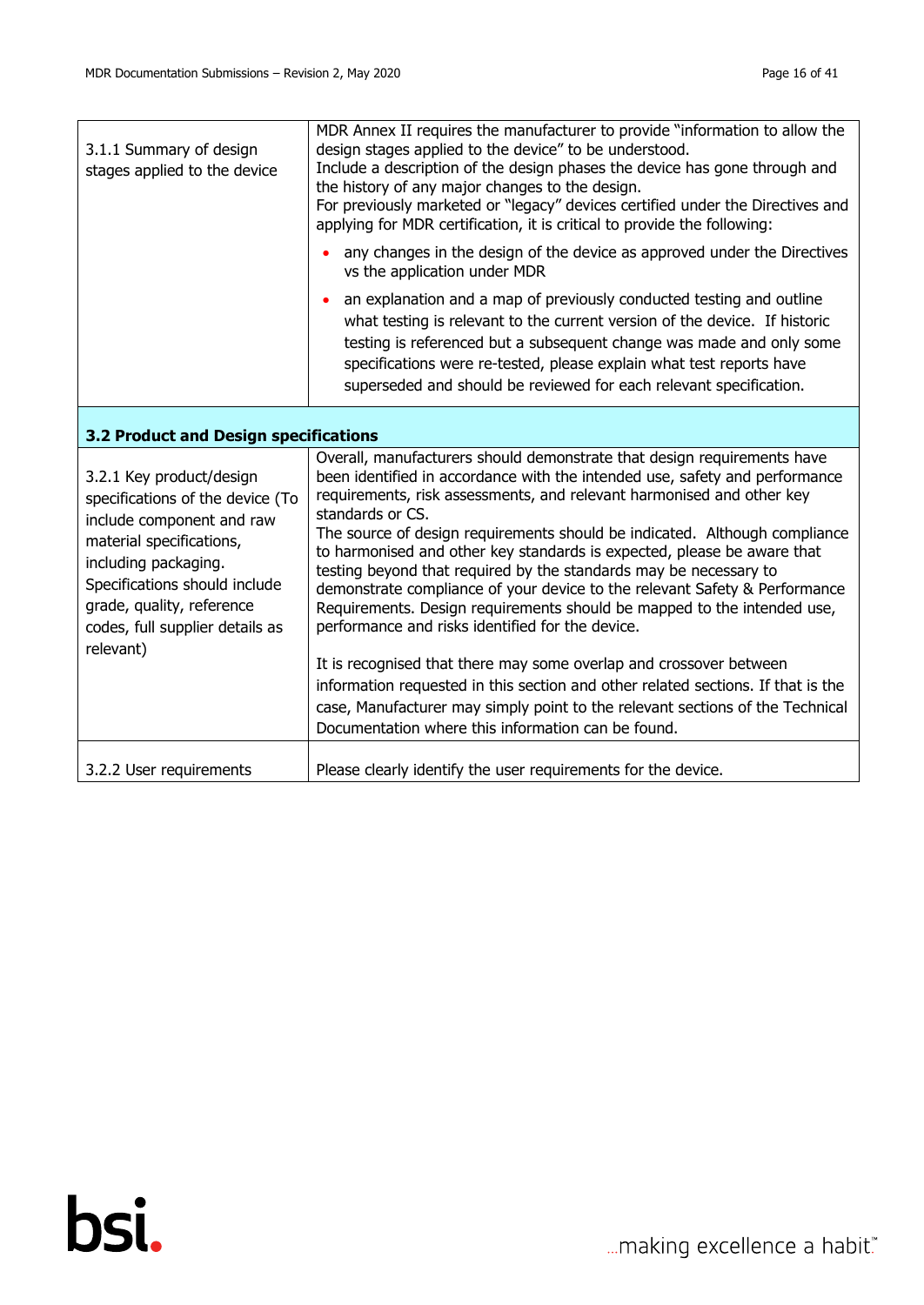T

 $\overline{\phantom{a}}$ 

| 3.3 Manufacturing Information                                                                                                                                                                              |                                                                                                                                                                                                                                                                                                                                                                                                                                                                                                                                                                                                                                                                          |  |  |
|------------------------------------------------------------------------------------------------------------------------------------------------------------------------------------------------------------|--------------------------------------------------------------------------------------------------------------------------------------------------------------------------------------------------------------------------------------------------------------------------------------------------------------------------------------------------------------------------------------------------------------------------------------------------------------------------------------------------------------------------------------------------------------------------------------------------------------------------------------------------------------------------|--|--|
| 3.3.1 Overview of the<br>Manufacturing process which<br>also identifies any critical<br>processes involved, including,<br>if relevant, whether<br>sterilisation is conducted on-<br>site or sub-contracted | A detailed overview of the manufacturing processes should be provided. This<br>should clearly identify any special or proprietary processes, and any<br>subcontracted processes<br>As a general principle if any of the information requested in the<br>Manufacturing section is not available in English, Manufacturer should either<br>provide translations or provide supplementary summary reports with<br>translations of relevant information/sections or in cases where the<br>information/reports are data heavy (or mainly graphical in nature) with very<br>few words, Manufacturer may annotate English translations of relevant words<br>within the reports. |  |  |
| 3.3.2 Critical process<br>verification protocols/plans                                                                                                                                                     | Please identify critical verified processes.<br>If verified and validated processes are documented in an overall Master<br>Validation plan, please provide this document.                                                                                                                                                                                                                                                                                                                                                                                                                                                                                                |  |  |
| 3.3.3 Critical process<br>verification reports                                                                                                                                                             | As a part of the initial submission, Manufacturer should include verification<br>protocols/plans/reports for processes that are verified (as opposed to<br>validated) and are considered critical for the safety and performance of the<br>device. BSI Reviewers may request this information for other verified<br>processes (not originally included with the submission) during the review<br>process if required.                                                                                                                                                                                                                                                    |  |  |
| 3.3.4 Critical process validation<br>protocols/plans                                                                                                                                                       | Please identify the critical validated processes.<br>If verified and validated processes are documented in an overall Master<br>Validation plan, please provide this document.                                                                                                                                                                                                                                                                                                                                                                                                                                                                                           |  |  |
| 3.3.5 Critical process validation<br>reports                                                                                                                                                               | As a part of the initial submission, Manufacturer should include validation<br>protocols/plans/reports for processes that are validated and are considered<br>critical for the safety and performance of the device. BSI Reviewers may<br>request this information for other validated processes (not originally included<br>with the submission) during the review process if required.                                                                                                                                                                                                                                                                                 |  |  |
| 3.3.6 Incoming inspections<br>and acceptance criteria &<br>results from a sample batch                                                                                                                     | MDR Annex VII Section 4.5.3 2nd indent requires that NBs examine the<br>implementation by manufacturers of incoming, in-process and final checks<br>and their results as a part of Technical Documentation assessment.<br>So, Technical Documentation should include the following:                                                                                                                                                                                                                                                                                                                                                                                      |  |  |
| 3.3.7 In-process inspections<br>and acceptance criteria &<br>results from a sample batch                                                                                                                   | Acceptance criteria & results of incoming inspections from a sample batch<br>$\bullet$<br>for the critical raw materials and/or sub-assemblies and/or components<br>Acceptance criteria & results of in-process inspections from a sample<br>batch for the critical processes identified in sections 3.3.2 and 3.3.3                                                                                                                                                                                                                                                                                                                                                     |  |  |
| 3.3.8 Final inspections and<br>acceptance criteria & results<br>from a sample batch                                                                                                                        | above<br>Acceptance criteria & results of final inspections from a sample batch for<br>the finished devices<br>Identification of party responsible of inspections of subcontracted<br>$\bullet$<br>processes.                                                                                                                                                                                                                                                                                                                                                                                                                                                            |  |  |
| 3.3.9 Installation and<br>Commissioning tests                                                                                                                                                              | If the device is required to be installed and/or commission at the user<br>location, provide information on tests to be carried out as a part of the<br>installation and commissioning of the device.                                                                                                                                                                                                                                                                                                                                                                                                                                                                    |  |  |

# bsi.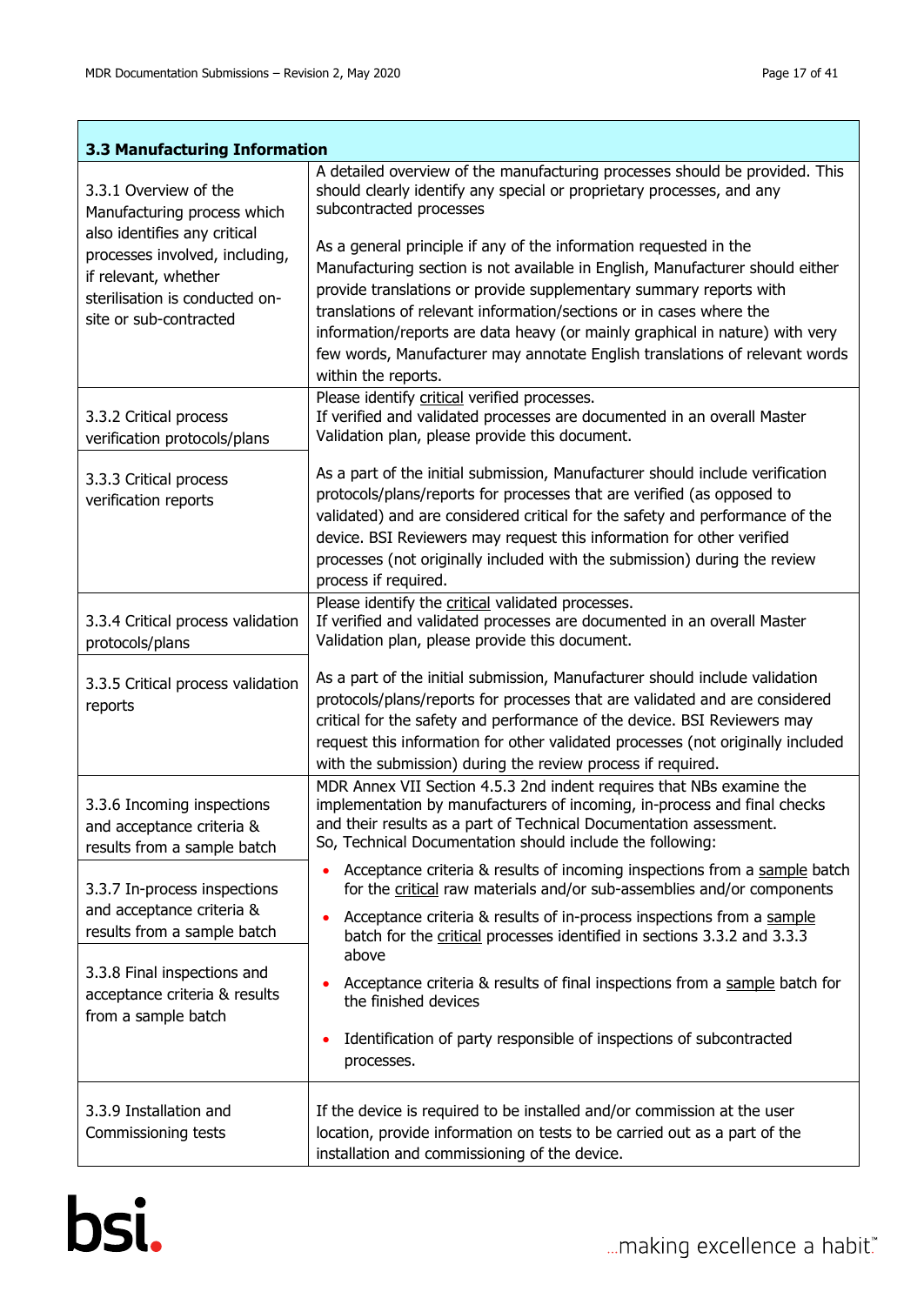$\overline{\phantom{a}}$ 

ï

| 3.4 Sites involved in design and manufacturing activities                       |                                                                                                                                                                                                                                                                                                                                                                                                                                                                                                   |  |
|---------------------------------------------------------------------------------|---------------------------------------------------------------------------------------------------------------------------------------------------------------------------------------------------------------------------------------------------------------------------------------------------------------------------------------------------------------------------------------------------------------------------------------------------------------------------------------------------|--|
| 3.4.1 Legal Manufacturer (as<br>per EUDAMED registration)                       | The application should identify the name and location of the legal<br>manufacturer who is placing the devices on the market. This should be<br>consistent across the device labels, IFU and Declarations of Conformity. The<br>Single Registration Number (SRN) of the legal manufacturer should be<br>identified.                                                                                                                                                                                |  |
| 3.4.2 European<br>Representatives                                               | The name and location of the EU Authorised Representative should be<br>identified if required. Only one EU Representative should be identified, and<br>this should be consistent across the device labels, IFU and Declarations of<br>Conformity. The Single Registration Number (SRN) of the EU Authorised<br>Representative should be identified.                                                                                                                                               |  |
| 3.4.3 Site with Design<br>responsibility                                        | The site(s) responsible for design should be clearly identified. This may be<br>the same as the legal manufacturer or may be another internal or external<br>subcontractor site. If a site other than the legal manufacturer is responsible<br>for design provide copies of their ISO 13485 certificates (see also 3.4.5<br>below)                                                                                                                                                                |  |
| 3.4.4 Sterilisation<br>subcontractors                                           | The name and address of any critical subcontractors or crucial suppliers (as<br>per Commission Recommendation 2013/473/EU) should be identified, along<br>with the service or material supplied by each.<br>Provide copies of critical subcontractor ISO 13485 certificates. If a critical<br>subcontractor does not have an ISO 13485 certificate from a Notified Body,<br>additional supplier audits may need to be arranged (see Section 6.4 of the<br>main document for further information). |  |
| 3.4.5 Other critical<br>subcontractors and crucial<br>suppliers relevant to the |                                                                                                                                                                                                                                                                                                                                                                                                                                                                                                   |  |
| device(s) including copies of<br>certification held by such<br>entities         | If you have changed a supplier please include a justification for identifying<br>the supplier as a Critical Subcontractor, Crucial supplier or neither based on<br>the guidance in MDF4102. If you remove a supplier, please provide a<br>justification for removing them.                                                                                                                                                                                                                        |  |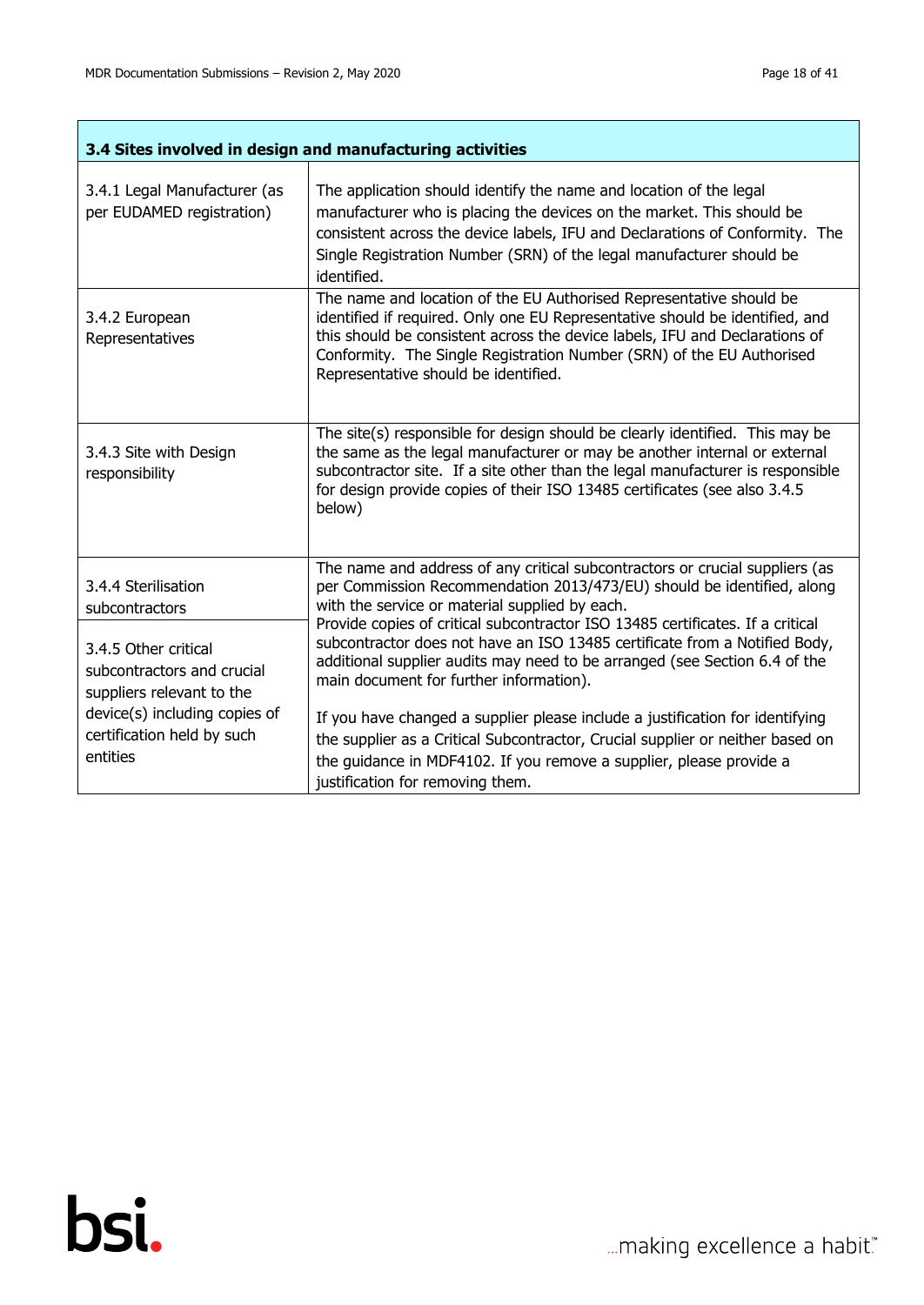$\overline{\phantom{a}}$ 

Ĩ.

| 4. General Safety and Performance Requirements (GSPRs)                                                                  |                                                                                                                                                                                                                                                                                                                                                                                                                                                                                                                                                                                                                                                                             |  |
|-------------------------------------------------------------------------------------------------------------------------|-----------------------------------------------------------------------------------------------------------------------------------------------------------------------------------------------------------------------------------------------------------------------------------------------------------------------------------------------------------------------------------------------------------------------------------------------------------------------------------------------------------------------------------------------------------------------------------------------------------------------------------------------------------------------------|--|
| 4.1 Demonstration of conformity with GSPRs                                                                              |                                                                                                                                                                                                                                                                                                                                                                                                                                                                                                                                                                                                                                                                             |  |
| 4.1.1 GSPR checklist (or in any<br>other format) that meets the                                                         | MDR Annex II Section 4 requires the Technical Documentation to include a<br>demonstration of conformity with the applicable General Safety &<br>Performance Requirements (GSPRs) of Annex I, including:                                                                                                                                                                                                                                                                                                                                                                                                                                                                     |  |
| requirements of MDR Annex II<br>section 4                                                                               | The GSPRs that apply to the device and an explanation as to why others<br>do not apply                                                                                                                                                                                                                                                                                                                                                                                                                                                                                                                                                                                      |  |
|                                                                                                                         | The method or methods used to demonstrate conformity with each<br>applicable GSPR                                                                                                                                                                                                                                                                                                                                                                                                                                                                                                                                                                                           |  |
|                                                                                                                         | Harmonised standards, CS, or other solutions applied                                                                                                                                                                                                                                                                                                                                                                                                                                                                                                                                                                                                                        |  |
|                                                                                                                         | The precise identity of the controlled documents offering evidence of<br>conformity with each harmonised standard, CS, or other method applied<br>to demonstrate conformity with the GSPR. This shall include a cross-<br>reference to the location of that document within the full Technical<br>Documentation and summary Technical Documentation (if applicable).<br>The more specific the references are to documents supporting<br>compliance, the faster the review can be conducted. For example,<br>references to an entire section such as "Design Verification Testing" are<br>not "precise" and all testing may not truly be applicable to each of the<br>GSPRs. |  |
|                                                                                                                         | It is recommended that the above information is provided in the form of a<br>checklist against the GSPRs to show how compliance with the GSPRs has<br>been achieved.                                                                                                                                                                                                                                                                                                                                                                                                                                                                                                        |  |
| 4.1.2 Standards applied<br>including whether applied in<br>part or full along with the<br>version/date of the standards | The documentation should demonstrate that all Common Specifications (CS)<br>and relevant standards, both harmonised and product specific, have been<br>considered. This is usually accomplished by means of a list of applicable<br>standards and CS, as well as by reference to appropriate standards and CS in<br>the appropriate documents (e.g. test reports). See Attachment B for a link to<br>the most up to date list of harmonised standards.                                                                                                                                                                                                                      |  |
| applied<br>4.1.3 Common Specifications<br>applied                                                                       | When identifying applicable standards or CS, indicate if full or partial<br>compliance is being claimed.                                                                                                                                                                                                                                                                                                                                                                                                                                                                                                                                                                    |  |
|                                                                                                                         | Where key standards or CS have not been applied or not been applied in<br>full, appropriate justification should be provided in the Technical<br>Documentation. A summary or gap analysis regarding ability to comply<br>with associated General Safety & Performance Requirements (Annex I),<br>and a risk analysis & conclusion of acceptability of any compliance gaps<br>should be provided.                                                                                                                                                                                                                                                                            |  |
|                                                                                                                         | Please indicate if there have been any changes to applicable standards or<br>CS since the Technical Documentation was last reviewed by BSI. The<br>Technical Documentation should continue to demonstrate that the files<br>meet the state of the art, including consideration of revised or replaced<br>standards or CS.                                                                                                                                                                                                                                                                                                                                                   |  |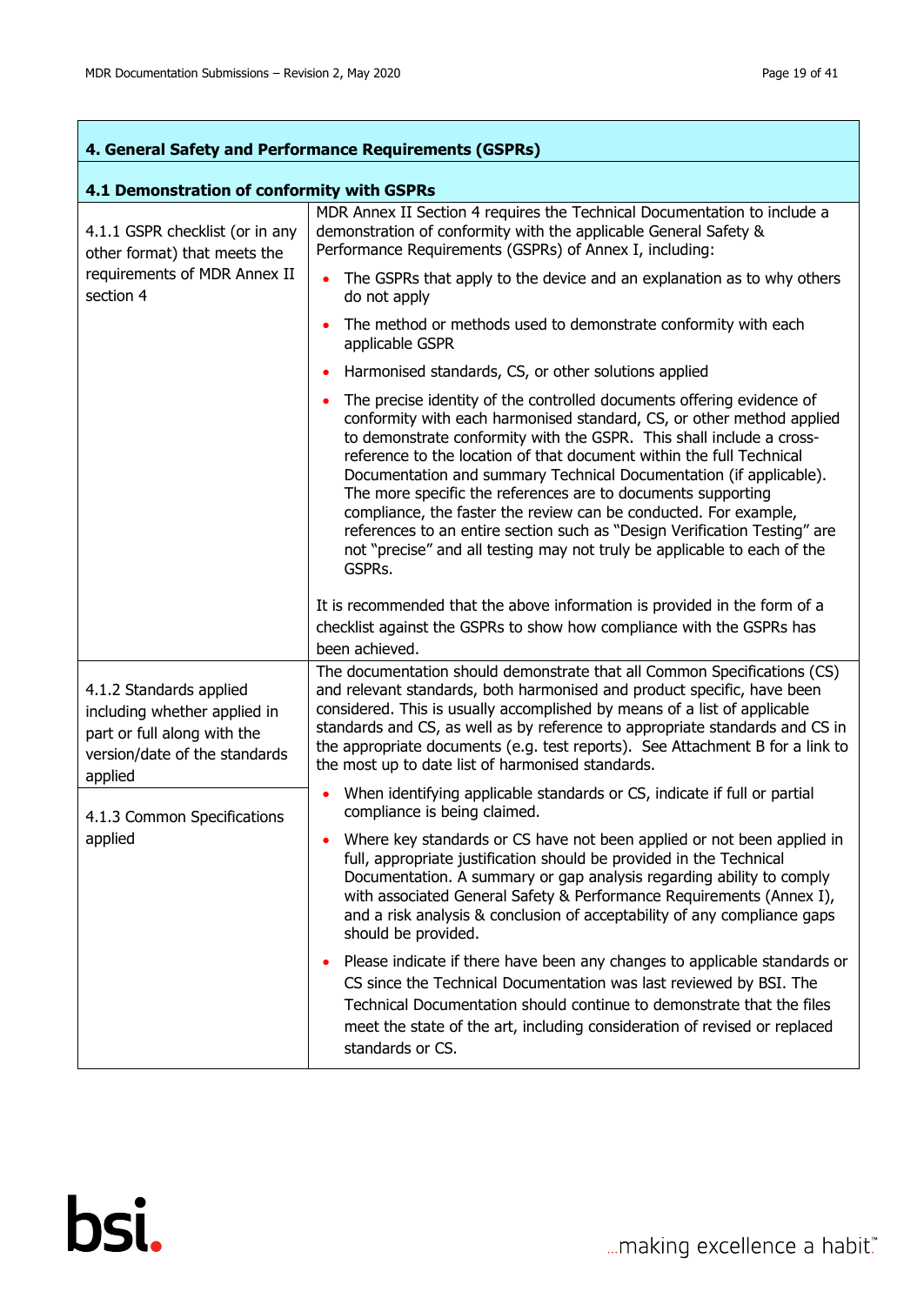| 4.1.4 Other applicable<br>Regulations & Directives (PPE,<br>Machinery, e-IFU regulation<br>etc) | Please indicate which Regulations and / or Directives apply. If a device is<br>governed by multiple regulations or directives, all applicable regulations /<br>directives should be identified. For example:                                                                                                                                                                                                                                                                                                                                          |
|-------------------------------------------------------------------------------------------------|-------------------------------------------------------------------------------------------------------------------------------------------------------------------------------------------------------------------------------------------------------------------------------------------------------------------------------------------------------------------------------------------------------------------------------------------------------------------------------------------------------------------------------------------------------|
|                                                                                                 | If the device is intended to be used in accordance with both the MDR and<br>Regulation (EU) 2016/425 (previously 89/686/EEC) for personal<br>protective equipment, ensure that fulfilment of the relevant basic health<br>and safety requirements of (EU) 2016/425 have been met.                                                                                                                                                                                                                                                                     |
|                                                                                                 | If the device is also machinery (within Article 2a of 2006/42/EC), ensure<br>$\bullet$<br>fulfilment of the relevant basic health and safety requirements of<br>Directive 2006/42/EC Annex I have been met.                                                                                                                                                                                                                                                                                                                                           |
|                                                                                                 | If the devices have been impacted by subsequent directives / regulations<br>$\bullet$<br>(e.g. 2005/50/EC, 2003/12/EC, 722/2012, 207/2012) ensure that these<br>are identified, and any new requirements met.                                                                                                                                                                                                                                                                                                                                         |
| 5. Benefit-Risk Analysis and Risk Management                                                    |                                                                                                                                                                                                                                                                                                                                                                                                                                                                                                                                                       |
| 5.1 Benefit-risk analysis                                                                       |                                                                                                                                                                                                                                                                                                                                                                                                                                                                                                                                                       |
| 5.1.1 Benefit-risk analysis (as<br>per GSPR $#1$ and $#8$ )                                     | The risk management documentation should provide a template for<br>preparedness, indicating whether controls (i.e. process validations,<br>biocompatibility, sterilisation, clinical, shelf-life or other key verification /<br>validation tests) have reduced all risks as low as possible (vs. as low as<br>reasonably practicable) to acceptable levels in light of state-of-the-art for the<br>product(s) under review. The assessment must demonstrate that the benefits<br>outweigh all the residual risks when the device is used as intended. |
| <b>5.2 Risk Management</b>                                                                      |                                                                                                                                                                                                                                                                                                                                                                                                                                                                                                                                                       |
| 5.2.1 Risk management<br>procedure                                                              | A thorough design and process Risk Management assessment should be<br>conducted for the entire lifecycle of the device (from initial design concept up<br>to and including device disposal). This should be updated (as appropriate)<br>with data from PMS.<br>The analysis must demonstrate that appropriate controls (design out then<br>protective measures) have been applied to all risks.<br>Provide copies of the appropriate risk management documents including a<br>copy of risk management procedure.                                      |
| 5.2.2 Risk management plan                                                                      | Provide the risk management plan associated with the device.                                                                                                                                                                                                                                                                                                                                                                                                                                                                                          |
| 5.2.3 Risk scoring system                                                                       | A copy of Risk Management Procedure(s) that include the definition of any<br>rating systems used for risk analysis and risk acceptability should be<br>provided. If this is part of a different document such as the risk management<br>plan or maintained as a separate document that is specific for the subject<br>device, then the relevant information must be included.                                                                                                                                                                         |
| 5.2.4 Design risk assessment                                                                    | Provide the documented risk assessment for the design aspects of the device.<br>Assess whether any design changes add new hazards or reduce the likelihood<br>of occurrence of existing hazards, irrespective of whether the risk assessment                                                                                                                                                                                                                                                                                                          |
|                                                                                                 | has changed.                                                                                                                                                                                                                                                                                                                                                                                                                                                                                                                                          |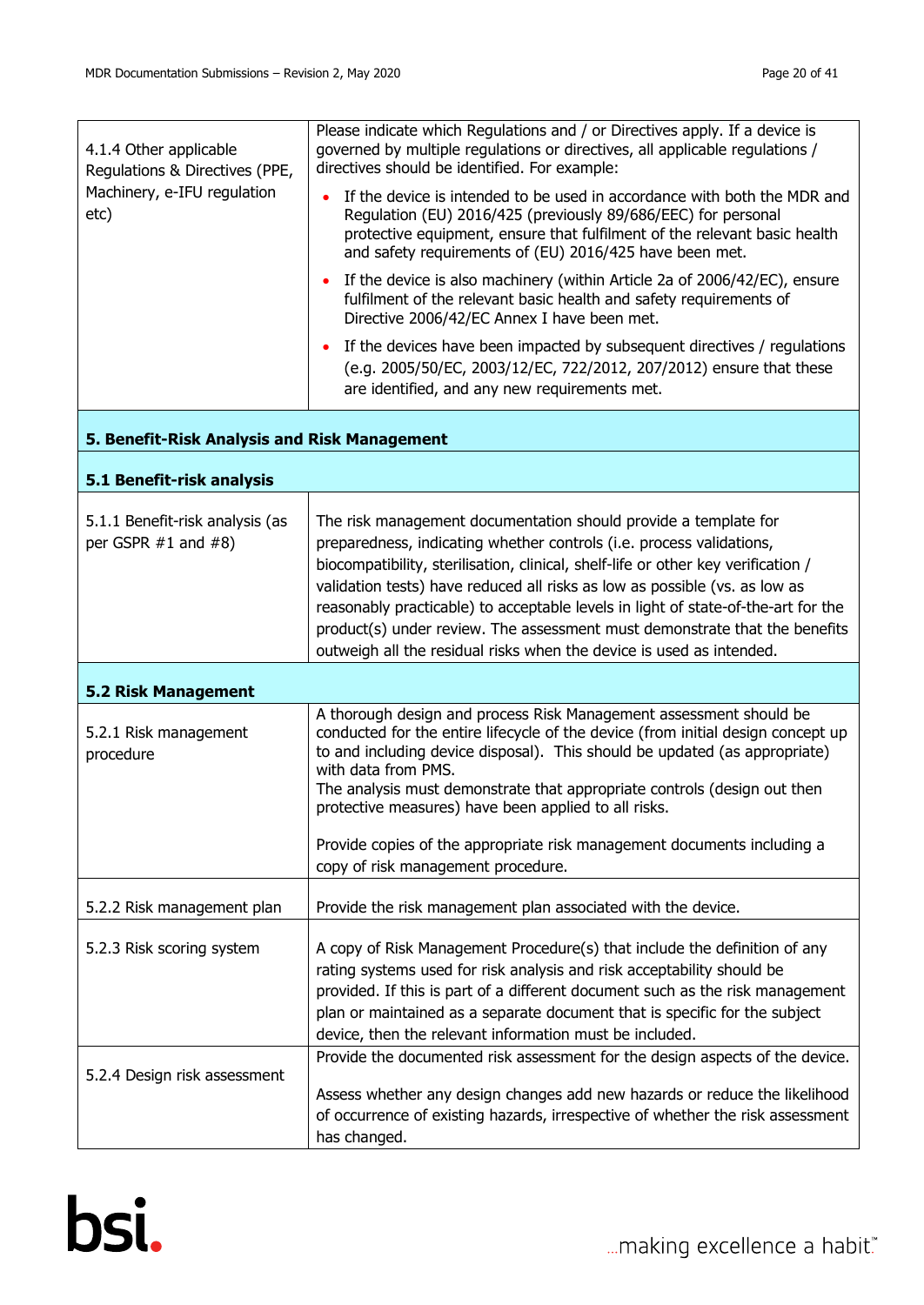| 5.2.5 Production/process risk<br>assessment                                                                        | Provide the documented risk assessment for the production / manufacturing<br>process aspects of the device.                                                                                                                                                                                                                                                                                                                                                                                                                                                                                                                                                                                                                                                                                                                                                                                  |
|--------------------------------------------------------------------------------------------------------------------|----------------------------------------------------------------------------------------------------------------------------------------------------------------------------------------------------------------------------------------------------------------------------------------------------------------------------------------------------------------------------------------------------------------------------------------------------------------------------------------------------------------------------------------------------------------------------------------------------------------------------------------------------------------------------------------------------------------------------------------------------------------------------------------------------------------------------------------------------------------------------------------------|
| 5.2.6<br>Clinical/Application/Product<br>risk assessment                                                           | Provide the documented risk assessment for the clinical usage / application<br>aspects of the device.                                                                                                                                                                                                                                                                                                                                                                                                                                                                                                                                                                                                                                                                                                                                                                                        |
|                                                                                                                    | Note that for single-use devices, GSPR $23.4(p)$ requires the risks of re-use to<br>be addressed in a specific section of the risk management and this should be<br>identifiable.                                                                                                                                                                                                                                                                                                                                                                                                                                                                                                                                                                                                                                                                                                            |
| 5.2.7 Risk management report                                                                                       | Provide the risk management report associated with the device.                                                                                                                                                                                                                                                                                                                                                                                                                                                                                                                                                                                                                                                                                                                                                                                                                               |
| <b>6. Product Verification and Validation</b>                                                                      |                                                                                                                                                                                                                                                                                                                                                                                                                                                                                                                                                                                                                                                                                                                                                                                                                                                                                              |
| <b>6.1 Biocompatibility</b>                                                                                        |                                                                                                                                                                                                                                                                                                                                                                                                                                                                                                                                                                                                                                                                                                                                                                                                                                                                                              |
| 6.1.1 Biological safety risk<br>assessment (either stand-<br>alone or as a part of the risk<br>management section) | Please provide a biological safety risk assessment for the device. As specified,<br>this may either be a stand-alone document or part of the risk management<br>section.                                                                                                                                                                                                                                                                                                                                                                                                                                                                                                                                                                                                                                                                                                                     |
| 6.1.2 Material characterisation<br>test protocols and reports                                                      | Include all material characterisation test protocols and reports.<br>In particular, for devices specified in Annex I GSPR 10.4.1 containing or<br>incorporating carcinogenic, mutagenic, or toxic to reproduction ("CMR")<br>substances of category 1A or 1B (in accordance with Part 3 of Annex VI<br>to Regulation (EC) No 1272/2008), or substances having endocrine-<br>disrupting properties must meet requirements in the MDR for justification<br>of the presence of these substances. Specific labelling requirements<br>must also be met for these substances (GSPR 10.4.5).<br>Where this information on CMR or endocrine-disrupting substances is<br>provided by suppliers, manufacturers should confirm the completeness<br>of this information and describe any additional testing or analysis<br>performed to confirm the information and the presence of these<br>substances. |
| 6.1.3 Biocompatibility test<br>protocols and reports                                                               | The assessment should categorise the nature and duration of body contact<br>for each component and identify any tests that are required or can be waived<br>to establish evidence of compatibility. Justifications must be included for any<br>tests that have been waived.                                                                                                                                                                                                                                                                                                                                                                                                                                                                                                                                                                                                                  |
| 6.1.4 Overall biological safety<br>assessment                                                                      | Biological safety assessments should be undertaken in accordance with ISO<br>10993-1. See Clause 7 of this standard for guidance with respect to<br>appropriate report content for the overall biological safety assessment.<br>Biological safety assessments should include evidence of compliance for the<br>finished device (including consideration of all materials and all manufacturing<br>steps). It is not enough to simply state that devices have been manufactured<br>from materials of well-established biological safety $-$ an assessment which<br>considers the impact of manufacturing and sterilisation processes, intended                                                                                                                                                                                                                                                |

use, etc. must be provided.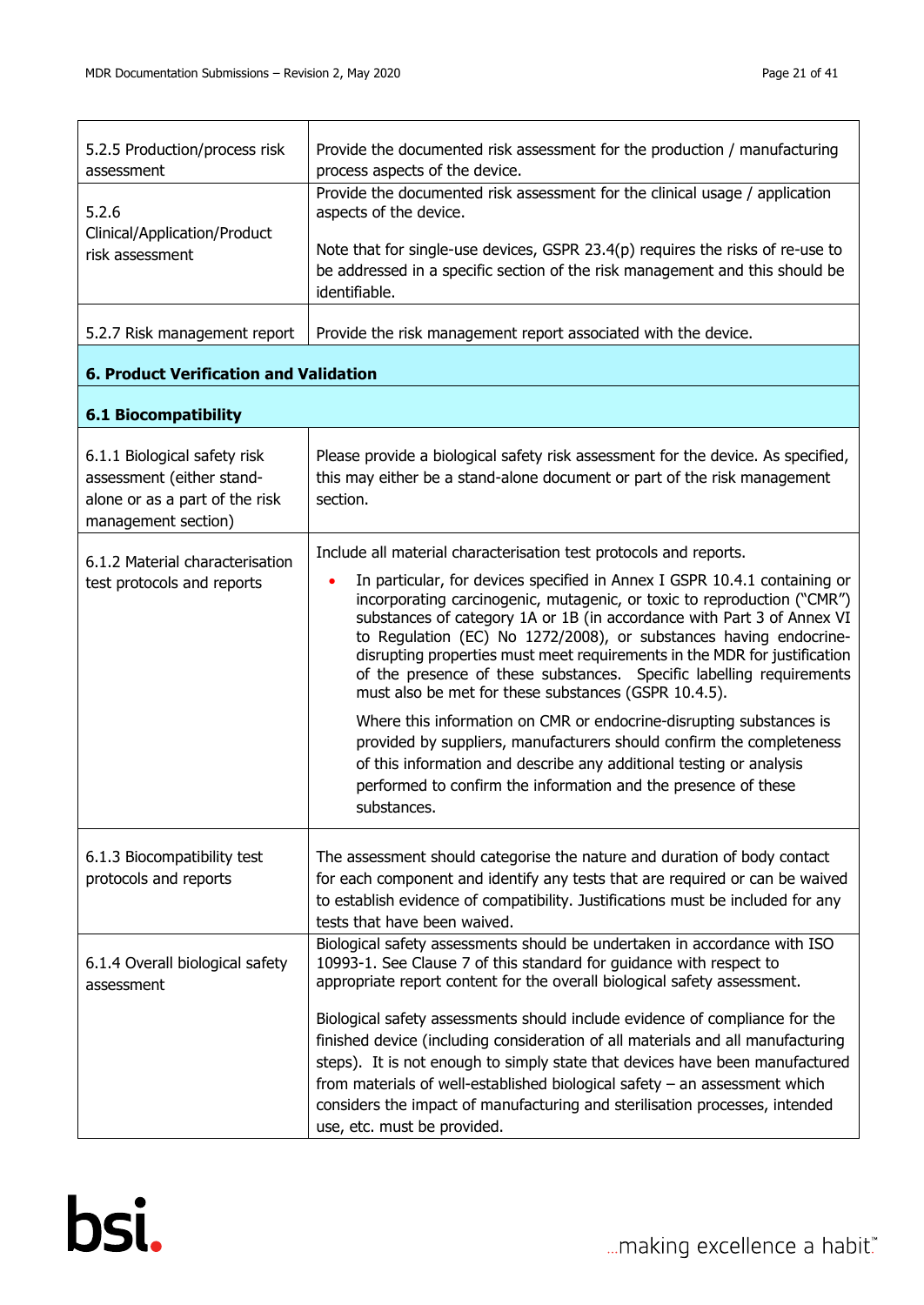| 6.1.5 CVs of the expert<br>assessors involved in the<br>biological safety assessment to<br>establish competence | A justification should be provided regarding the qualifications of those<br>involved in planning, executing, and analysing the biocompatibility<br>assessment.                                                                                                                                                    |
|-----------------------------------------------------------------------------------------------------------------|-------------------------------------------------------------------------------------------------------------------------------------------------------------------------------------------------------------------------------------------------------------------------------------------------------------------|
|                                                                                                                 | 6.2 Electrical safety and electromagnetic compatibility (EMC)                                                                                                                                                                                                                                                     |
| 6.2.1 Electrical safety test<br>protocols<br>6.2.2 Electrical safety test                                       | Please provide the test protocols and reports for electrical safety testing, if<br>applicable to the device.<br>Ensure the provided documentation clearly defines the ESSENTIAL<br>PERFORMANCE of the device and is in line with the risk management<br>documentation.                                            |
| reports                                                                                                         | If a subset of devices has been selected for testing and this subset is<br>intended to represent a larger range of devices, provide supporting<br>documentation that demonstrates how the configurations that have been<br>tested can be considered representative of the wider set of<br>devices/configurations. |
| 6.2.3 EMC test protocols                                                                                        | Please provide the test protocols and reports for EMC testing, if applicable to<br>the device.                                                                                                                                                                                                                    |
| 6.2.4 EMC test reports                                                                                          | Ensure the provided documentation clearly defines the ESSENTIAL<br>PERFORMANCE of the device and is in line with the risk management<br>documentation.                                                                                                                                                            |
|                                                                                                                 | If a subset of devices has been selected for testing and this subset is<br>intended to represent a larger range of devices, provide supporting<br>documentation that demonstrates how the configurations that have been<br>tested can be considered representative of the wider set of<br>devices/configurations. |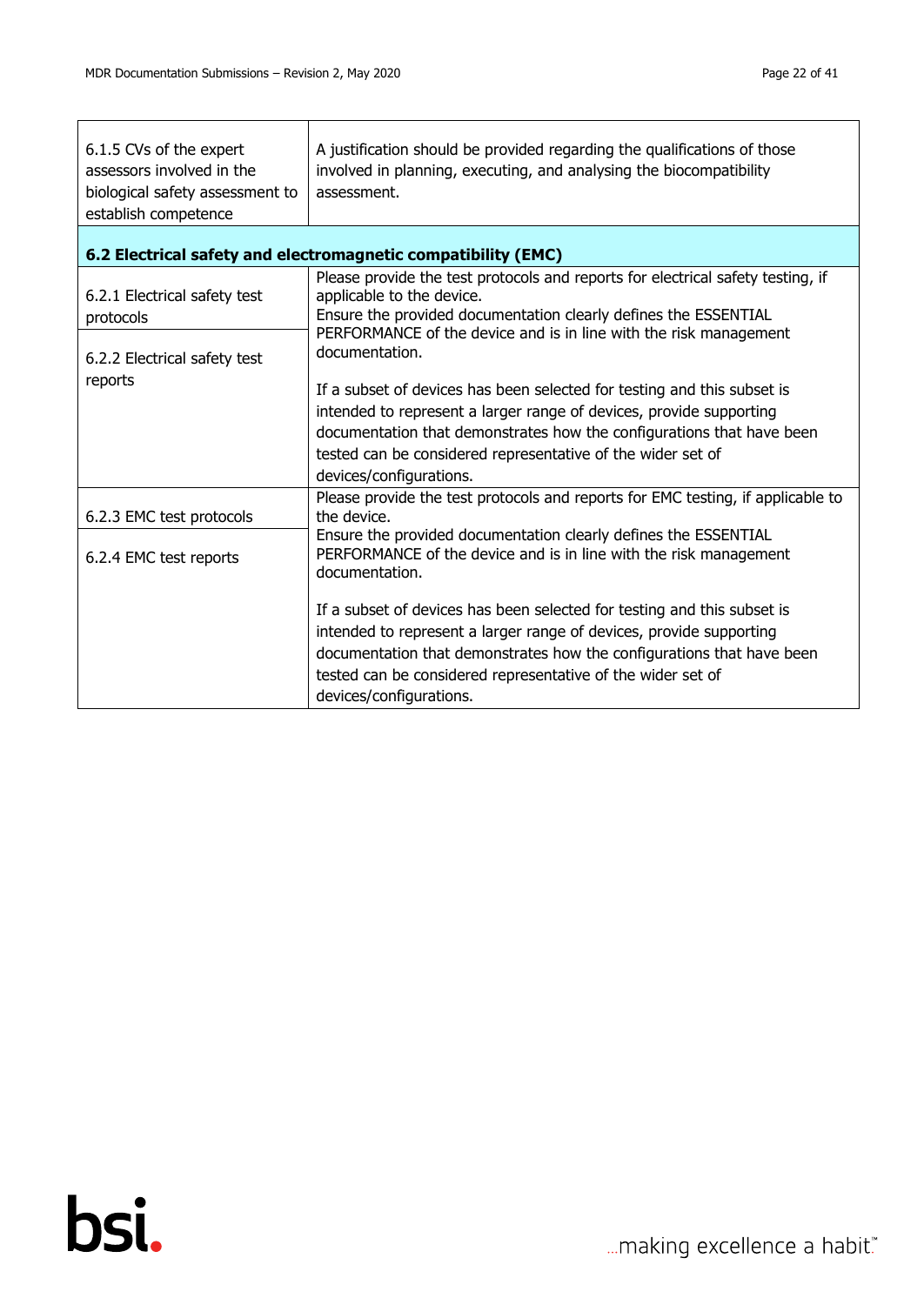ī

|                                         | <b>6.3 Software Verification and Validation</b>                                                                                                                                                                                                                                                                                                                                                                                                                                                                                                                                                                                                                                                                                                                                                                                                                                                                                                                                                                                                                         |  |  |
|-----------------------------------------|-------------------------------------------------------------------------------------------------------------------------------------------------------------------------------------------------------------------------------------------------------------------------------------------------------------------------------------------------------------------------------------------------------------------------------------------------------------------------------------------------------------------------------------------------------------------------------------------------------------------------------------------------------------------------------------------------------------------------------------------------------------------------------------------------------------------------------------------------------------------------------------------------------------------------------------------------------------------------------------------------------------------------------------------------------------------------|--|--|
| 6.3.1 EN 62304 checklist                | Appropriate documentation is required if the medical devices are either<br>stand-alone software or rely upon software.<br>Please provide a checklist against the requirements of EN 62304.<br>If medical device is stand-alone software, guidance for the qualification<br>and classification of the software can be found in MDCG 2019-11 and<br>Classification guidance documents.<br>There should be a rationale for why the software is a medical device and<br>for its classification. If applicable, the software should be broken down into<br>modules, some that have a medical purpose and some that do not. The<br>modules with a medical purpose must comply with the requirements of the<br>medical device directives and must carry the CE marking. The non-medical<br>device modules are not subject to the requirements for medical devices.<br>Ensure all relevant harmonised and non-harmonised software standards<br>have been considered. Ensure the software systems/modules/items have<br>been assigned safety classifications based on standards. |  |  |
|                                         | Include documentation on the medical device software life-cycle processes<br>implemented (e.g. software design/development, maintenance/change<br>management, risk management, configuration management, problem<br>resolution, verification, and validation processes). If software is intended to<br>be used with mobile computing platforms, include information on specific<br>features of mobile platforms demonstrating compliance with GSPR 17.3.                                                                                                                                                                                                                                                                                                                                                                                                                                                                                                                                                                                                                |  |  |
| 6.3.2 Software development<br>plan      | Include software development procedures and the software development<br>plan (SDP) detailing the activities completed as part of the software<br>development lifecycle (e.g. software requirements specification, software<br>architecture, software detailed design, software unit testing<br>procedures/reports, software integration testing procedures/reports, and<br>software system testing procedures/reports). Documentation related to the<br>software maintenance and software configuration management processes<br>should also be provided (e.g. software maintenance plan, configuration<br>management plan).<br>Note: Some documentation may or may not be required per the standards                                                                                                                                                                                                                                                                                                                                                                    |  |  |
|                                         | based on software system/module/item risk classification.                                                                                                                                                                                                                                                                                                                                                                                                                                                                                                                                                                                                                                                                                                                                                                                                                                                                                                                                                                                                               |  |  |
| 6.3.3 Software requirements<br>analysis | Include the software requirements specification (SRS). An explanation<br>regarding how the software requirements have been derived from higher<br>level system requirements should be included and traceability to those<br>higher-level requirements should be established. Risk controls implemented in<br>software should also be included in the SRS. Software requirements should<br>be clearly stated, unambiguous, and should be readily translatable into<br>verification acceptance criteria.                                                                                                                                                                                                                                                                                                                                                                                                                                                                                                                                                                  |  |  |
|                                         | NOTE: See EN 62304 Clause 5.2.2 for generally expected categories that<br>should be covered in the software requirements specification.                                                                                                                                                                                                                                                                                                                                                                                                                                                                                                                                                                                                                                                                                                                                                                                                                                                                                                                                 |  |  |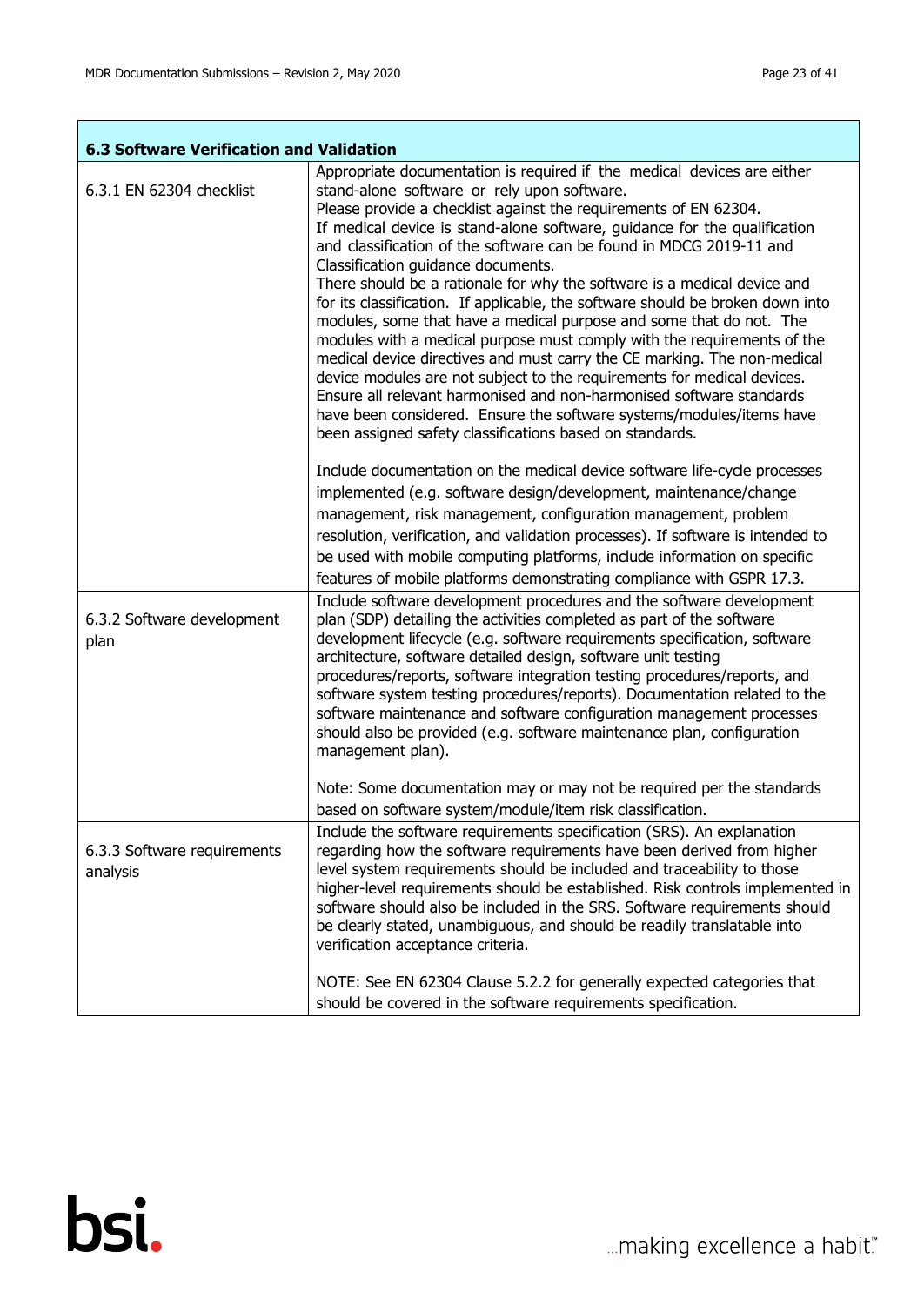$\overline{\mathsf{T}}$ 

 $\overline{1}$ 

٦

| 6.3.4 Software architectural<br>design                    | Include the software architectural design (SAD). The SAD is generally<br>represented graphically (e.g. class diagrams, block diagrams, etc.) and shows<br>how the software requirements per 6.3.3 are allocated to the SOFTWARE<br>ITEMS that comprise the overall SOFTWARE SYSTEM. The following major<br>areas should be addressed in the software architectural design: (1) Internal<br>and external interfaces of the software; (2) Inclusion of any Software of<br>Unknown Provenance (SOUP); (3) Segregation measures that may be<br>necessary for risk control purposes.                                                                                                                                                                                                                                                                                                                                                                                                                                                                                                                                                                                                           |
|-----------------------------------------------------------|-------------------------------------------------------------------------------------------------------------------------------------------------------------------------------------------------------------------------------------------------------------------------------------------------------------------------------------------------------------------------------------------------------------------------------------------------------------------------------------------------------------------------------------------------------------------------------------------------------------------------------------------------------------------------------------------------------------------------------------------------------------------------------------------------------------------------------------------------------------------------------------------------------------------------------------------------------------------------------------------------------------------------------------------------------------------------------------------------------------------------------------------------------------------------------------------|
| 6.3.5 Software detailed design                            | For EN 62304 Software Safety Class 'B' and 'C' software, include the software<br>detailed design (SDD). The software detailed design (SDD) represents a<br>further refinement of the software architecture described in 6.3.4. The SDD<br>should clearly identify the SOFTWARE UNITS that are derived from the<br>SOFTWARE ITEMS specified in the software architecture. The SDD should<br>provide details regarding the function and expected inputs and outputs of the<br>SOFTWARE UNITS. In general, the SDD should provide enough detail to<br>allow correct implementation of the SOFTWARE UNITS and their expected<br>interfaces.                                                                                                                                                                                                                                                                                                                                                                                                                                                                                                                                                   |
| 6.3.6 Software unit<br>implementation and<br>verification | For EN 62304 Software Safety Class 'B' and 'C' software, include evidence of<br>SOFTWARE UNIT verification. These may include unit test protocols/scripts<br>and associated reports. Note that this type of testing is usually considered<br>"white box" testing in that detailed knowledge of the underlying software<br>code is usually required to properly design the unit verification tests. Where<br>automated testing has been used to perform verification activities, include<br>the test scripts and the test log results in the submission documentation.                                                                                                                                                                                                                                                                                                                                                                                                                                                                                                                                                                                                                     |
| 6.3.7 Software integration and<br>integration testing     | For EN 62304 Software Safety Class 'B' and 'C' software, include evidence<br>that software integration testing has been performed. Please note that this<br>testing should be aimed at showing how the SOFTWARE ITEMS (which are<br>internal to the SOFTWARE SYSTEM) function as expected when integrated<br>together. Areas to investigate can include, for example, expected timing,<br>functioning of internal and external interfaces, and testing under abnormal<br>conditions/foreseeable misuse. This testing is typically not conducted on the<br>final, compiled code and will normally make use of a test/simulation<br>environment where various combinations of SOFTWARE ITEMS can be tested<br>in isolation. It is permissible to combine software integration testing with<br>software system testing (per 6.3.8 below). Where this strategy has been<br>employed to cover the requirement to perform software integration testing,<br>this should be clearly explained in the submission documentation. Where<br>automated testing has been used to perform verification activities, include<br>the test scripts and the test log results in the submission documentation. |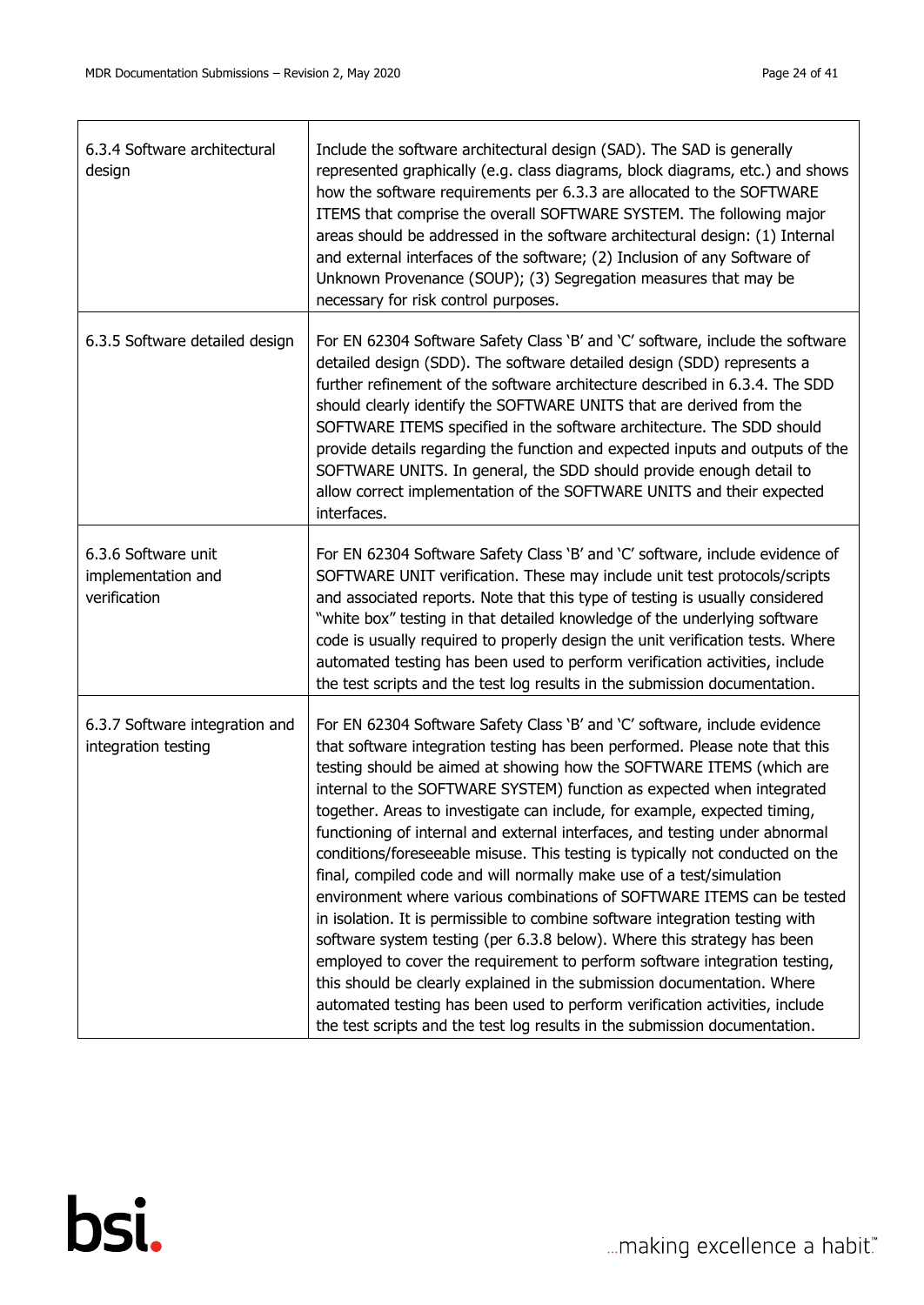| 6.3.8 Software systems testing        | Include the software system test protocol(s) and report(s). This testing<br>should demonstrate that each of the software requirements (per 6.3.3) have<br>been verified. It is expected that traceability between the software<br>requirements and the software test cases/test procedures should be<br>established. This testing is typically conducted on the final, compiled<br>SOFTWARE SYSTEM. Input stimuli, expected outcomes, pass/fail criteria, and<br>test procedures should be clearly established in the test documentation.<br>Where test failures or deviations have been encountered, these should be<br>clearly documented and justified in the provided reports. Where automated<br>testing has been used to perform verification activities, include the test |
|---------------------------------------|----------------------------------------------------------------------------------------------------------------------------------------------------------------------------------------------------------------------------------------------------------------------------------------------------------------------------------------------------------------------------------------------------------------------------------------------------------------------------------------------------------------------------------------------------------------------------------------------------------------------------------------------------------------------------------------------------------------------------------------------------------------------------------|
| 6.3.9 Software release                | scripts and the test log results in the submission documentation.<br>Include the list of known residual anomalies. The following information on<br>each remaining anomaly should be included:                                                                                                                                                                                                                                                                                                                                                                                                                                                                                                                                                                                    |
|                                       | Unique Identifier                                                                                                                                                                                                                                                                                                                                                                                                                                                                                                                                                                                                                                                                                                                                                                |
|                                       | Brief description of the issue                                                                                                                                                                                                                                                                                                                                                                                                                                                                                                                                                                                                                                                                                                                                                   |
|                                       | Severity/Risk Level                                                                                                                                                                                                                                                                                                                                                                                                                                                                                                                                                                                                                                                                                                                                                              |
|                                       | Justification for why it is acceptable to release the software with the<br>anomaly                                                                                                                                                                                                                                                                                                                                                                                                                                                                                                                                                                                                                                                                                               |
|                                       | Also include documentation showing how the released software was created<br>(e.g. procedure and environment used create the released software). The<br>final released software version number should be identified in this<br>documentation. Documentation explaining how the released software is<br>archived and how it can be reliably delivered (e.g. to the manufacturing<br>environment or to the user of the software) should be included.                                                                                                                                                                                                                                                                                                                                |
| 6.3.10 Software risk<br>assessment    | Include software risk assessment documentation (e.g. software hazard<br>analysis, software failure mode and effects analysis, fault tree analysis,<br>traceability).                                                                                                                                                                                                                                                                                                                                                                                                                                                                                                                                                                                                             |
|                                       | Note: Some documentation may or may not be required per the<br>standards based on software system/module/item risk classification.                                                                                                                                                                                                                                                                                                                                                                                                                                                                                                                                                                                                                                               |
| 6.3.11 Cybersecurity<br>documentation | Include documentation related to the design and maintenance of the<br>cybersecurity features of the medical device. Documentation should include<br>the security risk management plan, security risk assessment, and<br>verification/validation evidence for the identified security risk controls.<br>Threats and the associated protections needed to ensure the<br>confidentiality, integrity, and availability of the data, function and<br>services of the medical device should be considered. Documentation<br>showing how cybersecurity threats are monitored and responded to as part<br>of the post-market surveillance of the device should also be provided.<br>NOTE: See MDCG 2019-16 Guidance on Cybersecurity for medical devices.                                |
| 6.4 Stability, including shelf life   |                                                                                                                                                                                                                                                                                                                                                                                                                                                                                                                                                                                                                                                                                                                                                                                  |

# **6.4 Stability, including shelf life**

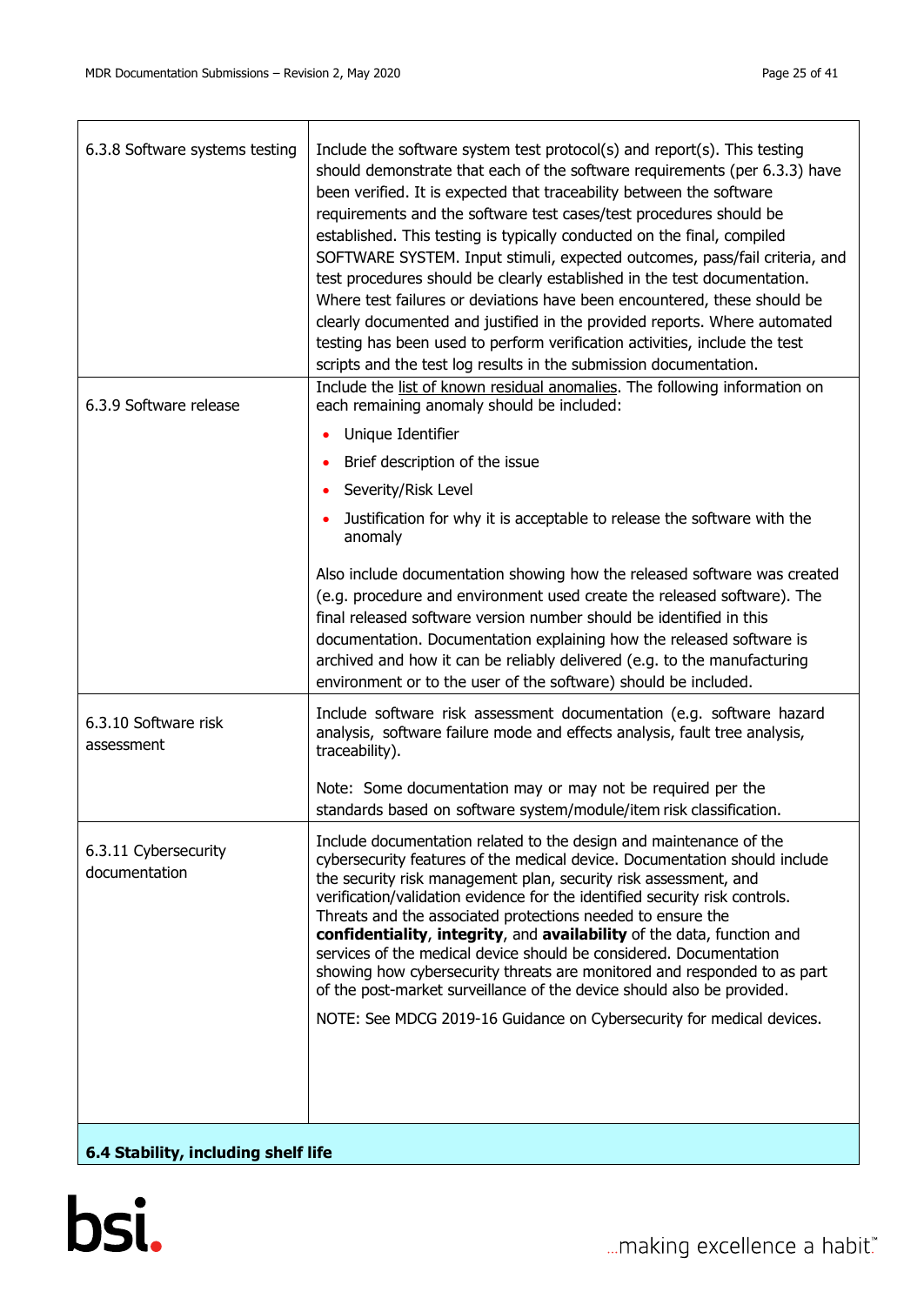| 6.4.1 Stability/shelf-life<br>validation protocols (to include<br>both device and packaging<br>performance)<br>6.4.2 Stability/shelf-life<br>validation results and reports | Shelf life is normally considered to be the time the device can be kept in<br>the packaging prior to its first use. This is not the same as "Lifetime".                                                                                                                                                                                                                                                                                                                         |
|-----------------------------------------------------------------------------------------------------------------------------------------------------------------------------|---------------------------------------------------------------------------------------------------------------------------------------------------------------------------------------------------------------------------------------------------------------------------------------------------------------------------------------------------------------------------------------------------------------------------------------------------------------------------------|
|                                                                                                                                                                             | Shelf-life testing is not restricted to the packaging. The device itself<br>should be subject to shelf life testing, or a rationale provided to<br>demonstrate why its characteristics are not expected to degrade over the<br>claimed shelf life.                                                                                                                                                                                                                              |
|                                                                                                                                                                             | If shelf life testing is based on accelerated age testing, this should be<br>accompanied by a plan for real time testing. Real time testing should be<br>underway by the time documentation is submitted for review.                                                                                                                                                                                                                                                            |
|                                                                                                                                                                             | Extensions to shelf life for Class III devices and Class IIb implantable<br>devices (non-WET) must be reported to BSI for review and certificate re-<br>issue.                                                                                                                                                                                                                                                                                                                  |
|                                                                                                                                                                             | Shelf Life Validation should include:                                                                                                                                                                                                                                                                                                                                                                                                                                           |
|                                                                                                                                                                             | Protocol (with acceptance criteria for each test performed) and<br>appropriate test references;                                                                                                                                                                                                                                                                                                                                                                                 |
|                                                                                                                                                                             | A clear statement of the intended shelf life;                                                                                                                                                                                                                                                                                                                                                                                                                                   |
|                                                                                                                                                                             | A clear statement defining the sterilisation status of the test samples (1X,<br>2X sterilised);                                                                                                                                                                                                                                                                                                                                                                                 |
|                                                                                                                                                                             | A summary of the accelerated aging parameters (temperature and<br>humidity) and how the aging times were calculated;                                                                                                                                                                                                                                                                                                                                                            |
|                                                                                                                                                                             | A statement covering Real Time Aging plans;                                                                                                                                                                                                                                                                                                                                                                                                                                     |
|                                                                                                                                                                             | A clear delineation of statistically significant sample quantities;                                                                                                                                                                                                                                                                                                                                                                                                             |
|                                                                                                                                                                             | Actual physical/microbiological test data reports supporting the expiration<br>date, or post aging, claim (peel testing, burst testing, dye testing, etc.);                                                                                                                                                                                                                                                                                                                     |
|                                                                                                                                                                             | A summary of the ship testing/transit simulation testing conducted and<br>applicable test reports.                                                                                                                                                                                                                                                                                                                                                                              |
|                                                                                                                                                                             | 6.5 Performance and Safety - Design Verification and Validations                                                                                                                                                                                                                                                                                                                                                                                                                |
| 6.5.1 Design control matrix                                                                                                                                                 | A design verification / validation strategy document and / or summary of the<br>outcomes should be provided. Verification / validation results should be<br>provided for each design requirement. If compliance has been demonstrated<br>without testing, an appropriate rationale should be provided.                                                                                                                                                                          |
|                                                                                                                                                                             | For previously marketed or "legacy" devices applying for MDR certification, it<br>is critical to provide an explanation and map of previously conducted testing<br>and outline what testing is relevant to the current version of the device. If<br>historic testing is referenced but a subsequent change was made and only<br>some specifications were re-tested, please explain what test reports have<br>superseded and should be reviewed for each relevant specification. |
| 6.5.2 Design requirements                                                                                                                                                   | Please provide the documented design requirements for the device.                                                                                                                                                                                                                                                                                                                                                                                                               |
| 6.5.3 Verification and<br>validation plan                                                                                                                                   | Please provide an overall plan for design verification and validation, if<br>applicable.                                                                                                                                                                                                                                                                                                                                                                                        |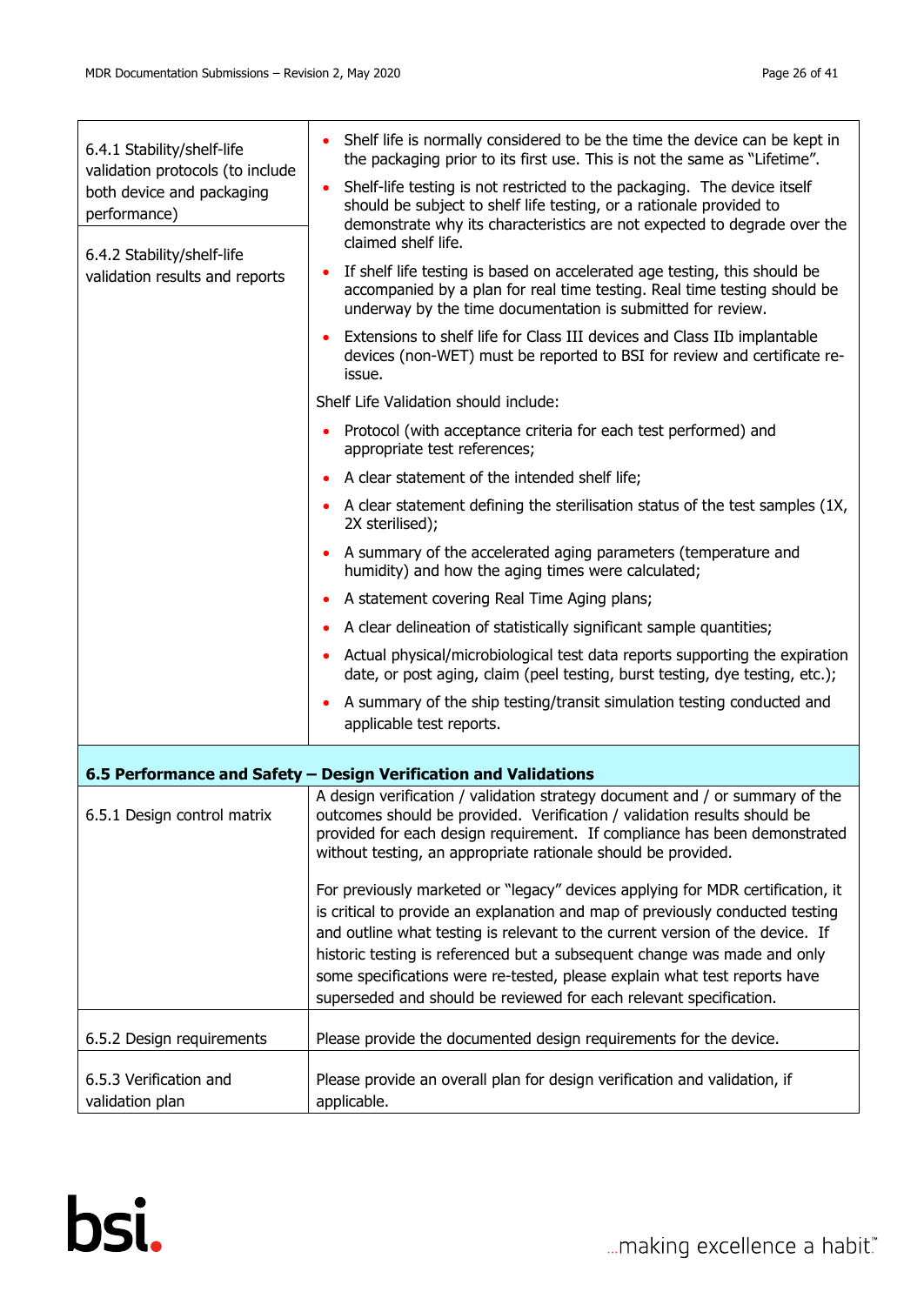| 6.5.4 Verification protocols and<br>results             | Test reports should document objectives, acceptance criteria, materials &<br>methods, results, protocol deviations, and conclusions.<br>If test results are considered representative for a group of devices (i.e. worst-<br>case devices or comparative devices), then a justification for leveraging<br>protocol(s) and report(s) should be provided.<br>Similarly, if testing has been undertaken on prototypes, previous generations<br>of a device, or devices that otherwise do not represent the finished goods, a<br>justification for the adequacy of this testing should be provided.<br>If multiple design verification / validation studies were conducted, please<br>provide a flow chart or table that shows how the studies were conducted and<br>highlight which study ultimately demonstrates that the design meets the<br>product performance specifications.<br>For line extensions or devices based on "existing" devices, it may be possible<br>to leverage data from testing undertaken on the existing devices. In this<br>case, a rationale for the use of existing data must be provided, including:<br>Evidence of equivalence to the comparative devices $-$ a table showing the<br>similarities and differences greatly speeds the review process. Key things<br>to consider include (but may not be limited to):<br>Materials of construction<br>Indications for use<br>Methods of manufacturing |
|---------------------------------------------------------|-------------------------------------------------------------------------------------------------------------------------------------------------------------------------------------------------------------------------------------------------------------------------------------------------------------------------------------------------------------------------------------------------------------------------------------------------------------------------------------------------------------------------------------------------------------------------------------------------------------------------------------------------------------------------------------------------------------------------------------------------------------------------------------------------------------------------------------------------------------------------------------------------------------------------------------------------------------------------------------------------------------------------------------------------------------------------------------------------------------------------------------------------------------------------------------------------------------------------------------------------------------------------------------------------------------------------------------------------------------------------------------------------------------------------------|
|                                                         | Key design features<br>An evaluation of the impact of any differences on clinical safety,<br>performance, and testing undertaken. The evaluation should support the<br>conclusion that the new devices do not represent a worst case in terms<br>of testing as compared to the devices tested.                                                                                                                                                                                                                                                                                                                                                                                                                                                                                                                                                                                                                                                                                                                                                                                                                                                                                                                                                                                                                                                                                                                                |
| 6.5.5 Validation protocols and<br>results               | Please provide the protocols and results for design validation studies. See<br>also 6.5.4 for guidance on appropriate contents and rationales.                                                                                                                                                                                                                                                                                                                                                                                                                                                                                                                                                                                                                                                                                                                                                                                                                                                                                                                                                                                                                                                                                                                                                                                                                                                                                |
| 6.5.6 Usability study protocols<br>and results          | Please provide the protocols and results for usability studies. See also 6.5.4<br>for guidance on appropriate contents and rationales.                                                                                                                                                                                                                                                                                                                                                                                                                                                                                                                                                                                                                                                                                                                                                                                                                                                                                                                                                                                                                                                                                                                                                                                                                                                                                        |
| 6.5.7 Evidence to support the<br>device lifetime in use | The lifetime of the device should be defined and considered relative to other<br>parts of the dossier (e.g. risk management, clinical evaluation, PMS).<br>Product lifetime is normally considered as the time from first use until the                                                                                                                                                                                                                                                                                                                                                                                                                                                                                                                                                                                                                                                                                                                                                                                                                                                                                                                                                                                                                                                                                                                                                                                       |
| 6.5.8 Sample Size Procedures                            | device ceases to fulfil its intended use. This is not the same as "Shelf Life".<br>Please clearly define how sample sizes have been determined and the<br>rationale/ justification for the sample sizes. If the rationale is documented in<br>a procedure provide the relevant procedure.                                                                                                                                                                                                                                                                                                                                                                                                                                                                                                                                                                                                                                                                                                                                                                                                                                                                                                                                                                                                                                                                                                                                     |
| <b>6.6 Clinical Evaluation</b>                          |                                                                                                                                                                                                                                                                                                                                                                                                                                                                                                                                                                                                                                                                                                                                                                                                                                                                                                                                                                                                                                                                                                                                                                                                                                                                                                                                                                                                                               |
| 6.6.1 Clinical development<br>strategy                  | Please explain the clinical development strategy for the device.                                                                                                                                                                                                                                                                                                                                                                                                                                                                                                                                                                                                                                                                                                                                                                                                                                                                                                                                                                                                                                                                                                                                                                                                                                                                                                                                                              |
| 6.6.2 Clinical development<br>plan                      | See MDR Annex XIV, Part A, 1 (a) final indent.                                                                                                                                                                                                                                                                                                                                                                                                                                                                                                                                                                                                                                                                                                                                                                                                                                                                                                                                                                                                                                                                                                                                                                                                                                                                                                                                                                                |

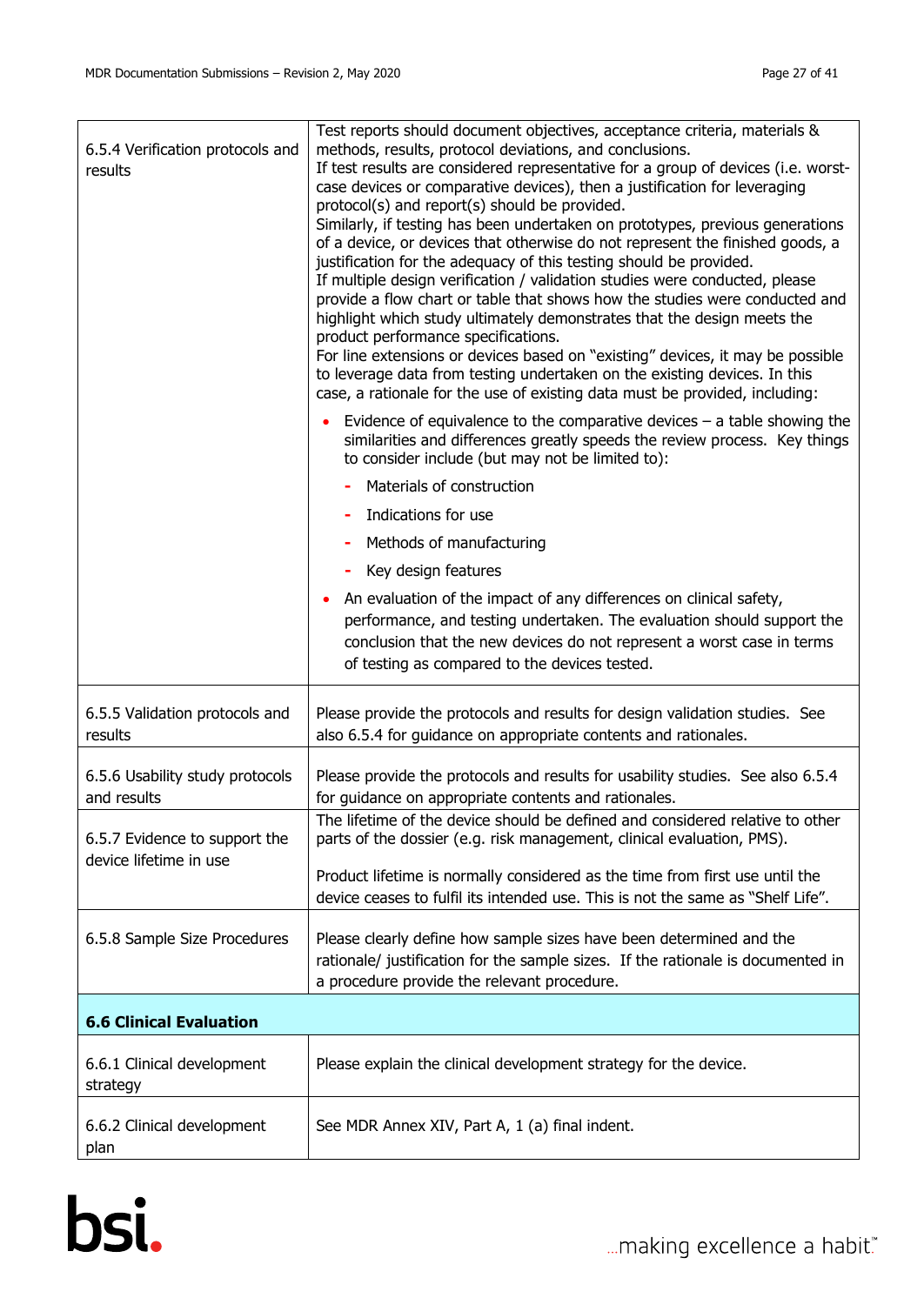$\Gamma$ 

| 6.6.3 Clinical evaluation plan                                                                                                     | Please provide the clinical evaluation plan documented and used for the<br>device.                                                                                                                                                                                                                                                                                                                                                                                                                                                                                                                                                                                                                                                                                                                                                                                                                                                                                                                                                                                                                                                           |
|------------------------------------------------------------------------------------------------------------------------------------|----------------------------------------------------------------------------------------------------------------------------------------------------------------------------------------------------------------------------------------------------------------------------------------------------------------------------------------------------------------------------------------------------------------------------------------------------------------------------------------------------------------------------------------------------------------------------------------------------------------------------------------------------------------------------------------------------------------------------------------------------------------------------------------------------------------------------------------------------------------------------------------------------------------------------------------------------------------------------------------------------------------------------------------------------------------------------------------------------------------------------------------------|
| 6.6.4 Clinical evaluation report                                                                                                   | Clinical evaluations are required for all medical devices.<br>Representative clinical data must be provided for all indications and variants.<br>Justifications for why one group of data is representative of another must be<br>clearly substantiated.<br>If no clinical investigation data are available for the subject device and the<br>Clinical Evaluation relies on a justification of equivalence of comparative<br>devices, the justification must identify and discuss the potential clinical<br>impact of all differences between the subject and comparable devices relative<br>to intended use, technical, or biological factors (MDR Annex XIV Sec. 3). In<br>the context of equivalence, Manufacturers should also include any additional<br>information necessary to show compliance with the requirements of MDR<br>Article 61.5 for implantable devices and Class III devices.<br>If the device is a system with multiple components, the clinical evaluation<br>must consider all the components of the device. Similarly, the clinical<br>evaluation must give due consideration to the accessories associated with the |
|                                                                                                                                    | device.                                                                                                                                                                                                                                                                                                                                                                                                                                                                                                                                                                                                                                                                                                                                                                                                                                                                                                                                                                                                                                                                                                                                      |
| 6.6.5 CVs of the relevant<br>personnel associated with the<br>Clinical evaluation report to<br>establish appropriate<br>competence | A justification should be provided (with appropriate evidence) to substantiate<br>the qualifications of individual(s) conducting / approving the clinical<br>evaluation.                                                                                                                                                                                                                                                                                                                                                                                                                                                                                                                                                                                                                                                                                                                                                                                                                                                                                                                                                                     |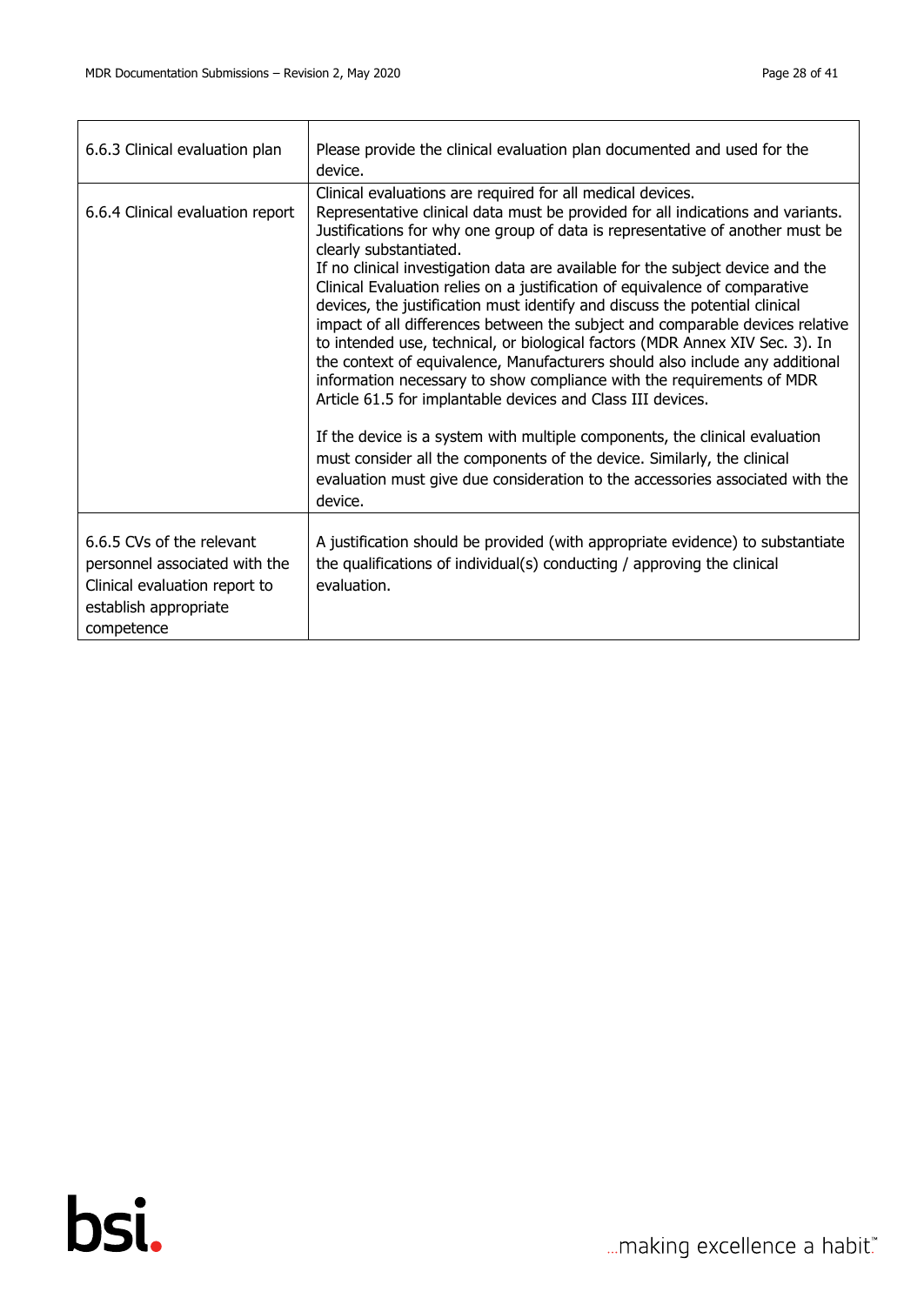r

| 6.6.6 Clinical investigation<br>protocols | For devices without suitable equivalents and / or insufficient data in the<br>literature, pre-market clinical investigation may be required.<br>In addition, for Class III devices and Class IIb implantable devices, pre-<br>market clinical investigation will be required unless: |
|-------------------------------------------|--------------------------------------------------------------------------------------------------------------------------------------------------------------------------------------------------------------------------------------------------------------------------------------|
|                                           | The device is demonstrated to be equivalent to another of the<br>$\bullet$<br>manufacturer's own devices with sufficient clinical data available<br>demonstrating conformity with the relevant GSPRs                                                                                 |
|                                           | The device is demonstrated to be equivalent to an already marketed<br>$\bullet$<br>device of another manufacturer and a contract is in place explicitly<br>allowing ongoing access to that manufacturer's Technical Documentation                                                    |
|                                           | For listed device types where the clinical evaluation is based on sufficient<br>$\bullet$<br>data and in compliance with relevant CS                                                                                                                                                 |
|                                           | The device had been lawfully placed on the market or put into service per<br>$\bullet$<br>Directives 90/385/EEC or 93/42/EEC, where the clinical evaluation is<br>based on sufficient clinical data and is in compliance with any relevant<br>CS;                                    |
|                                           | Annex XIV and XV describe Clinical Evaluation and Clinical Investigations,<br>respectively. Guidance is also available in EN-ISO 14155 Clinical<br>investigation of medical devices for human subjects - Good clinical<br>practice                                                   |
|                                           | If a pre-market clinical investigation has been conducted, please ensure:                                                                                                                                                                                                            |
|                                           | appropriate documentation (CIP, letter of "no objection" from the<br>Competent Authority, evidence of Ethics approval, final report, etc.) is<br>provided;                                                                                                                           |
|                                           | the final clinical trial protocol agrees with that submitted to the<br>$\bullet$<br>Competent Authority, and evidence that any deviations have been agreed<br>with the CA has been provided;                                                                                         |
|                                           | the final report demonstrates that requirements for all safety and<br>$\bullet$<br>performance endpoints have been met;                                                                                                                                                              |
|                                           | there are no open clinical investigations relevant to your devices with<br>$\bullet$<br>endpoints related to safety or performance claims.                                                                                                                                           |
| 6.6.7 Clinical investigation<br>results   | If a pre-market clinical investigation has been conducted, please ensure:                                                                                                                                                                                                            |
|                                           | the final report demonstrates that requirements for all safety and<br>ò<br>performance endpoints have been met;                                                                                                                                                                      |
|                                           | there are no open clinical investigations relevant to your devices with<br>$\bullet$<br>endpoints related to safety or performance claims.                                                                                                                                           |
|                                           | See also 6.6.6                                                                                                                                                                                                                                                                       |
| 6.6.8 Statistical analysis plans          | A clear description must be provided of the statistical tools, techniques,<br>analyses used in the design and conduct of clinical investigations, and<br>analysis of clinical data within the overall clinical evaluation.                                                           |
| 6.6.9 Copies of literature<br>articles    | A copy of all literature articles selected and analysed within the clinical<br>evaluation report should be included in the Technical Documentation.                                                                                                                                  |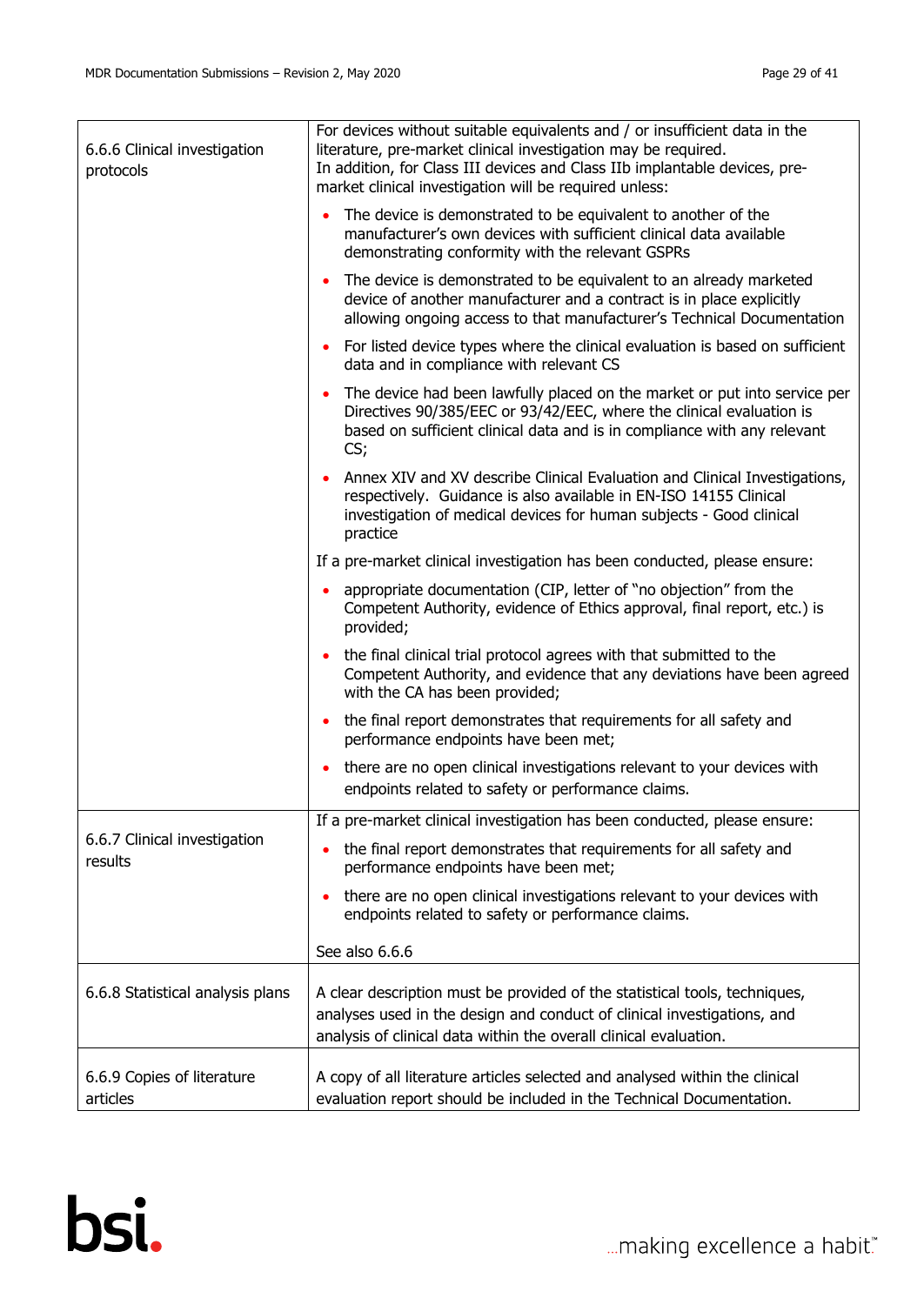$\mathbf{r}$ 

| 6.6.10 Summary of Safety and<br>Clinical | For Class III and implantable devices other than custom-made or<br>investigational devices, a Summary of Safety & Clinical Performance (SSCP)<br>per Article 32 must be provided in the Technical Documentation.                                                                                                                                                                                                                                                                                                                                                                                                                                                                                                                                                                                                                                                                                                                                                                                                                                                                            |
|------------------------------------------|---------------------------------------------------------------------------------------------------------------------------------------------------------------------------------------------------------------------------------------------------------------------------------------------------------------------------------------------------------------------------------------------------------------------------------------------------------------------------------------------------------------------------------------------------------------------------------------------------------------------------------------------------------------------------------------------------------------------------------------------------------------------------------------------------------------------------------------------------------------------------------------------------------------------------------------------------------------------------------------------------------------------------------------------------------------------------------------------|
| Performance                              | The SSCP should be written clearly and understandable to the intended<br>user and patient (if relevant) and should contain all the elements listed in<br>MDR Article 32, Sec 2.                                                                                                                                                                                                                                                                                                                                                                                                                                                                                                                                                                                                                                                                                                                                                                                                                                                                                                             |
|                                          | Please consult current available guidance for SSCP content and format as<br>per MDCG 2019-9.                                                                                                                                                                                                                                                                                                                                                                                                                                                                                                                                                                                                                                                                                                                                                                                                                                                                                                                                                                                                |
|                                          | A draft SSCP in English is acceptable at the time of initial submission.                                                                                                                                                                                                                                                                                                                                                                                                                                                                                                                                                                                                                                                                                                                                                                                                                                                                                                                                                                                                                    |
|                                          | Once the SSCP has been finalised based on BSI review, Manufacturers<br>should submit the final version of the English SSCP, which is in pdf<br>format and is printable, searchable before a certificate recommendation<br>can be made.                                                                                                                                                                                                                                                                                                                                                                                                                                                                                                                                                                                                                                                                                                                                                                                                                                                      |
|                                          | The SSCP should be updated annually (as per Article 61), if indicated,<br>over the lifetime of the device as needed, and updates should be defined<br>in the Post-Market Surveillance Plan.                                                                                                                                                                                                                                                                                                                                                                                                                                                                                                                                                                                                                                                                                                                                                                                                                                                                                                 |
|                                          | For Class IIa implantable and Class IIb implantable WET (Well-Established<br>Technologies) devices, MDR allows NBs to choose representative devices<br>from each device category or generic device group respectively for the<br>assessment of Technical Documentation. The SSCPs for such devices chosen<br>as the representative samples will be validated by the NB as part of the<br>Technical Documentation assessment for those devices. The MDCG<br>document 2019-9 requires that NBs also upload the <i>unvalidated</i> SSCPs of<br>the devices that were not chosen as representative devices (but are part of<br>the same device categories or generic device groups) to EUDAMED. Hence<br>Manufacturers may submit these unvalidated SSCPs at any time during the<br>certification process to BSI, but before a BSI Scheme Manager prepares and<br>makes a recommendation for certification based on the completion of all the<br>required conformity assessments (including Technical Documentation<br>assessment) for the relevant device categories or generic device groups. |
|                                          | (The MDCG guidance on SSCPs, MDCG 2019-9, also includes several<br>requirements related to languages, translations of SSCPs depending on the<br>Member State requirements related to languages and the availability of<br>translated SSCPs on EUDAMED prior to placing affected devices on the<br>market within these Member States. Manufacturer's processes/procedures<br>related to making the translated SSCPs available to BSI (for the NB to<br>upload these to EUDAMED) and ensuring that they are available on<br>EUDAMED prior to placing the devices on the market within these Member<br>States will be audited as part of the BSI QMS audits)                                                                                                                                                                                                                                                                                                                                                                                                                                   |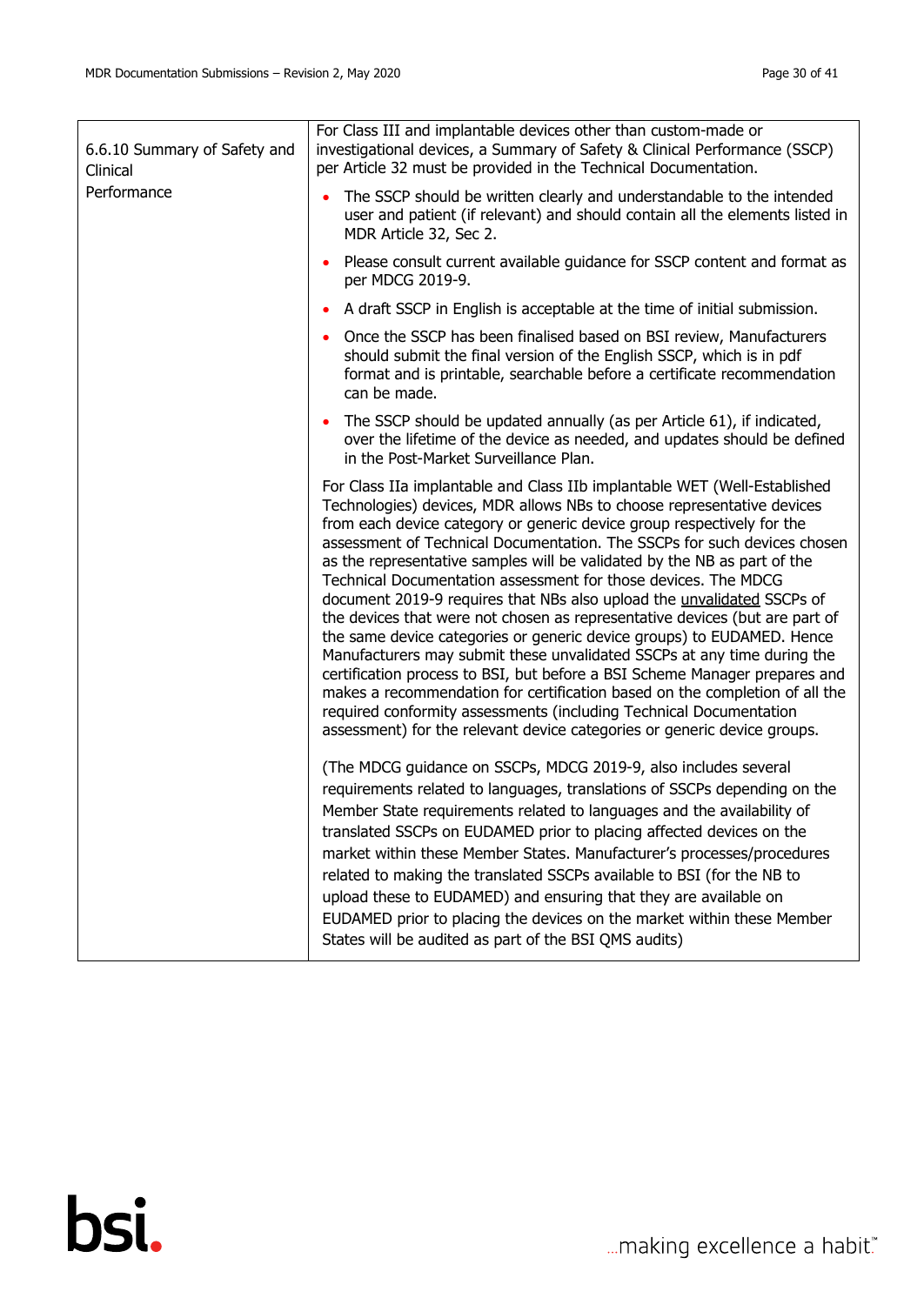$\overline{\phantom{a}}$ 

| 6.7 Post Market Surveillance & Post Market Clinical Follow-up                                                                                                                                              |                                                                                                                                                                                                                                                                                                                                                                                                                                                                                                                                                                                                                                                                                                                                                                                                                                                                                                                                                                                               |
|------------------------------------------------------------------------------------------------------------------------------------------------------------------------------------------------------------|-----------------------------------------------------------------------------------------------------------------------------------------------------------------------------------------------------------------------------------------------------------------------------------------------------------------------------------------------------------------------------------------------------------------------------------------------------------------------------------------------------------------------------------------------------------------------------------------------------------------------------------------------------------------------------------------------------------------------------------------------------------------------------------------------------------------------------------------------------------------------------------------------------------------------------------------------------------------------------------------------|
| 6.7.1 Post Market Surveillance<br>data (Market History,<br>worldwide and EU sales<br>volumes, Complaints data and<br>trend analyses; Vigilance data<br>and trend analyses; data from<br>other PMS sources) | Please provide sales, complaints and vigilance data for the last 5 years for<br>your device,<br>Sales and complaints data should include sales outside of the EU. A<br>breakdown should be provided to enable evaluation of sales and<br>complaints by region.<br>Complaints data should be evaluated rather than just listed. For example,<br>why is the complaints rate considered acceptable? Have any trends been<br>analysed and noted, or corrective actions taken? What is the status of<br>these actions? Has a comparison of PMS data been made to the<br>expected occurrence in the risk assessment? Full details of vigilance<br>issues should be provided, including the status of any Field Safety<br>Corrective Actions or Notices, the associated CAPAs and patient<br>outcomes. This data should include FSCA or FSN outside the EU, if<br>related to a device which is sold in the EU.<br>Ensure that the PMS data submitted at the time of the submission is up<br>to date. |
|                                                                                                                                                                                                            | A Post-Market Surveillance Plan (PMS Plan) commensurate with the product                                                                                                                                                                                                                                                                                                                                                                                                                                                                                                                                                                                                                                                                                                                                                                                                                                                                                                                      |
| 6.7.2 Post market surveillance<br>plan                                                                                                                                                                     | risk, lifetime, and available clinical data should be provided for each device /<br>device family.                                                                                                                                                                                                                                                                                                                                                                                                                                                                                                                                                                                                                                                                                                                                                                                                                                                                                            |
|                                                                                                                                                                                                            | Ensure that the PMS plan adequately justifies the monitoring of the<br>safety and intended performance of the device.                                                                                                                                                                                                                                                                                                                                                                                                                                                                                                                                                                                                                                                                                                                                                                                                                                                                         |
|                                                                                                                                                                                                            | If Post-Market Clinical Follow-up (PMCF) is not part of the PMS Plan,<br>please ensure that adequate justification is provided, based on the risk<br>and clinical data available for the device.                                                                                                                                                                                                                                                                                                                                                                                                                                                                                                                                                                                                                                                                                                                                                                                              |
|                                                                                                                                                                                                            | A copy of the Post Market Surveillance procedure should also be<br>provided. Please note that the procedure is not the same as the Plan -<br>the former refers to the manufacturer's quality system requirements and<br>is generic to all devices marketed by a manufacturer, whereas the latter<br>is specific to the subject device, and can only be generated in light of<br>data from the clinical evaluation and risk evaluation for that device.                                                                                                                                                                                                                                                                                                                                                                                                                                                                                                                                        |
| 6.7.3 Periodic Safety Update<br>Reports (if available)                                                                                                                                                     | For Class III, IIb, and IIa devices, manufacturers must prepare a periodic<br>safety update report ("PSUR") for each device or group of devices<br>summarising results and conclusions of post-market surveillance data<br>analysis as a result of the PMS plan described above. The PSUR should<br>contain all the elements outlined in MDR Article 86 and any applicable<br>MDCG guidance documents. Any PSURs the manufacturers may have<br>issued by the time of submission must be included.                                                                                                                                                                                                                                                                                                                                                                                                                                                                                             |
| 6.7.4 Post market clinical<br>follow-up plan & protocols                                                                                                                                                   | Please provide a PMCF plan including all necessary elements outlined per Part<br>B of MDR Annex XIV and any applicable MDCG guidance documents.<br>If the PMCF plan includes a PMCF study, include the study protocol.                                                                                                                                                                                                                                                                                                                                                                                                                                                                                                                                                                                                                                                                                                                                                                        |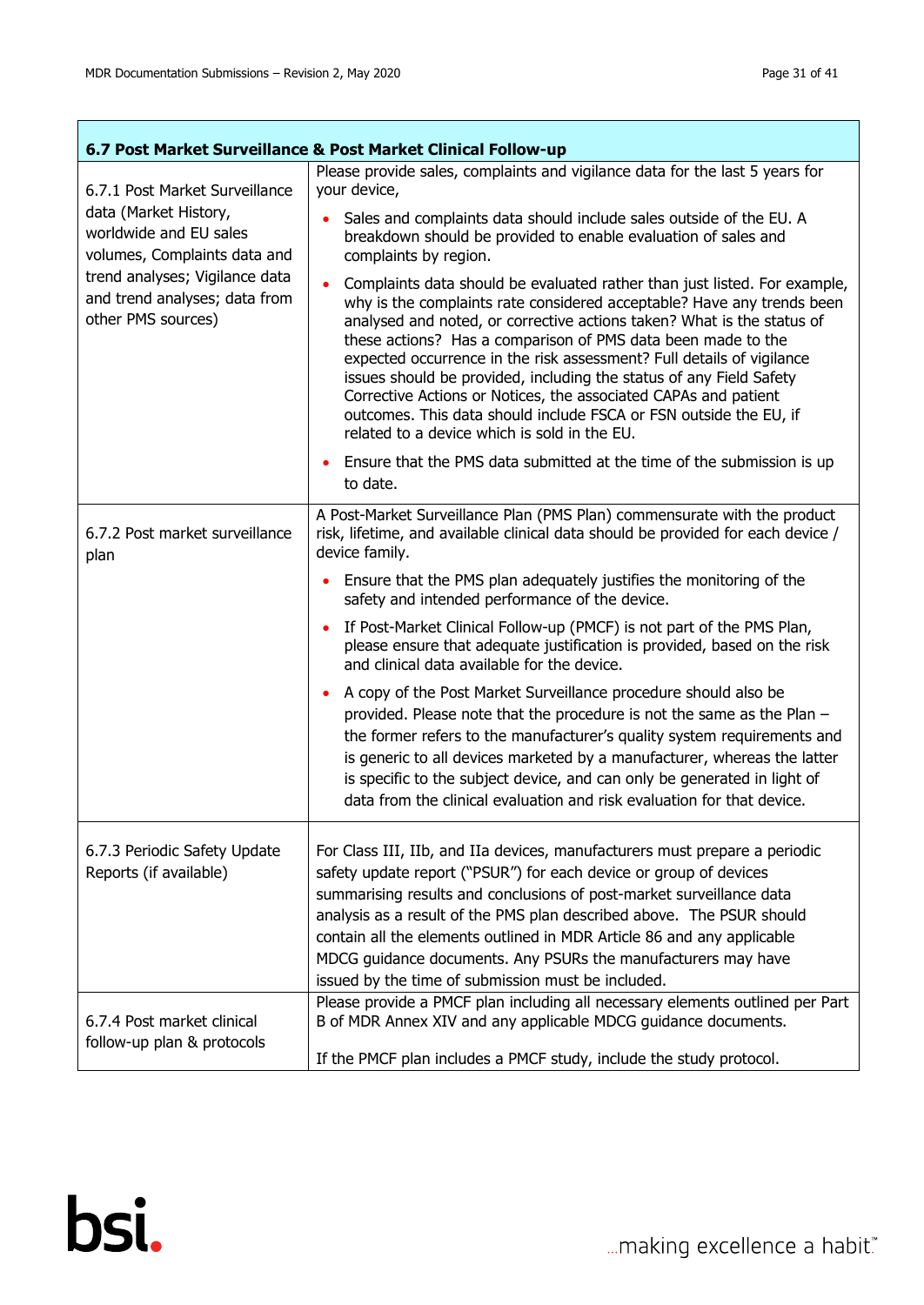| 6.7.5 Post market clinical<br>follow-up reports                                                                                                        | Include any information and reports from PMCF activities previously carried<br>out.<br>This should clearly identify the PMCF study, which products are included and<br>the applicable indication of use. In cases with multiple products and studies a<br>table is preferable.                       |
|--------------------------------------------------------------------------------------------------------------------------------------------------------|------------------------------------------------------------------------------------------------------------------------------------------------------------------------------------------------------------------------------------------------------------------------------------------------------|
|                                                                                                                                                        | The Notified Body may be required to periodically review results from<br>ongoing or completed PMCF studies following CE mark certification, including<br>a specialised clinical evaluator in some cases.                                                                                             |
| 6.8 Devices incorporating medicinal substances                                                                                                         |                                                                                                                                                                                                                                                                                                      |
| 6.8.1 Overview (Module 1)                                                                                                                              | The Medicinal dossier provided should comply to MEDDEV 2.1/3 and follow<br>CTD headings in a bookmarked format. The Medicinal dossier will be a                                                                                                                                                      |
| 6.8.2 Medicinal substance:                                                                                                                             | standalone dossier to the Technical Documentation as it may be sent to a<br>Competent Authority for further assessment.                                                                                                                                                                              |
| Copy of signed CEP or<br>ASMF/PMF and letter of access<br>or 3.2.S dossier section                                                                     | The submission should clearly indicate whether the device utilises, or is used<br>in conjunction with, any medicinal substances or substances absorbed by or<br>locally dispersed in the human body. If the device is a system and includes                                                          |
| 6.8.3 Device: 3.2.P Module 3<br>including development,                                                                                                 | multiple components, then identify the components which incorporate these<br>medicinal substances.                                                                                                                                                                                                   |
| manufacture, intermediate and<br>end product specifications and<br>tests, and stability.                                                               | Devices which incorporate medicinal substances or substances absorbed or<br>locally dispersed may be subject to requirements of additional European<br>Directives / regulations. Additional review resources may be required,<br>including external independent reviewers and/or Competent Authority |
| 6.8.4 Module 4: Non-clinical<br>data relating to the medicinal                                                                                         | consultation and/or a European Agency for the Evaluation of Medicinal<br>Products (EMA).                                                                                                                                                                                                             |
| substance and device<br>6.8.5 Module 5: Clinical data<br>relating to the safety and<br>efficacy of the medicinal<br>substance                          | Some EU Competent Authorities require that the IFU and labels are included<br>in the CTD format Medicinal dossier that is submitted to them for carrying out<br>the consultation process. Please include a copy of the device labels and IFU<br>within the Medicinal dossier.                        |
| 6.8.6 Device IFU and labelling                                                                                                                         |                                                                                                                                                                                                                                                                                                      |
| 6.9 Devices utilising tissue and cells of human or animal origin or their derivatives or other non-<br>viable biological substances (as per GSPR 13.3) |                                                                                                                                                                                                                                                                                                      |
| 6.9.1 Information on the<br>nature of the animal starting<br>tissue, animal species and                                                                | The submission should clearly indicate whether the device utilises or contains<br>any human or animal- based products or other non-viable biological<br>substances. If the device is a system and includes multiple components, then<br>identify the components which incorporate these substances.  |

geographical nature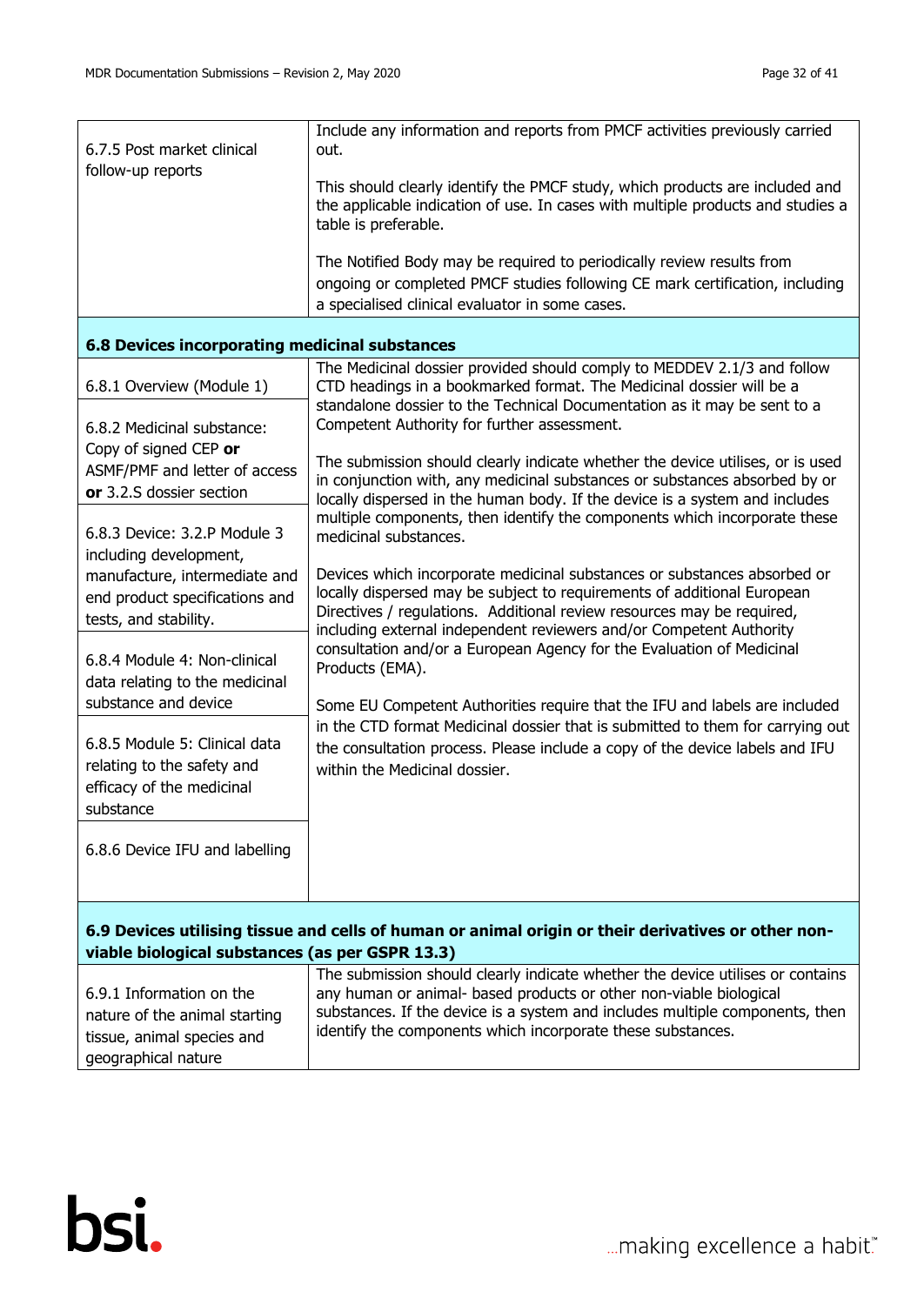| 6.9.2 Animal/Human tissue (or<br>their derivatives) related risk<br>assessment (either stand-<br>alone or as a part of the risk<br>management section) | Manufacturing subcontractors should be consulted if appropriate to establish<br>if any such substances are used during manufacture, even if they do not<br>feature in the final device (e.g., lubricants or mould release agents which<br>may use animal derived substances). The manufacturer should request<br>evidence of compliance to ISO 22442 or EU 722/2012 or for any applicable<br>exclusions (e.g., tallow species and processing method utilised) from the<br>subcontractor. If in doubt, speak with your Scheme Manager before<br>submitting a dossier.<br>Devices which incorporate human or animal-derived substances may be<br>subject to requirements of additional European Directives / Regulations.<br>Additional review resources may be required, including external independent |
|--------------------------------------------------------------------------------------------------------------------------------------------------------|--------------------------------------------------------------------------------------------------------------------------------------------------------------------------------------------------------------------------------------------------------------------------------------------------------------------------------------------------------------------------------------------------------------------------------------------------------------------------------------------------------------------------------------------------------------------------------------------------------------------------------------------------------------------------------------------------------------------------------------------------------------------------------------------------------|
| 6.9.3 Justification for the use<br>of animal/human tissues or<br>their derivatives                                                                     |                                                                                                                                                                                                                                                                                                                                                                                                                                                                                                                                                                                                                                                                                                                                                                                                        |
| 6.9.4 Information to establish<br>compliance with EN ISO<br>22442-1                                                                                    | reviewers and/or Competent Authority consultation and/or a European<br>Agency for the Evaluation of Medicinal Products (EMA).<br>Manufacturers must ensure that the labels and IFU submitted in Section 2<br>above include relevant information related to the human or animal tissues or                                                                                                                                                                                                                                                                                                                                                                                                                                                                                                              |
| 6.9.5 Information to establish<br>compliance with EN ISO<br>22442-2                                                                                    | cells or derivatives utilised or contained in the device as per GSPR 23.2 and<br><b>GSPR 23.4.s.</b>                                                                                                                                                                                                                                                                                                                                                                                                                                                                                                                                                                                                                                                                                                   |
| 6.9.6 Information to establish<br>compliance with EN ISO<br>22442-3                                                                                    |                                                                                                                                                                                                                                                                                                                                                                                                                                                                                                                                                                                                                                                                                                                                                                                                        |
| 6.9.7 Evidence to support<br>compliance with GSPR 13.3 for<br>devices utilising non-viable<br>biological substances                                    |                                                                                                                                                                                                                                                                                                                                                                                                                                                                                                                                                                                                                                                                                                                                                                                                        |

#### **6.10 Devices composed of substances that are absorbed by or locally dispersed in the human body (Rule 21 devices)**

| 6.10.1 Test protocols for<br>determining the absorption,<br>distribution, metabolism,<br>excretion of those substances | GSPR 12.2 requires that for devices that are composed of substances that are<br>absorbed by or locally dispersed in the human body (as per Rule 21 of MDR<br>Annex VIII) manufacturers consider the relevant requirements of Directive<br>2001/83/EC in relation to absorption, distribution, metabolism, excretion<br>(commonly referred to as ADME profile), local tolerance, toxicity, interaction<br>with other devices, medicinal products or other substances and potential for |
|------------------------------------------------------------------------------------------------------------------------|---------------------------------------------------------------------------------------------------------------------------------------------------------------------------------------------------------------------------------------------------------------------------------------------------------------------------------------------------------------------------------------------------------------------------------------------------------------------------------------|
| 6.10.2 Test reports and data                                                                                           | adverse reactions.                                                                                                                                                                                                                                                                                                                                                                                                                                                                    |
| for determining the                                                                                                    | Information and/or test data related to these requirements should be                                                                                                                                                                                                                                                                                                                                                                                                                  |
| absorption, distribution,<br>metabolism, excretion of those                                                            | included in the Technical Documentation. If evidence is based on published                                                                                                                                                                                                                                                                                                                                                                                                            |
| substances                                                                                                             | literature, manufacturers should rationalise the applicability of such literature<br>data to their own device considering the nature of their device, intended                                                                                                                                                                                                                                                                                                                        |
|                                                                                                                        | purpose, contact with various body tissues and other substances etc.                                                                                                                                                                                                                                                                                                                                                                                                                  |
| 6.10.3 Test protocols for                                                                                              |                                                                                                                                                                                                                                                                                                                                                                                                                                                                                       |
| determining the local tolerance                                                                                        |                                                                                                                                                                                                                                                                                                                                                                                                                                                                                       |
| of those substances                                                                                                    |                                                                                                                                                                                                                                                                                                                                                                                                                                                                                       |
|                                                                                                                        |                                                                                                                                                                                                                                                                                                                                                                                                                                                                                       |
| 6.10.4 Test reports                                                                                                    |                                                                                                                                                                                                                                                                                                                                                                                                                                                                                       |
| determining the local tolerance                                                                                        |                                                                                                                                                                                                                                                                                                                                                                                                                                                                                       |
| of those substances                                                                                                    |                                                                                                                                                                                                                                                                                                                                                                                                                                                                                       |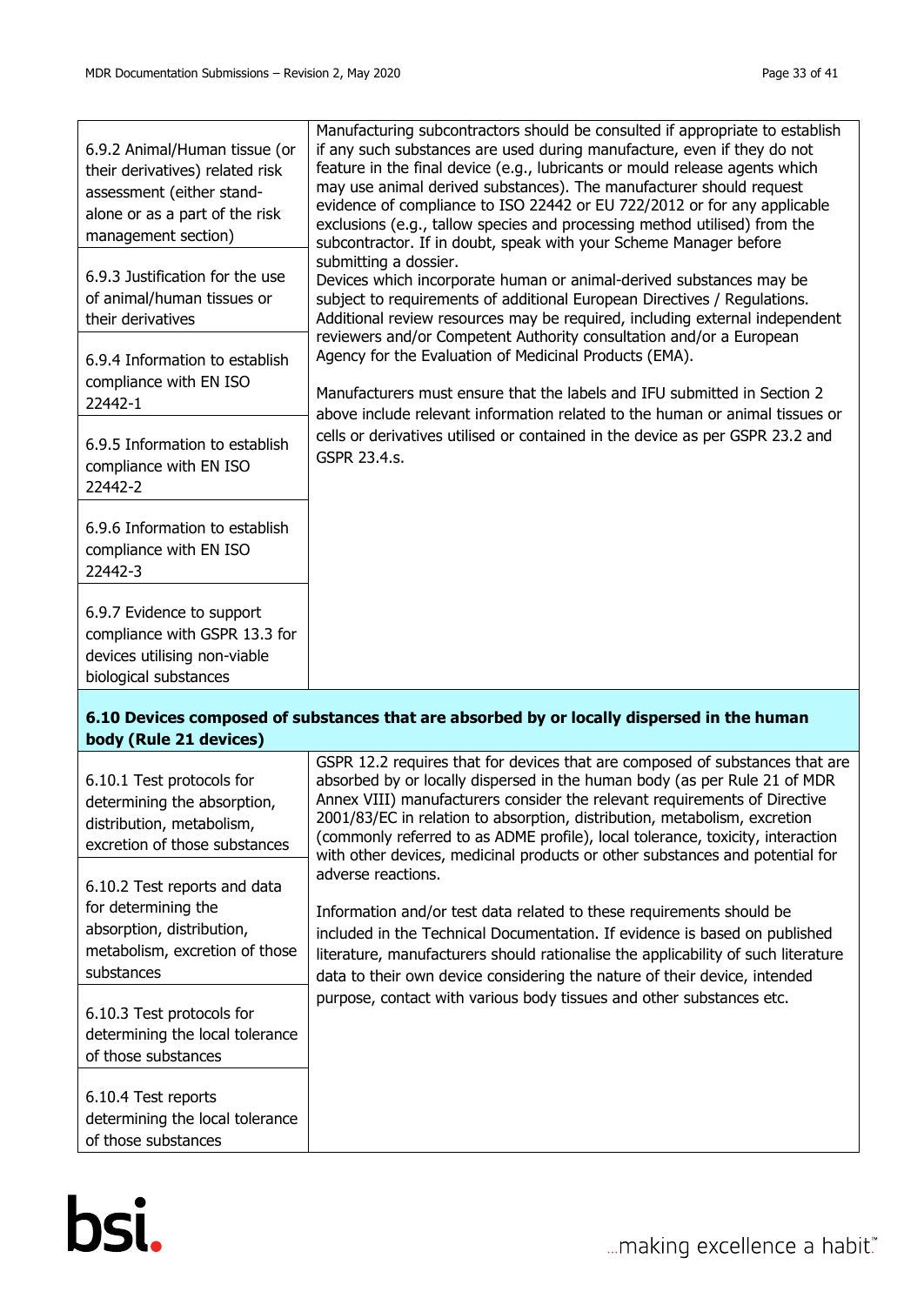| 6.10.5 Test protocols for<br>determining the possible<br>interactions of those<br>substances, or of their<br>products of metabolism in the<br>human body, with other<br>devices, medicinal products or<br>other substances |
|----------------------------------------------------------------------------------------------------------------------------------------------------------------------------------------------------------------------------|
| 6.10.6 Test reports for                                                                                                                                                                                                    |
| determining the possible<br>interactions of those                                                                                                                                                                          |
| substances, or of their                                                                                                                                                                                                    |
| products of metabolism in the                                                                                                                                                                                              |
| human body, with other                                                                                                                                                                                                     |
| devices, medicinal products or<br>other substances                                                                                                                                                                         |
|                                                                                                                                                                                                                            |
| 6.10.7 Test protocols for                                                                                                                                                                                                  |
| determining the toxicity of                                                                                                                                                                                                |
| those substances                                                                                                                                                                                                           |
| 6.10.8 Test reports for                                                                                                                                                                                                    |
| determining the toxicity of                                                                                                                                                                                                |
| those substances                                                                                                                                                                                                           |

# **6.11 Devices containing CMR or endocrine-disrupting substances referred to in GSPR 10.4.1 of Annex I of MDR**

| 6.11.1 Data related to the<br>estimation of potential patient<br>or user exposure to the<br>substances | GSPRs 10.4.1 - 10.4.5 describe specific requirements for devices that contain<br>substances which are carcinogenic, mutagenic or toxic to reproduction and<br>substances having endocrine-disrupting properties.<br>Information and/or test data related to these requirements should be<br>included in the Technical Documentation. This information may be provided |
|--------------------------------------------------------------------------------------------------------|-----------------------------------------------------------------------------------------------------------------------------------------------------------------------------------------------------------------------------------------------------------------------------------------------------------------------------------------------------------------------|
| 6.11.2 Information/data on                                                                             | either as a stand-alone section or incorporated into other relevant sections<br>such as biocompatibility, labelling etc.                                                                                                                                                                                                                                              |
| analysis of possible alternative<br>substances, materials or                                           | If evidence is based on published literature, manufacturers should rationalise                                                                                                                                                                                                                                                                                        |
| designs                                                                                                | the applicability of such literature data to their own device considering the<br>nature of their device, intended purpose, contact with various body tissues                                                                                                                                                                                                          |
| 6.11.3 Rationale for the                                                                               | and other substances etc.                                                                                                                                                                                                                                                                                                                                             |
| presence of CMR and/or                                                                                 |                                                                                                                                                                                                                                                                                                                                                                       |
| endocrine-disrupting                                                                                   |                                                                                                                                                                                                                                                                                                                                                                       |
| substances above $0.1\%$ (w/w)                                                                         |                                                                                                                                                                                                                                                                                                                                                                       |
| considering the alternatives                                                                           |                                                                                                                                                                                                                                                                                                                                                                       |

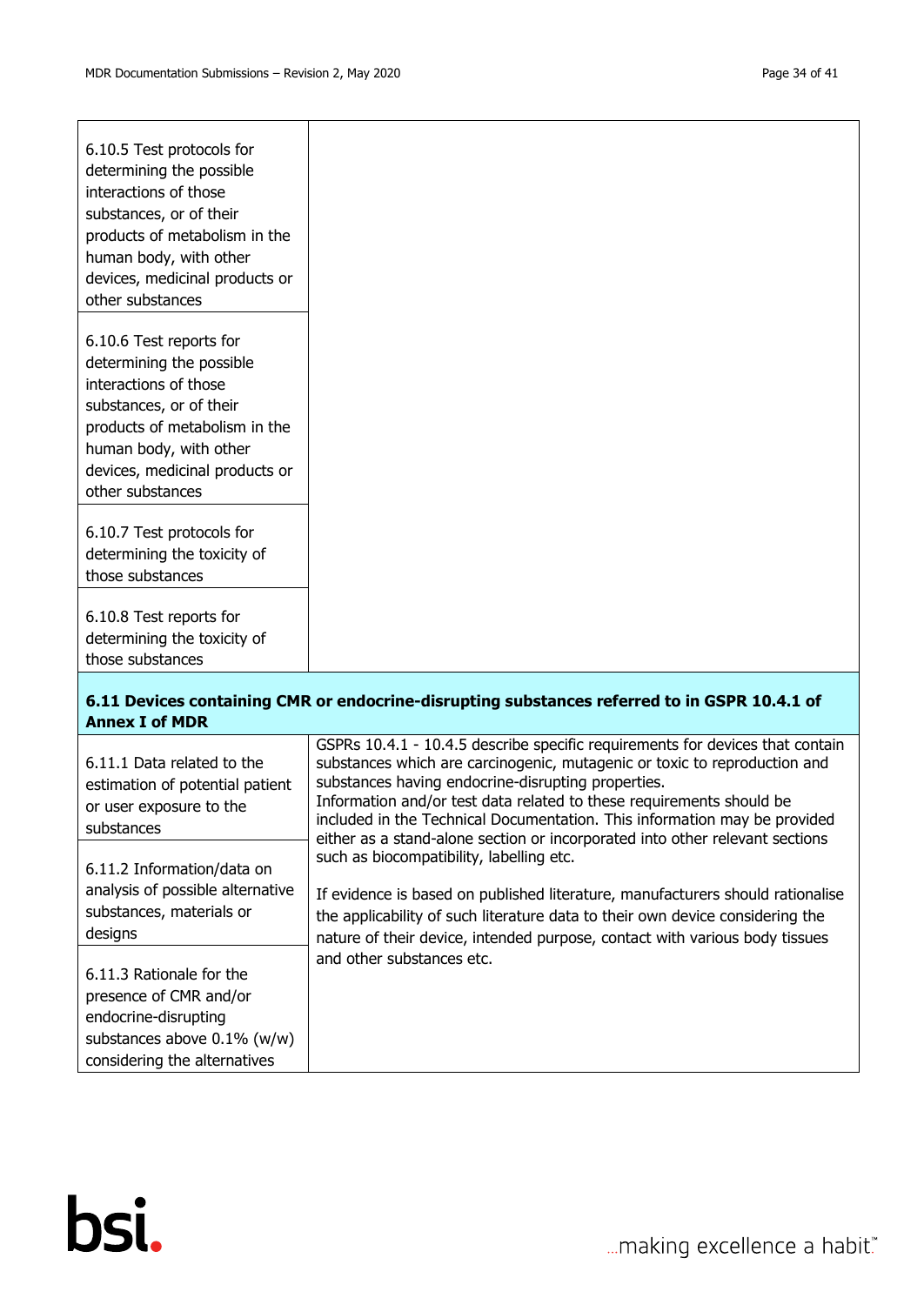| 6.11.4 Labelling indicating the<br>presence of CMR and/or<br>endocrine-disrupting<br>substances above 0.1% (w/w) |                                                                                                                                                                                                                                               |
|------------------------------------------------------------------------------------------------------------------|-----------------------------------------------------------------------------------------------------------------------------------------------------------------------------------------------------------------------------------------------|
| 6.12 Packaging and Transit (Transport) testing                                                                   |                                                                                                                                                                                                                                               |
| 6.12.1 Packaging drawings<br>and/or configurations                                                               | A complete packaging BoM and diagrams should be provided to illustrate how<br>each device is packaged.                                                                                                                                        |
| 6.12.2 Packaging validation<br>protocols                                                                         | Please provide the protocols and reports for packaging validation. For sterile<br>devices, this must include the validations carried out towards establishing the<br>sterile barrier. For non-sterile devices, evidence should be provided to |
| 6.12.3 Packaging validation                                                                                      | establish that the packaging sufficiently protects the device in order to enable<br>it to achieve its intended performance.                                                                                                                   |
| reports                                                                                                          | Packaging testing needs to be undertaken in accordance with relevant<br>standards. If such standards are not used, alternate methods must be<br>duly justified in terms of their suitability and state of the art.                            |
|                                                                                                                  | If all packaging configurations / device combinations have not been<br>tested, a rationale based on worst case (i.e. heaviest and lightest<br>devices, sharp or pointy edges, etc.) should be provided.                                       |
|                                                                                                                  | Changes to packaging could potentially be considered as significant<br>changes. For Class III devices and Class IIb implantable devices, these<br>must be reported to BSI for review and certificate re-issue.                                |
| 6.12.4 Transit/transport<br>testing protocols                                                                    | Please provide protocols and reports for any transit/transportation testing<br>conducted on the device to establish transit endurance and maintenance of<br>the sterile barrier in case of sterile devices.                                   |
| 6.12.5 Transit/transport<br>testing reports                                                                      |                                                                                                                                                                                                                                               |
| <b>6.13 Sterilisation</b>                                                                                        |                                                                                                                                                                                                                                               |
| 6.13.1 Sterilisation Validation<br>protocol                                                                      | Sterilisation validation is reviewed separately by BSI Microbiology Specialist.                                                                                                                                                               |

... making excellence a habit."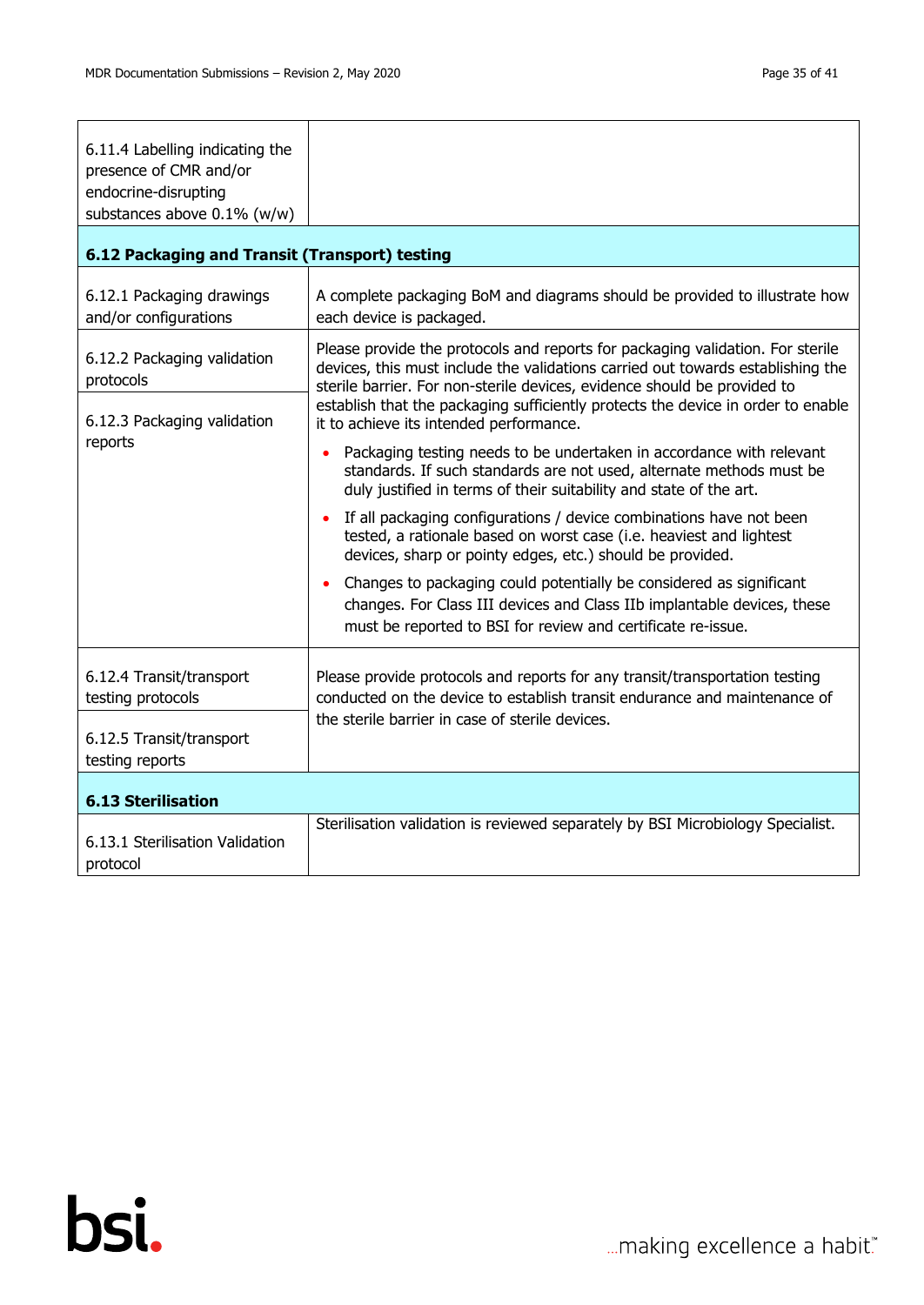| 6.13.2 Sterilisation Validation<br>results and reports | Appropriate rationales are required if sterilisation validation is by adoption<br>into an existing family or sterilisation validation.                              |
|--------------------------------------------------------|---------------------------------------------------------------------------------------------------------------------------------------------------------------------|
|                                                        | Devices for End-User-Sterilisation also require review of cleaning and<br>sterilisation validation / adoption with respect to parameters<br>recommended in the IFU. |
|                                                        | Documents should describe:                                                                                                                                          |
|                                                        | use of "State of the art" process validation methods                                                                                                                |
|                                                        | the bioburden controls and monitoring                                                                                                                               |
|                                                        | the product qualification (Dose verification, BI suitability testing, SAL<br>calculations)                                                                          |
|                                                        | the process qualification (Performance qualification, Dose Map, BI<br>Inactivations)                                                                                |
|                                                        | Additional guidance relating to specific document types is provided below:<br>Sterilization Validation - Radiation should include:                                  |
|                                                        | Protocol                                                                                                                                                            |
|                                                        | Dosimetry mapping data (typically from the sterilization contractor)                                                                                                |
|                                                        | Validation of bioburden testing method & test report                                                                                                                |
|                                                        | Bioburden determination & test reports                                                                                                                              |
|                                                        | Calculation or determination of verification dose and full dose                                                                                                     |
|                                                        | Validation of product sterility testing method & test report                                                                                                        |
|                                                        | Sterility testing of verification dose samples & test report                                                                                                        |
|                                                        | Sterilisation Validation - Ethylene Oxide should include:                                                                                                           |
|                                                        | Protocol                                                                                                                                                            |
|                                                        | Summaries regarding commissioning of the sterilisation equipment                                                                                                    |
|                                                        | Validation of bioburden testing method & test report                                                                                                                |
|                                                        | Bioburden determination and test reports                                                                                                                            |
|                                                        | Biological indicator data                                                                                                                                           |
|                                                        | All cycle data and test reports (fractional, half, full)                                                                                                            |
|                                                        | Validation of product sterility testing method & test report                                                                                                        |
|                                                        | Product sterility testing & test report                                                                                                                             |
|                                                        | Sterilant residual analysis reports                                                                                                                                 |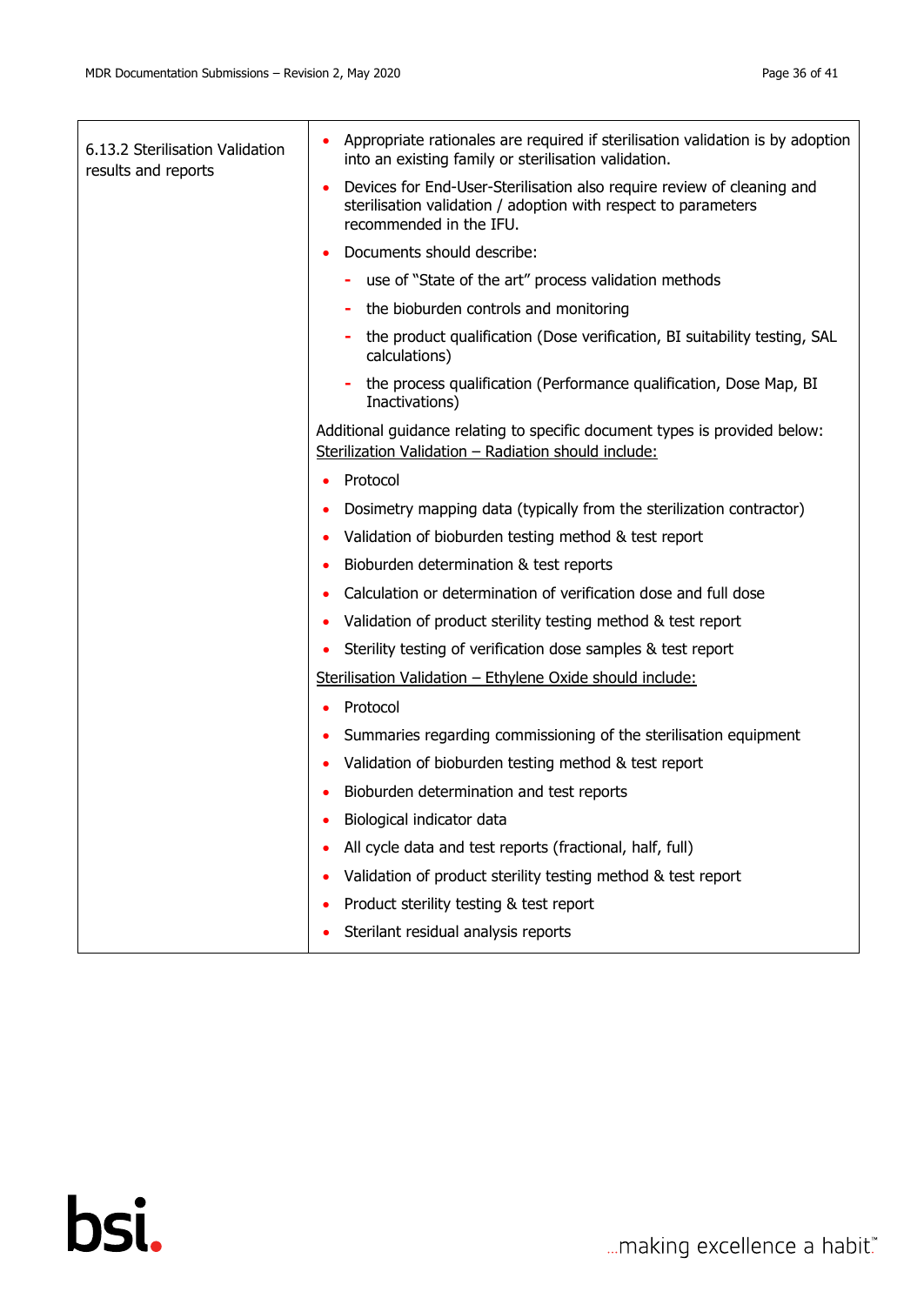| 6.14 Reusable surgical instruments                                                                                                                                                                 |                                                                                                                                                                                                                                                                                                                 |
|----------------------------------------------------------------------------------------------------------------------------------------------------------------------------------------------------|-----------------------------------------------------------------------------------------------------------------------------------------------------------------------------------------------------------------------------------------------------------------------------------------------------------------|
| 6.14.1 Cleaning, Disinfectant,<br><b>Sterilisation Validation</b><br>Protocols in support of the<br>instructions within IFU                                                                        | End User Sterilisation Product documentation should include:<br>Instructions for use that detail the validated sterilisation and cleaning<br>parameters. Please be aware that reference to "standard hospital<br>practice" is insufficient                                                                      |
| 6.14.2 Cleaning, Disinfectant,<br>Sterilisation Validation reports<br>and data in support of the<br>instructions within IFU                                                                        | Validation protocol and report for the sterilisation parameters listed in the<br><b>IFU</b><br>Validation protocol and report for the cleaning parameters listing in the<br>IFU                                                                                                                                 |
| 6.15 Devices with a measuring or diagnostic function                                                                                                                                               |                                                                                                                                                                                                                                                                                                                 |
| 6.15.1 Protocols for tests<br>associated with establishing<br>the device limits of accuracy,<br>precision, calibration etc                                                                         | If the device has a measuring function or diagnostic function, include test<br>protocols and reports used for verifying or establishing the device limits of<br>accuracy, precision, calibration etc<br>Refer to MEDDEV 2.1/5 for guidance on criteria that qualify a device as<br>having a measuring function. |
| 6.15.2 Reports for tests<br>associated with establishing<br>the device limits of accuracy,<br>precision, calibration etc                                                                           |                                                                                                                                                                                                                                                                                                                 |
|                                                                                                                                                                                                    | 6.16 Devices intended to be connected to other devices to operate as intended                                                                                                                                                                                                                                   |
| 6.16.1 Protocols for tests<br>associated with establishing<br>the safety and performance of<br>the device and the<br>combination while connected<br>to other devices and their<br>interoperability | If the device is intended to be connected to other devices to operate as<br>intended, include test protocols and reports that establish the safety and<br>performance of the combination of devices including addressing their<br>interoperability and any usability elements.                                  |
| 6.16.2 Reports for tests<br>associated with establishing<br>the safety and performance of<br>device and the combination<br>while connected to other<br>devices and their<br>interoperability       |                                                                                                                                                                                                                                                                                                                 |
| 6.17 Magnetic resonance imaging safety of implants                                                                                                                                                 |                                                                                                                                                                                                                                                                                                                 |
| 6.17.1 MRI safety test protocol                                                                                                                                                                    | MR safety of implants must be established following relevant harmonised<br>and/or international standards such as ASTM standards. Include test<br>protocols, reports and associated labelling (if not already included in the<br>labelling section above)                                                       |
| 6.17.2 MRI safety test results                                                                                                                                                                     |                                                                                                                                                                                                                                                                                                                 |

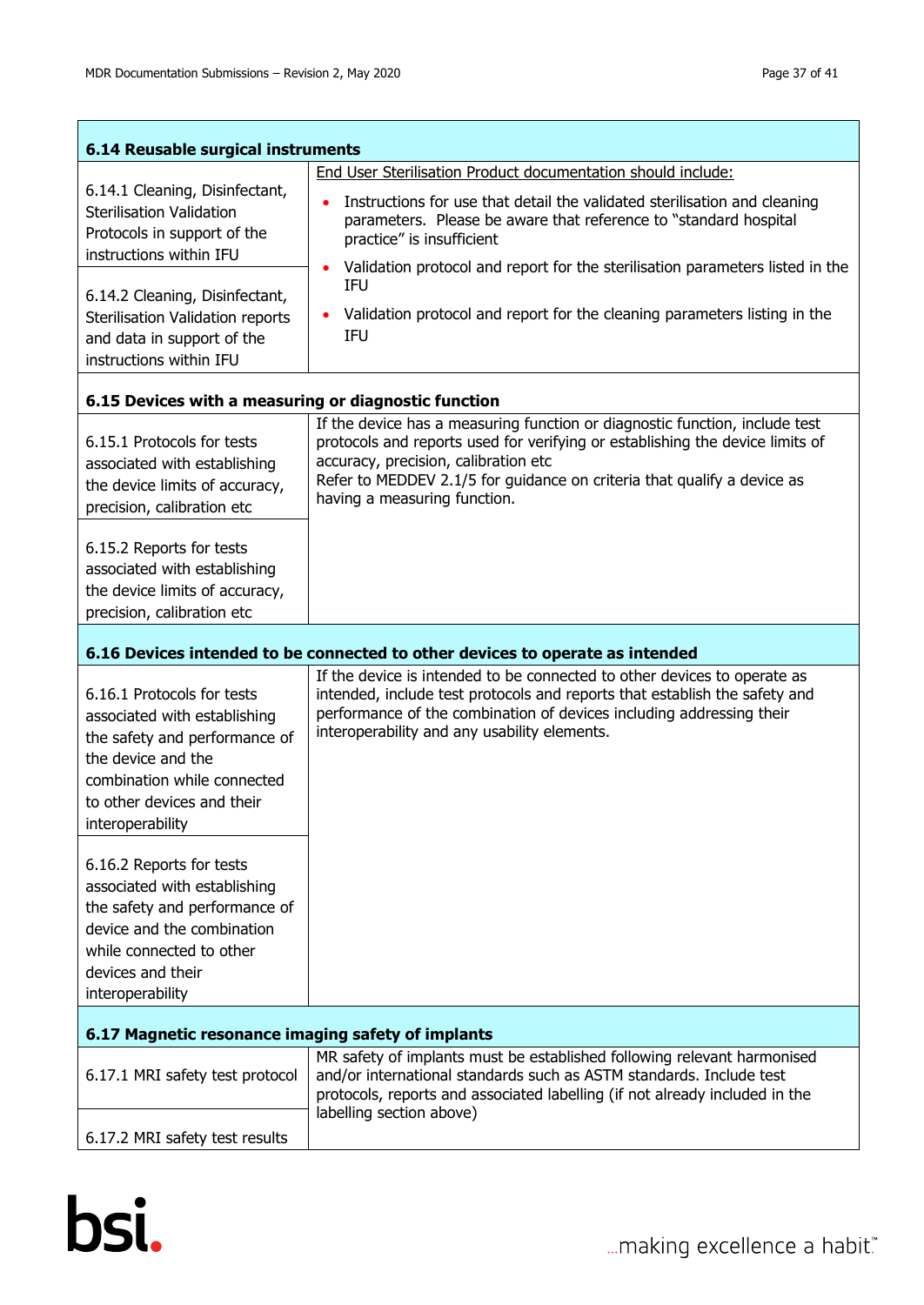| MRI safety characterisation should be undertaken according to the<br>ASTM standards or ISO/TS 10974:2018 as appropriate depending on<br>the nature and classification of the device. This information must be<br>related back to the safety and performance requirements of the<br>device while allowing a clinically acceptable MRI to be performed. If<br>this Technical Specification is not used as guidance, justification<br>should be provided for the validity of assessment methods and<br>conclusions. |
|------------------------------------------------------------------------------------------------------------------------------------------------------------------------------------------------------------------------------------------------------------------------------------------------------------------------------------------------------------------------------------------------------------------------------------------------------------------------------------------------------------------|
| The guidelines of the Design Verification section of this document<br>$\bullet$<br>should generally be applied during the MR safety assessment.                                                                                                                                                                                                                                                                                                                                                                  |
| If RF test results are considered representative of a group of devices<br>$\bullet$<br>(i.e. worst-case devices or comparative devices) extensive<br>justification should be provided, typically including objective<br>evidence.                                                                                                                                                                                                                                                                                |
| An MRI safety assessment summary should be provided, with<br>evidence that hazards associated with each clause of ISO/TS<br>10974:2018 have been assessed and appropriately mitigated if<br>necessary.                                                                                                                                                                                                                                                                                                           |
| Labelling/IFU related to MRI safety should be provided. Details of any<br>assumptions and configurations used in the assessment should be<br>disclosed in the labelling/IFU. It is important that the labelling/IFU<br>clearly communicates which scenarios and configurations have been<br>shown to be safe and which are untested.                                                                                                                                                                             |
| Evidence that any safety critical labelling/IFU is clear and correct and<br>$\bullet$<br>can be accurately interpreted by the typical user (MR technologists<br>and/or radiologists), should be provided.                                                                                                                                                                                                                                                                                                        |
| Assessment of the clinical benefit of allowing patients to get MRI<br>vs. the residual risk                                                                                                                                                                                                                                                                                                                                                                                                                      |
| <b>6.18 Declaration of Conformity</b>                                                                                                                                                                                                                                                                                                                                                                                                                                                                            |
| The EU Declaration of Conformity should include all the information listed in<br>MDR Annex IV.                                                                                                                                                                                                                                                                                                                                                                                                                   |
|                                                                                                                                                                                                                                                                                                                                                                                                                                                                                                                  |

... making excellence a habit."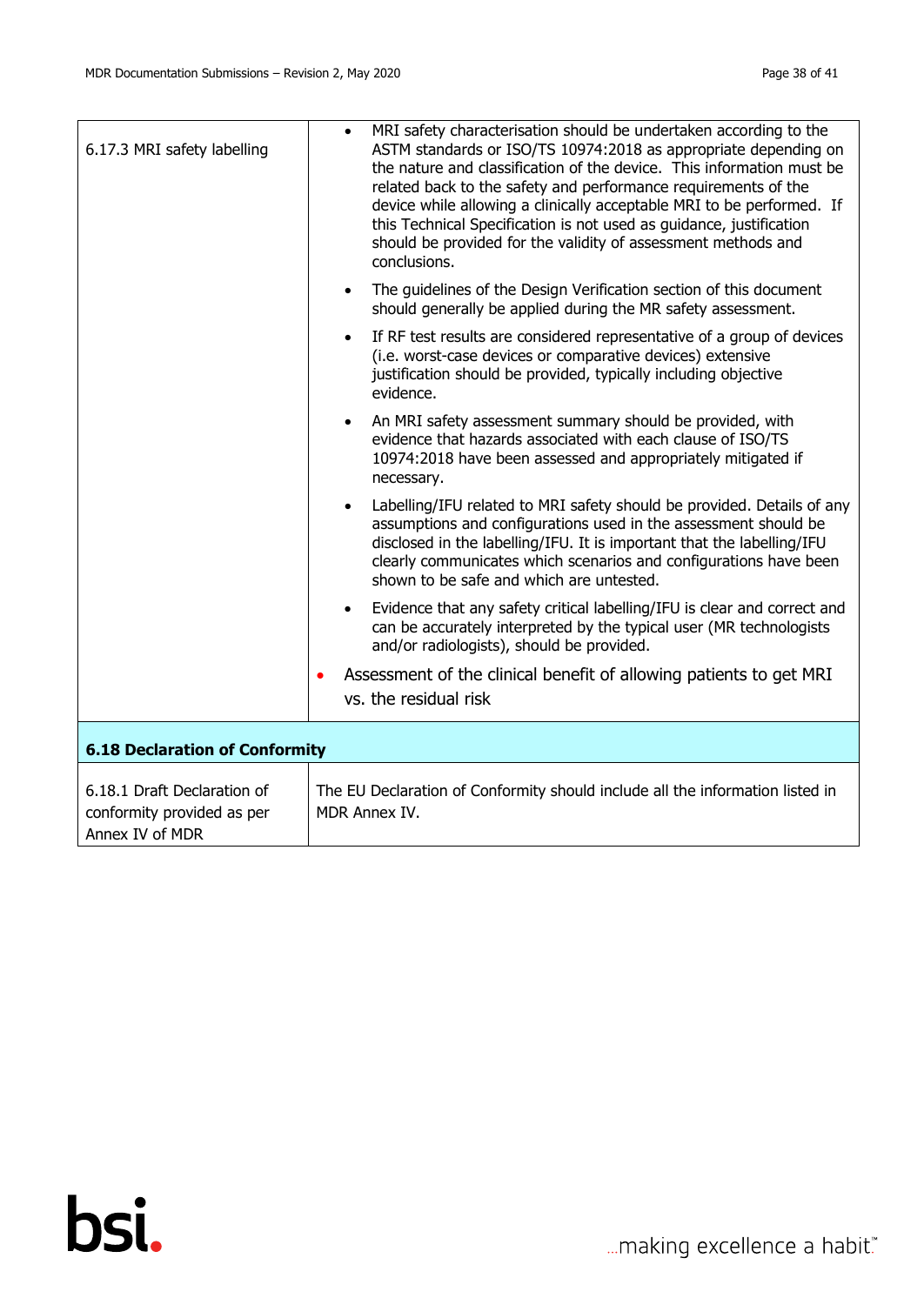# <span id="page-38-0"></span>**ATTACHMENT B: Reference Documents**

(NOTE: Guidance related to MDR issued by MDCG and other entities is evolving at a rapid pace. These links are intended for reference only. Please ensure that the latest version of the documents is used. Gaps with the MDR have not been assessed for each guidance, but guidance documents are included here for general additional information on specific topics. The following is not an exhaustive list and other relevant guidance documents not listed below may be available under each subject/topic)

Guidance for Directives – [https://ec.europa.eu/growth/sectors/medical-devices/current-directives\\_en](https://ec.europa.eu/growth/sectors/medical-devices/current-directives_en) [https://ec.europa.eu/growth/sectors/medical-devices/current-directives/guidance\\_en](https://ec.europa.eu/growth/sectors/medical-devices/current-directives/guidance_en)

Guidance for Regulations – [https://ec.europa.eu/growth/sectors/medical-devices/new-regulations\\_en](https://ec.europa.eu/growth/sectors/medical-devices/new-regulations_en) [https://ec.europa.eu/growth/sectors/medical-devices/new-regulations/guidance\\_en](https://ec.europa.eu/growth/sectors/medical-devices/new-regulations/guidance_en)

Guidance from NBOG: <https://www.nbog.eu/nbog-documents/>

Guidance from IMDRF: <http://www.imdrf.org/documents/documents.asp>

Guidance from NB-MED and Team-NB:

<http://www.team-nb.org/>

Guidance from CAMD <https://www.camd-europe.eu/resources/>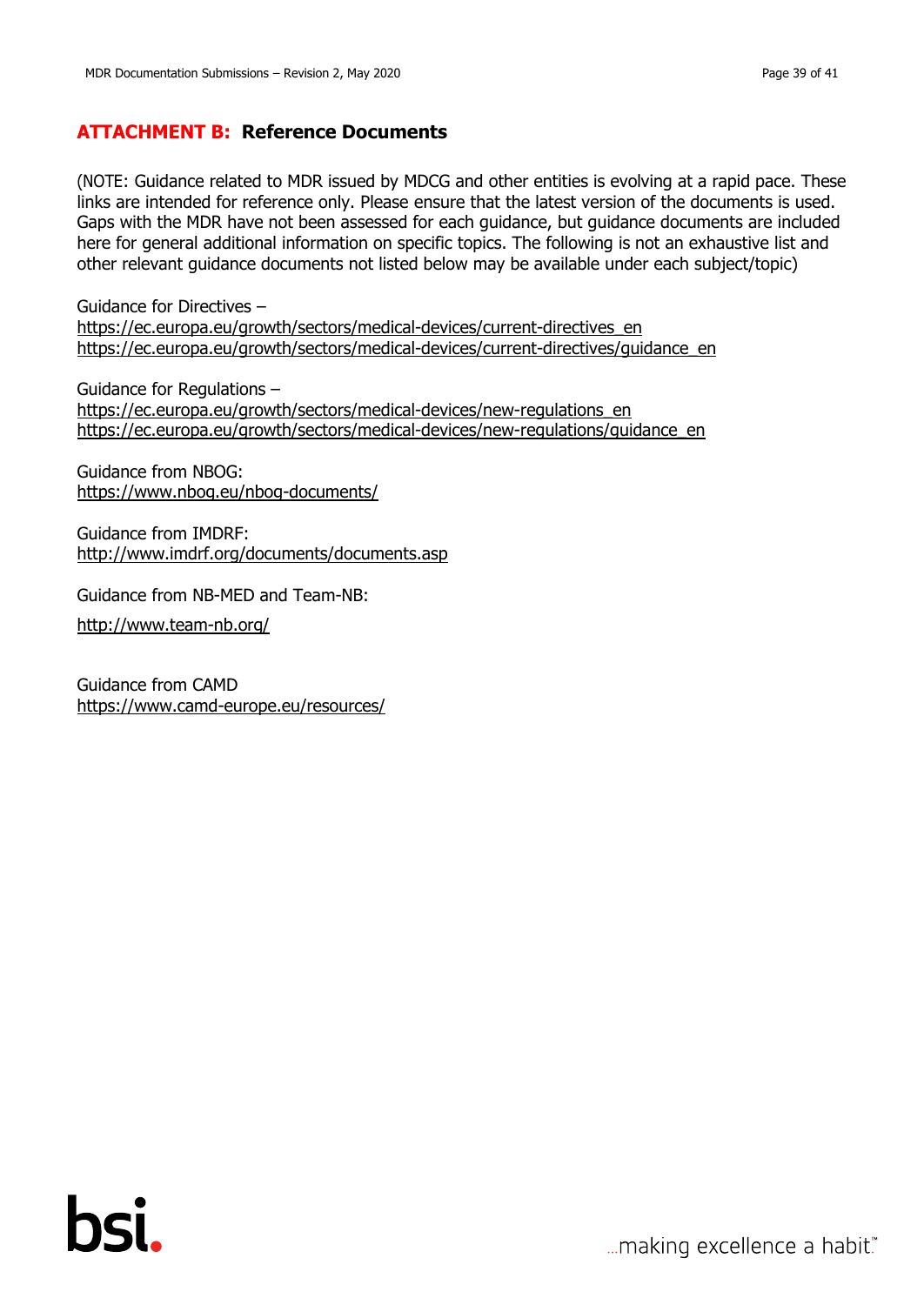# **B1 Specific Topic Guidance**

# **B1.1** Quality management Systems Guidance

• EN-ISO 13485 - Medical devices -- Quality management systems -- Requirements for regulatory purposes

# **B1.2** Risk Management Guidance

• EN-ISO 14971 - Medical devices -- Application of risk management to medical devices

# **B1.3 Clinical Evaluation Guidance**

- EN-ISO 14155 Clinical investigation of medical devices for human subjects Good clinical practice
- Clinical evaluation: Guide for manufacturers and Notified Bodies MEDDEV 2.7.1 <http://ec.europa.eu/DocsRoom/documents/17522/attachments/1/translations/en/renditions/pdf>
- MDCG documents on clinical evaluation and related topics

# **B1.4** Biological Safety

• EN-ISO 10993-1 Biological evaluation of medical devices -- Part 1: Evaluation and testing within a risk management process

# **B1.5 PMCF Guidance**

• MEDDEV 2.12-2 Post Market Clinical Follow Up Studies <http://ec.europa.eu/DocsRoom/documents/10334/attachments/1/translations/en/renditions/pdf>

# **B1.6 Standards**

- EU Harmonised Standards [http://ec.europa.eu/growth/single-market/european-standards/harmonised-standards/medical](http://ec.europa.eu/growth/single-market/european-standards/harmonised-standards/medical-devices/)devices/
- BSI Online Standards [https://bsol.bsigroup.com](https://bsol.bsigroup.com/)
- ISO Online Standards <http://www.iso.org/iso/home/standards.htm>
- ASTM Standards

<http://www.astm.org/Standards/medical-device-and-implant-standards.html> <http://www.astm.org/TRACKER/filtrexx40.cgi?index.frm>

# **B1.7 Shelf-Life**

• ICH Guidelines Q Series <http://www.ich.org/products/guidelines/quality/article/quality-guidelines.html>

# **B1.8 Transit testing**

"...making excellence a habit.